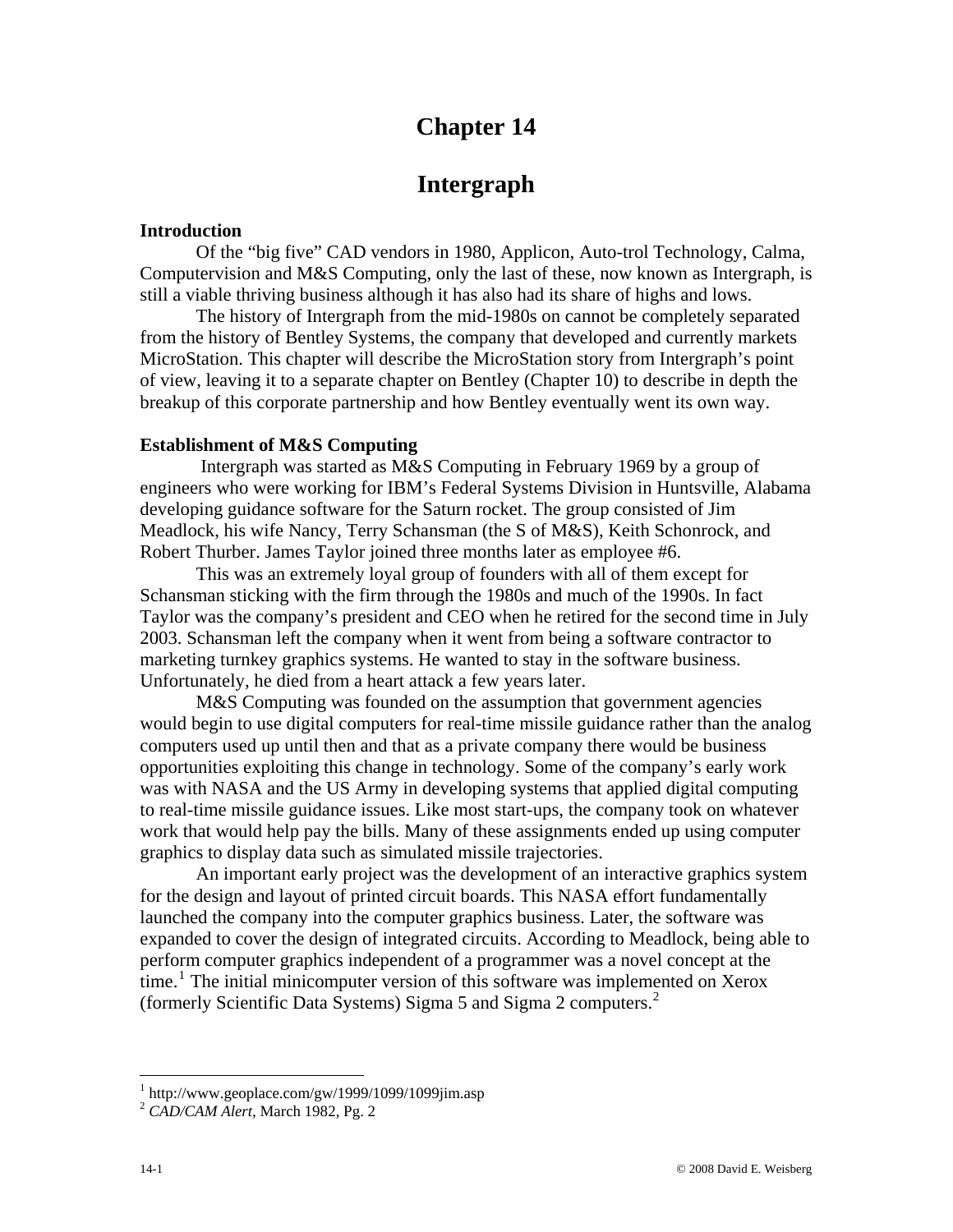M&S Computing's name was changed to Intergraph (**Inter**active **graph**ics) in 1980 prior to the company initial public offering in 1981. For simplicity, the company will simply be referred to as Intergraph throughout the remainder of this chapter.

# **Jim Meadlock dominates company**

No story about Intergraph can be complete without a detailed discussion about Jim Meadlock and his influence on the company for nearly 30 years. Meadlock received a degree in electrical engineering from North Carolina State University in 1956 and worked on the Apollo space program at IBM for 12 years before founding Intergraph. The work mostly involved the development of software used to guide, control and check out the Saturn Launch Vehicle. Meadlock's electrical engineering background was particularly influential on many business and product decision he would make while CEO of the company.

To describe Meadlock as a controlling individual would be an understatement. Other than an interest in being a gentleman vintner, his entire life as well as that of his wife Nancy revolved around the company even to the point of building a home virtually on the company's industrial campus just west of Huntsville. Between them, the Meadlocks controlled expenses as if each dollar came out of their own pockets. One programmer once told me that that he needed Nancy's personal approval to obtain a programming manual for a computer system he was working on. There were contradictions however. Meadlock frowned on employees flying first class even if they were doing so on a free upgrade. On the other hand, Intergraph was the only CAD company that had its own corporate jet.



Figure 14.1 Jim Meadlock on Intergraph's Corporate Jet

Like many other engineering entrepreneurs Meadlock did not have much use for traditional sales and marketing. His attitude was if you built a good product the customers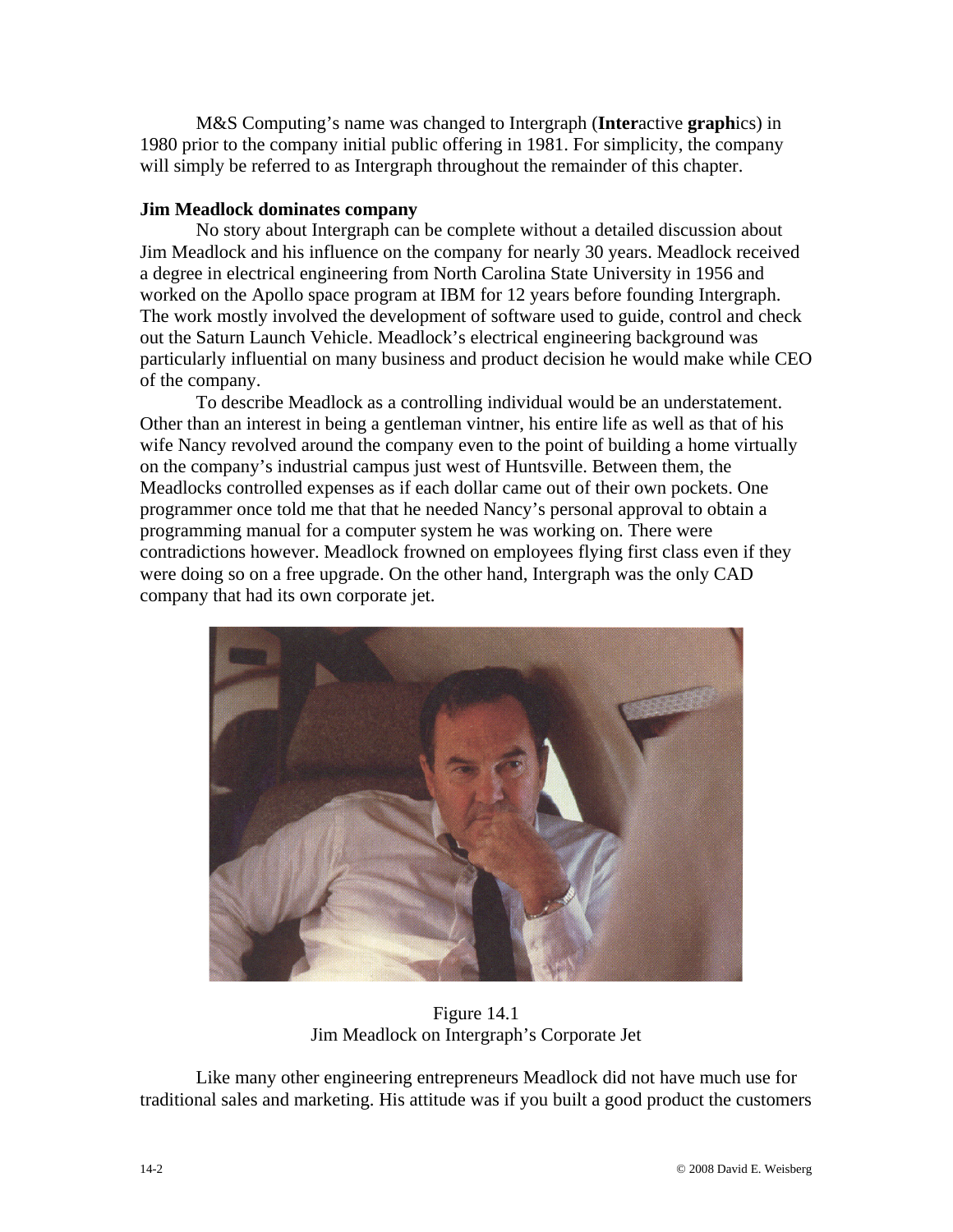would come. In the late 1970s, the company had just a handful of sales people and promotional literature consisted mainly of black and white product data sheets. The primary sales technique was to bring the prospect to Huntsville where Meadlock would lay on his considerable charm.

As described below, Meadlock was brilliant product strategist. Each major product decision the company made seemed to lead to the next significant development. Throughout the latter part of the 1970s and the 1980s there was very little wasted motion within the company's product development activity. In particular, Meadlock had an excellent feel for the relationship between software and hardware, particularly at a time when the CAD industry was dominated by hardware-oriented turnkey systems. But he was stubborn and this stubbornness led to both difficulties and successes at Intergraph. The company probably stuck with manufacturing its own workstations and PCs far too long but when it switched platforms, it never looked back.

Probably the ultimate example of Meadlock's stubbornness, however, involved Intergraph's protracted legal dispute with Intel over microprocessor patents. At a time when most industry observers felt that Meadlock was tilting at windmills, he was determined to see the issue through, mainly because he absolutely believed his company was right. As described later in this chapter, he was proven to be correct, to the tune of many hundred million dollars.

Meadlock received numerous awards during his career including being one of 15 individuals to receive a 1985 Congressional High Technology Award. He was also given an Ed Forrest award for contributions to the CAD industry at the 1994 A/E/C SYSTEMS Conference in Washington, D.C.

### **Intergraph enters the commercial graphics market**

In the early 1970s, Intergraph was still basically a consulting company. The market for turnkey graphics systems was taking off very slowly, mostly for the design of printed circuit boards and integrated circuits. There was one consistency in this technology and that was the concept of data layers. Designs consisted of two-dimensional representations of data elements and these layers were stacked one on top of another.

Meanwhile, nearby in Nashville, Tennessee a young Ph.D. mathematician, Dr. Joel Orr, had been hired by the city to direct the development and deployment of LAMP, metropolitan Nashville's Location And Mapping Program. The need for a municipal mapping system had its origin in a request from the Tennessee governor in 1972 for municipal support of a traffic accident reporting and analysis system. As the system manager responsible for establishing a geocoding methodology for the Nashville Metro Area (it was a combined city and county government), Orr looked at alternatives to handle widely varying requirements. While engineering needed precise data, the planning department could work with more generalized data.

A \$300,000 budget was established in 1973 to procure a system for digitizing and managing geospatial data. Orr set out to see what other cities such as Houston, Atlanta and Eugene, Oregon were doing to establish digital map databases. Based on his findings a Request For Proposal was prepared and distributed to potential bidders. Nashville received 40 responses including proposals from Synercom and Calma which were both more established in this market than was Intergraph.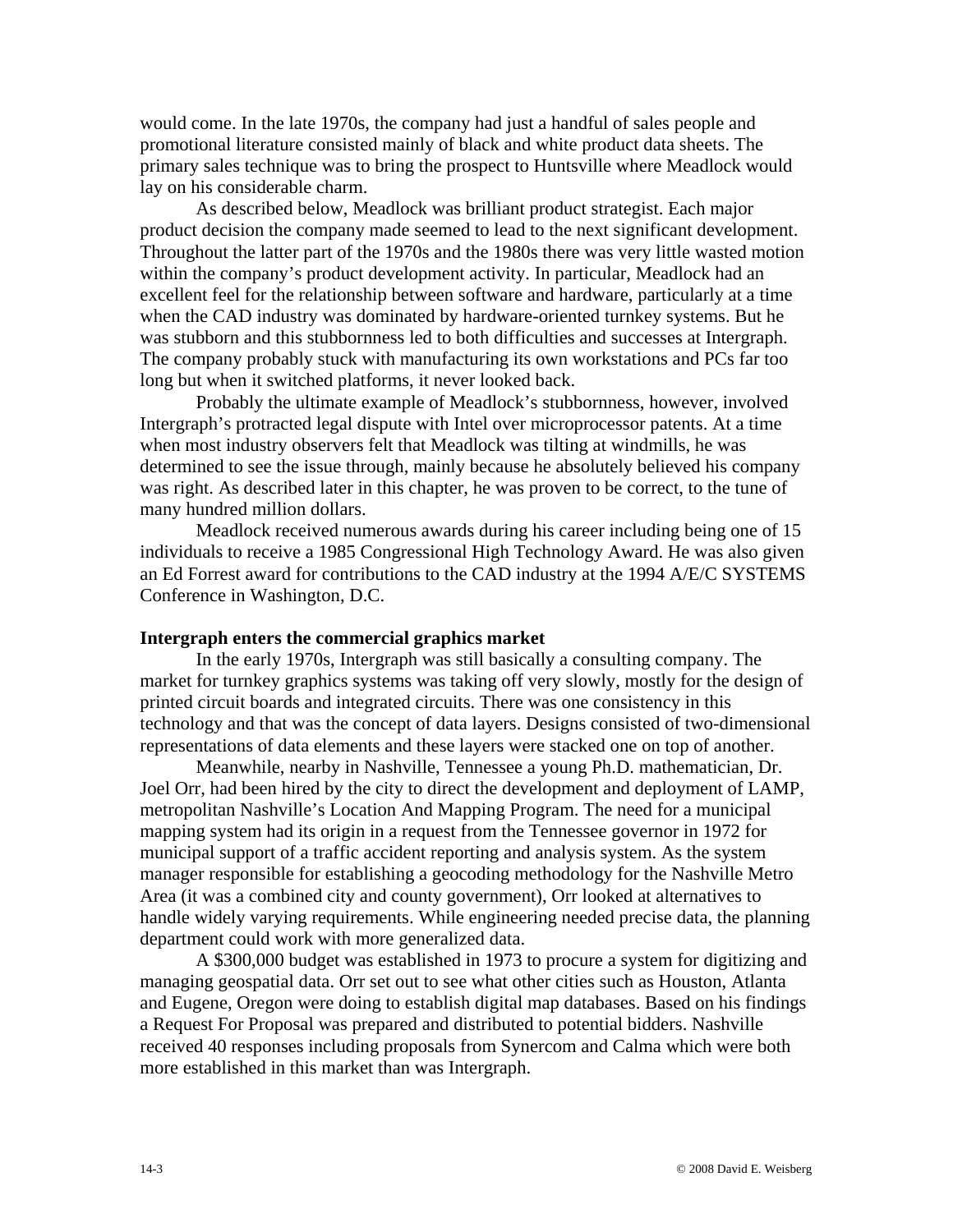Although Intergraph did not have a mapping system per se, it proposed to convert the software the company had developed for integrated circuit design to manage geospatial data. (Nobody referred to it as "geospatial" at the time.) Intergraph agreed with Orr that digitized maps could be viewed on a CRT screen, edited interactively and a wide range of reports could be generated for municipal organizations such as school districts and fire and police departments.

According to Orr, one of the major reasons Intergraph won the contract for this system was that it was willing to interface the interactive mapping system to Nashville's IBM 370/145 mainframe computer. That computer had a huge amount of disk storage for the time, ten removable disk drives, each with the capacity of 300MB. Orr realized that the mapping system would generate a tremendous volume of data, far more than could be stored on the minicomputers then available.

The system proposed by Intergraph consisted of a Digital PDP-11 computer with a 24K 16-bit word memory and a 5MB disk drive, four Tektronix 4014 terminals, Summagraphics digitizers and an early version of what eventually became the company's primary graphics software package, IGDS (Interactive Graphics Design System). This particular version of the software was called IGDS3. The memory was soon increased to 48K words. One problem discovered soon after the system was installed was that it could only process straight lines and circular arcs. Since Nashville ran along side a river, irregular curves were needed. When this was pointed out to him, Keith Schonrock returned to Huntsville and added the ability to handle spline curves to IGDS in short order.[3](#page-3-0)

Nashville started digitizing the municipal maps in-house but soon realized that it had undertaken a bigger task than it could handle. After an aborted contract with an engineering firm in Atlanta, Intergraph accepted a contract to digitize the municipality's maps for the huge sum of \$32,000. According to Meadlock, it ended up costing the company \$200,000 to complete the work. In the process of fulfilling this obligation, the company developed important software for aligning and scaling individual map sheets.

From this one project evolved a major portion of Intergraph's subsequent business. Over the next 30 years the company probably installed several billion dollars worth of mapping systems throughout the world. It also led to a lucrative market in developing specialized mapping systems for government agencies – much of which remains classified to this day. About the same time Intergraph delivered an IGDS3 system to Fluor Corporation in Los Angeles.

Orr, of course, went on to become a leading consultant, writer and speaker in the computer graphics industry as well as a personal business associate and someone I consider a close friend.

### **Moving from consulting contracts to commercial systems**

 By 1975, Intergraph had honed IGDS to the point where it was a fairly respectable mapping and general drafting solution. While the company's graphics systems were still based on Tektronix storage tube graphics, it took a rather novel approach to using this technology. As mentioned elsewhere, a major drawback of storage tubes was that when a change was made to the display, such as moving or deleting an graphical element, the entire image had to be regenerated. This was particularly time

<span id="page-3-0"></span><sup>&</sup>lt;sup>3</sup> Interview with Dr. Joel Orr, October 22, 2004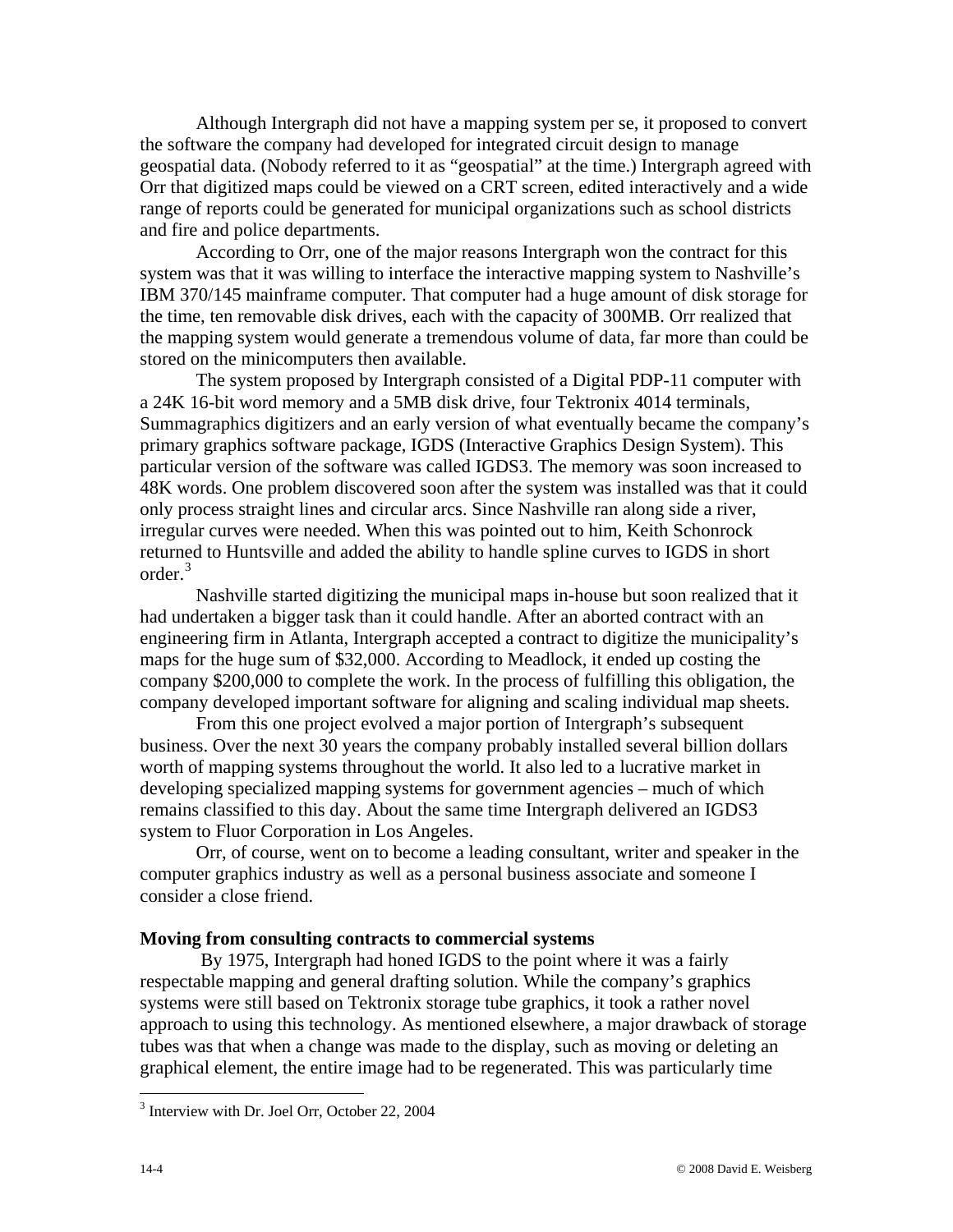consuming if the user was viewing a small section of a drawing and wanted to view the entire drawing so as to zoom in on some other area.

Intergraph solved this problem by using two storage tube displays as components of a user station or terminal. One CRT typically displayed an overall view of the drawing or map being worked on while the second CRT displayed a smaller working area. At other times, one unit was used for alphanumeric data while the other displayed graphic information. The typical terminal had these two CRTs mounted above a large digitizer table that was the operator's primary communication device. Each workstation contained a DEC LSI-11/2 computer to control local operations. See Figure 14.2.

Need illustration of early dual screen terminal

# Figure 14.2 Intergraph Model ????? Terminal with Dual Storage Tube Displays

#### **Intergraph in the late 1970s**

From less than \$2 million in 1973, Intergraph's revenue grew to over \$20 million in 1978. Although the company still did some contract programming work, especially for federal government agencies, the bulk of Intergraph's business involved interactive graphics systems, most of which incorporated the IDGS software. While the company had grown to about 200 employees by 1978, the key executives were still the original founders.

Most customers utilized their Intergraph systems for either mapping or engineering drafting applications. Major users included Commonwealth Edison, Detroit Edison, Sargent & Lundy, Bechtel, U.S. Steel, Fluor, Michigan Highway Department and Texas Highway Department. The IGDS system delivered to Texas included some of Intergraph's first photogrammetric software. Over time, this would become one of the company's technical strengths.

The company was well respected for the human factors aspects of its system design. The software was strong in mapping, drafting and database management. Although they had some manufacturing companies as customers, mechanical design and drafting was not a targeted market at this time.

### **Managing explosive growth**

In the six years from 1978 to 1984 Intergraph's revenue grew by a factor of 20 to over \$400 million. By 1980, the Intergraph system architecture that would dominate the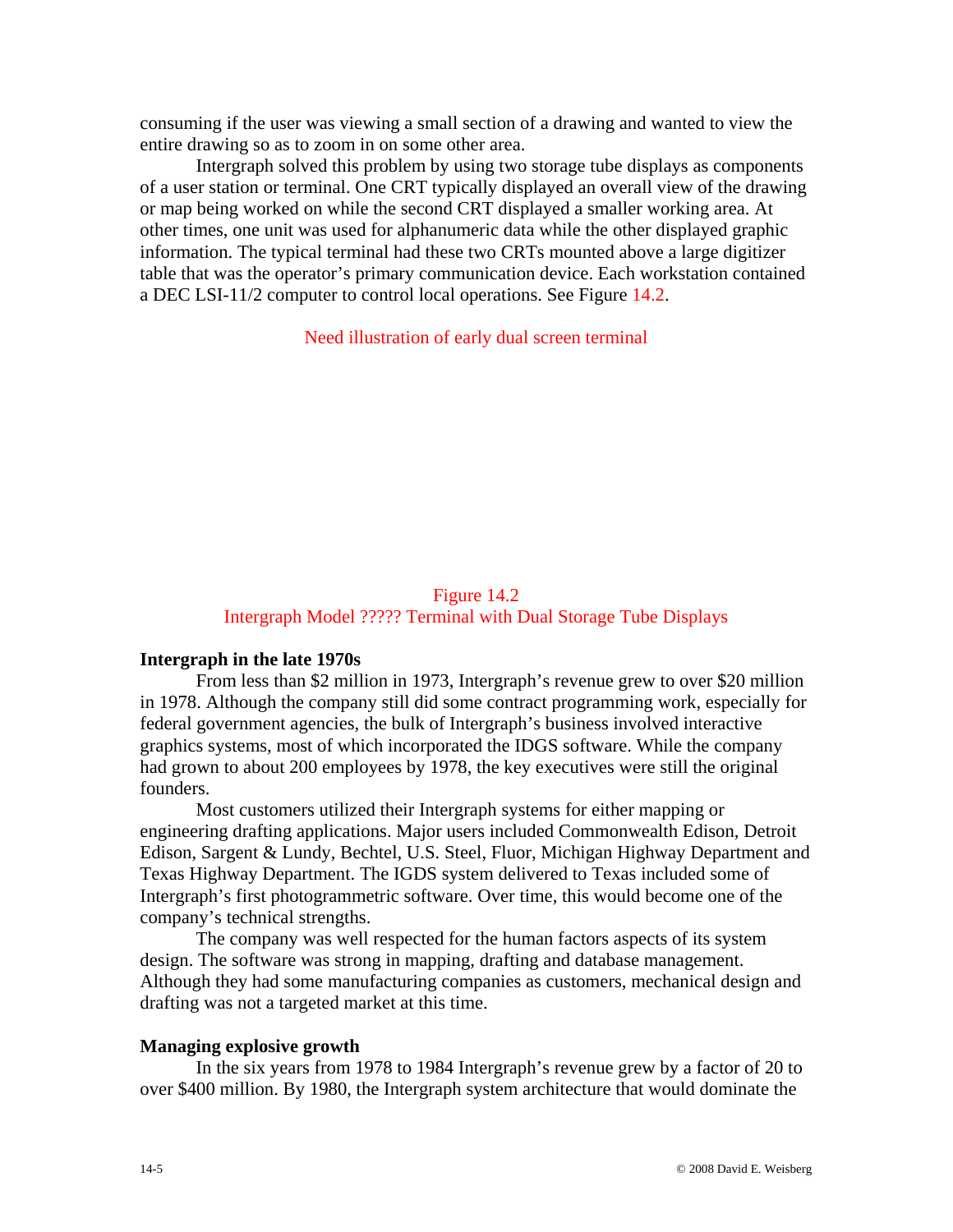engineering design and mapping markets throughout the decade and well beyond in some cases was rapidly taking shape. As mentioned earlier, there was little wasted motion in Intergraph's product development activity. Each step along the way led logically to the next. A good example was the management of attribute data for engineering drawings and maps.

Once it had established itself as the leading vendor of mapping system, Intergraph took dead aim at the AEC market and systematically began to push aside Auto-trol Technology which had been the early leader in this market, particularly for process plant engineering. Creating a instrumentation drawing for a process plant by itself is not a complex undertaking. Symbols are retrieved from a library of symbols, text is added at predefined locations on or adjacent to the symbol and inter-connecting lines are forced to snap points on the symbols. The problem is that the user ends up with a pretty picture of lines, arcs and alphanumeric text. There is no meaningful context to this data – no way to find all the 8-inch gate valves on lines carrying a specific product. This is what system implementers call "attribute" data.

There are fundamentally three ways to manage the combination of graphic and attribute data – each with its own benefits and detriments. The attribute data can be added to the graphic information in a single integrated system. This is a straightforward approach and one followed by a number of companies. On the downside, drawing files become very large and it is often difficult to keep the attribute data synchronized with the graphical elements. A second approach is to store everything in a database and extract drawing images from the database. While this eventually became an accepted technique, in the 1980 time frame computers were simply too slow to do this effectively and database software technology was still fairly immature.

The third approach was to create two parallel universes, one for graphics and one for related attribute information. This is fundamentally what Intergraph did and it worked very well for over a decade. The graphic system was the previously mentioned IGDS software which by 1980 was in its eighth incarnation. The data management function was handled by a new program, DMRS (Database Management and Retrieval System). It was a hierarchical database management system which was the preferred technology at the time. It would be a few more years before relational database technology was considered ready for prime time.

To speed up the process of finding specific information in the DMRS database, Intergraph developed a hardware device called the "File Processor" (often referred to simply as a disk scanner) that retrieved records based upon search parameters generated by application programs. The File Processor could retrieve data records based upon requests that included logical operations such as AND, OR, LESS THAN, etc. Fundamentally, it was a hardware solution to a software problem.

Eventually, software developments and faster computer hardware would negate the need for the File Processor, but for a number of years it provided Intergraph with a performance advantage over the company's competitors. A further indication of how the company looked ahead in its product development activity was that by the late 1970s it was obvious to Meadlock and his crew that a transition was underway from 16-bit computer architecture to 32-bit systems. Well before Intergraph was ready to replace the 16-bit PDP-11 computers it was then using with Digital's new, but more expensive, 32 bit VAX computers, Intergraph began converting its software to work with 32-bit data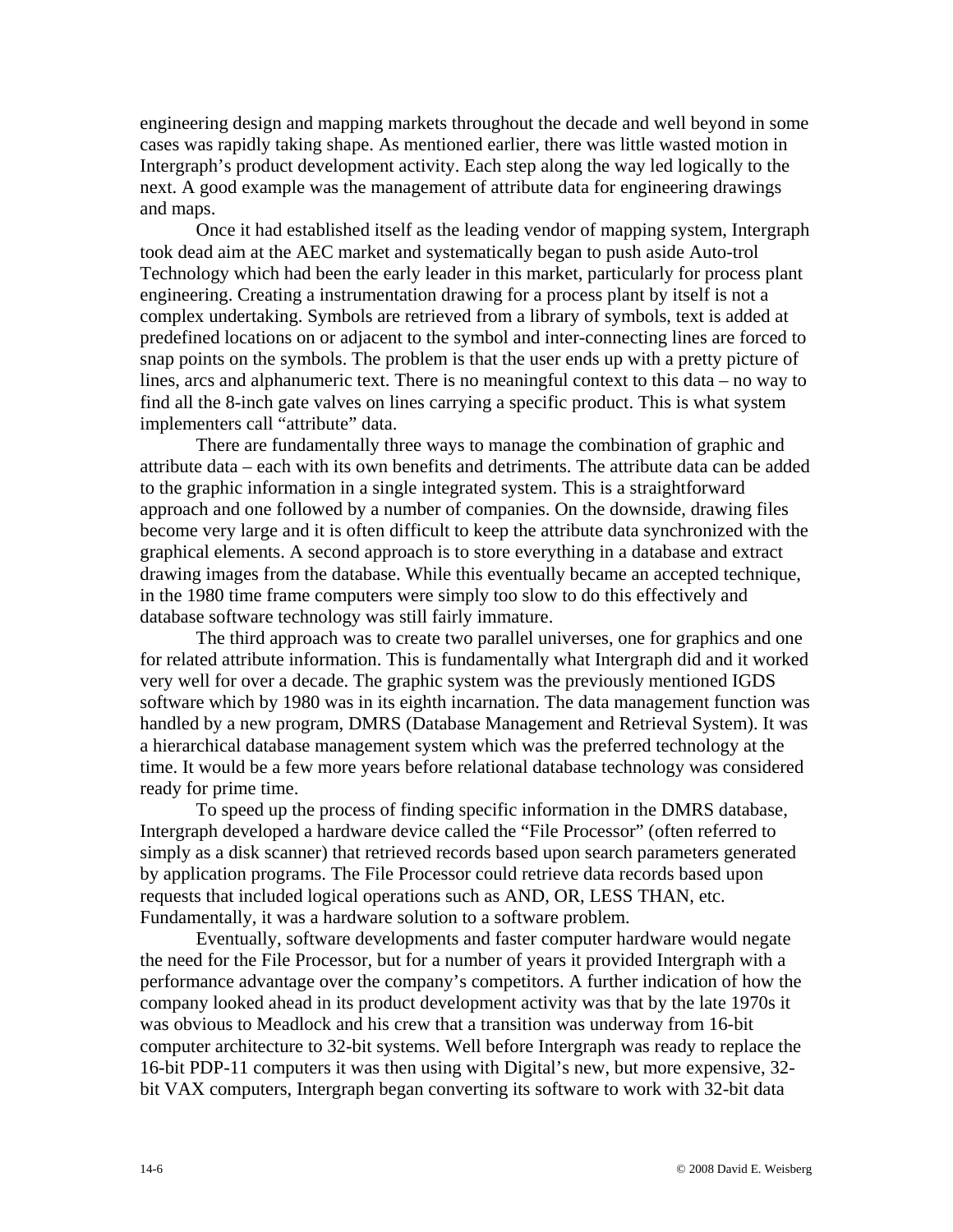files. As a consequence, when the company did make the switch to the VAX it was able to do so with much less effort than most of its competitors experienced.

By 1980 approximately 60 percent of the company's systems business was in process plant design and heavy engineering with most of the balance mapping related. Bob Thurber headed the plant design business activity in Huntsville where all the hardware work was also done. Jim Howell handled basic mapping and land use applications, also in Huntsville, while public utility and municipal mapping was managed in Denver by Jim Hargis and Keith McDaniel. The operations side of the business was headed by Keith Schonrock with Ed Eva as the national sales manager reporting to him. Between 1978 and 1980 the company's revenue took off like a rocket growing from \$20 million to over \$56 million. By mid-1981, the company had installed 270 systems.

# **Intergraph becomes a major player in CAD industry**

In 1981, Intergraph's product development activity seemed to switch into a higher gear. Although it was not the first CAD vendor to jump on the raster graphics bandwagon, when it do so, Intergraph did it well. The first product was a 1280 by 1024 resolution monochromatic raster display that was packaged in the company's dual-screen terminal much like the storage tube units had been earlier. It is interesting that although the dual-screen configuration had originally been implemented to overcome shortcomings of the storage tube, Intergraph continued to use this setup for many years after the company switched to raster displays. The IGDS software supported the display of eight independent views of a drawing on the two screens. The monochromatic display was followed soon afterwards by a color unit with similar resolution.

Equally significant was the company's addition of Digital's 32-bit VAX 11/780 computers to its product line in 1981. Although the VAX had been introduced in 1978, it took Intergraph some time to recompile the software to run in native mode on the VAX. PDP-11 software could run on the VAX in emulation mode but that performance left something to be desired. Moving PDP-11 software to the VAX in native mode required some coding changes and recompilation as well as a lot of testing. The switch was somewhat complicated by the fact that the original IGDS software was written about 50 percent in FORTRAN and 50 percent in PDP-11 assembly language. Likewise, highspeed interfaces for terminals had to be redesigned for maximum effectiveness.

The first Intergraph VAX systems was installed at Phillips Petroleum in Bartlesville, Oklahoma in the fall of 1981. This was part of a large order for eight VAXbased systems. An important aspect of Intergraph's introduction of VAX-based systems was that the company used a standard version of the Digital VMS operating system. This meant that third party software packages could run without modification. Of course, if the developers of these packages wanted to use Intergraph's dual-screen graphics terminals, that required some customization work. This led to cooperative relationships with third party software vendors who offered software that Intergraph did not such as structural analysis.<sup>[4](#page-6-0)</sup>

The switch to VAX-based systems was done over some period of time. In fact, Intergraph continued to introduce new PDP-11 systems even after it began shipping VAX systems. This was especially true for lower-cost systems since the prices for VAX 11/780 computers alone started in the \$200,000 range. As mentioned earlier, Intergraph had

<span id="page-6-0"></span><sup>4</sup> *A-E-C Automation Newsletter*, October 1981, Pg. 3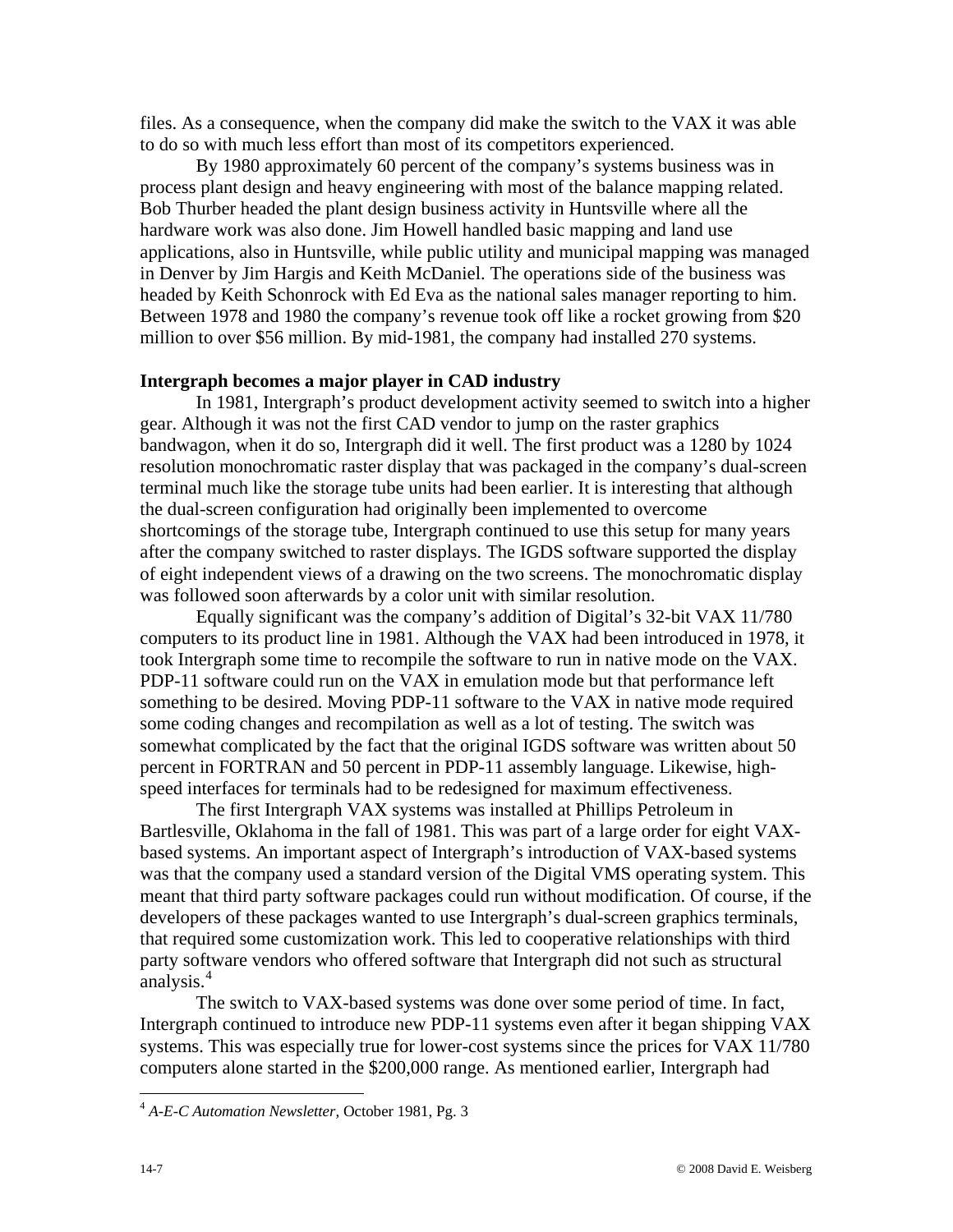already switched to a 32-bit data format for IGDS and DMRS. As a result, the company's PDP-11 and VAX systems could easily share data, making the transition from 16-bit to 32-bit systems much less painful than it was for users of competitive systems.

One such low-end system was what the company called The Starter System. It consisted of a DEC PDP-11/23 minicomputer with Digital's RSX-11M operating system, an 84MB disk, a terminal with dual 19-inch monochromatic raster displays, a 36-inch by 48-inch digitizer and Intergraph's IGDS software along with several architectural space planning and drafting packages. All this for just \$8[5](#page-7-0),000.<sup>5</sup> A Hewlett-Packard 7580 pen plotter added \$20,000 while substituting color displays for the monochromatic units added an additional \$22,000. A mechanical design and drafting version of The Starter System was shown at AUTOFACT III in Detroit in November 1981. The company introduced color shading software around this same time that took several minutes to produce an image.

Intergraph was one of the first CAD vendors to appreciate the need to support distributed operations. The communications system it began selling in the early 1980s consisted of data concentrators that connected to the Digital UNIBUS and transferred data at rates up to 2 Mbps at distances up to 6,000 feet. The company actually called the product "Internet" well before the term came into common use.

In late 1981, 48 percent of the company's business was in mapping and land management systems and 42 percent was in AEC systems. The balance was primarily custom programming work for Federal government agencies. Intergraph was planning on entering the electronic circuit board design market with manual placement and routing software. In particular, the company planned to target prospects that used Multiwire technology for their circuit boards.

Multiwire was a technique where a machine laid overlapping insulated wires on a circuit board instead of etching traces as was done with traditional printed circuit boards. Corrections could be made to Multiwire boards with a soldering gun and jumper wires more easily than PCBs could be modified. Intergraph itself was a major user of this technology having installed \$5 million of specialized equipment in 1980 and 1981 for producing Multiwire boards. While Intergraph purchased computer equipment from Digital, it produced custom circuit boards for its dual-screen workstations, the disk scanner and a vector to raster converter for driving electrostatic plotters.<sup>[6](#page-7-1)</sup> In fact, Intergraph was beginning to become a fairly significant electronics manufacturing company at this point.

Intergraph also began the serious development of mechanical design software in the 1981 time frame. At AUTOFACT 4 held in November 1982 in Philadelphia, Intergraph demonstrated new mechanical design and manufacturing software including 5 axis machining. A new 64-bit graphics processor enabled the software to do hidden line removal operations, perform image rotation and produce shaded images very quickly. This unit also supported raster to vector conversion for scanning applications.

At the same conference Intergraph introduce a low-cost VAX 11-730 system that sold for \$145,000 with one workstation and mechanical design and drafting software. The

<span id="page-7-0"></span><sup>5</sup> *A-E-C Automation Newsletter*, October 1981, Pg. 1 6 *Anderson Report*, October 1981, Pg. 3

<span id="page-7-1"></span>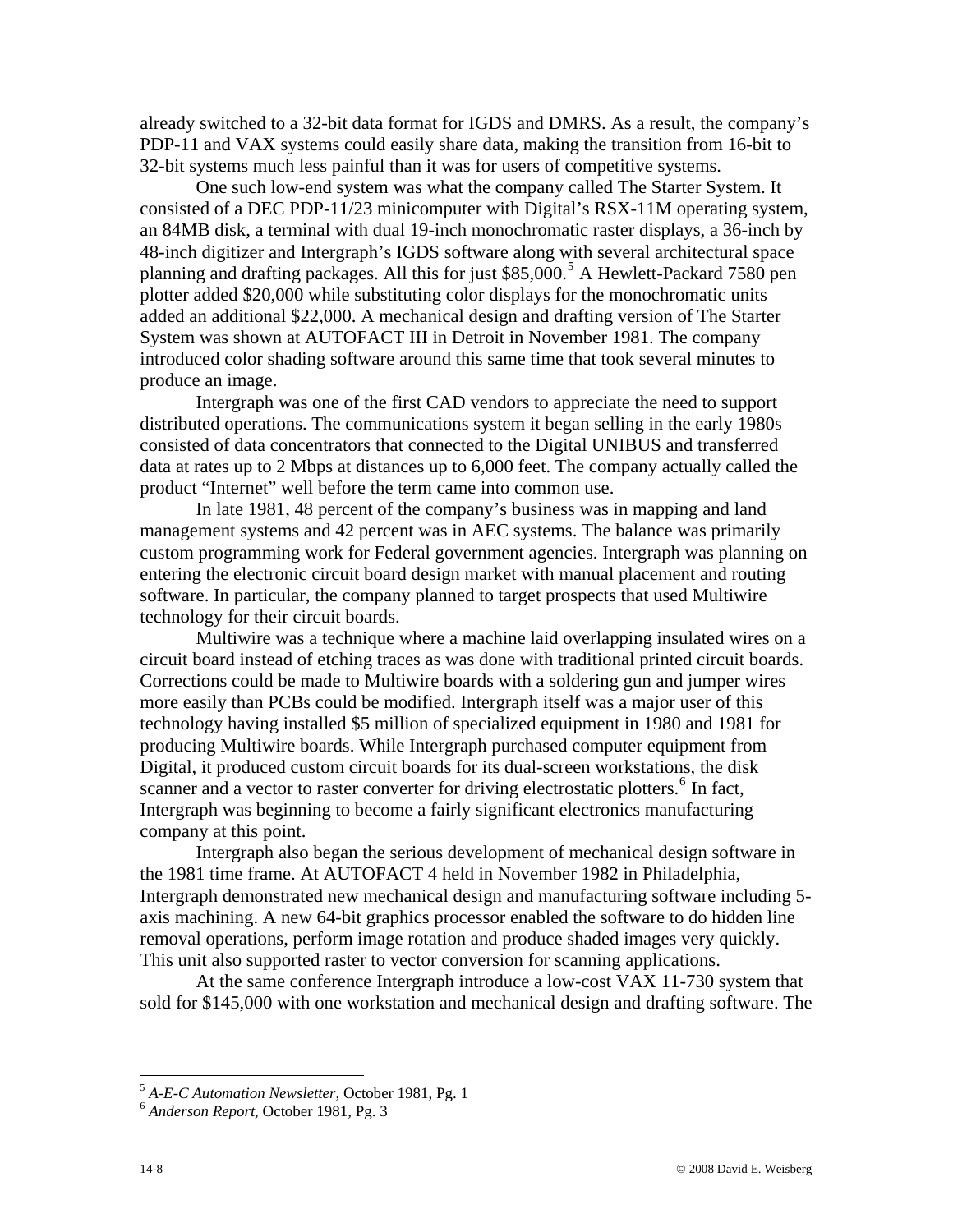company also previewed a new InterAct workstation powered by a Motorola 68000 microprocessor.<sup>[7](#page-8-0)</sup>

There were two versions of this new InterAct workstation. The DSP041 used two monochromatic raster displays while the DSP042 had one monochromatic display and one 256-color display. The 68000-based display processor with its 68KB memory handled functions such as pan, zoom and rotate locally once the graphic image was transferred from the VAX memory. View transformations of fairly complex images typically took less than two seconds. The company was also working on an array processor than would be able to produce images of complex three-dimensional models with hidden lines removed ten to twenty times faster than could be done in software on a VAX 11/780.

# **Bechtel validates system productivity**

The company went public in April 1981. Intergraph's revenues grew to \$91 million in 1981 and \$156 million the following year. With VAX systems selling for over \$100,000 per seat, the company's growth was being powered by sales to large engineering organizations.

Typical was Bechtel's Los Angeles Power Division (LAPD). By May 1983, this organization had 14 Intergraph systems at five different sites with a total of 84 workstations committed to power plant design applications. By 1983 Intergraph had replaced Auto-trol Technology as Bechtel's primary CAD vendor.

Bechtel was seeing significant productivity improvements using these systems. Pipe hanger design went from four hours to 15 minutes while, at least in one case, a 30 hour structural frame design was done in 30 minutes. Much of this performance was accomplished through the use of specialized IGDS add-ons developed by Bechtel. One example was BISEPS (Bechtel Interactive System for Engineering of Pipe Supports).<sup>[8](#page-8-1)</sup>

### **Establishing strong position in the mapping market**

Many entrepreneurial organizations fail because the founders attempt to keep these companies within their original comfort zone rather than adapt to the needs of the marketplace. Intergraph's founders had backgrounds predominately in space related technology such as NASA's Apollo program. That did stop them, however, from taking Intergraph into new markets they saw as emerging opportunities. The market that probably did more to define Intergraph than any other was what can generally be described as mapping. or geographic information systems (GIS).

GIS does not refer to a single application. Rather it is a broad spectrum of applications that have one thing in common – managing large volumes of spatially related data. One aspect of this market that Intergraph came to dominate was the production of topographic maps, predominately for military and non-military government agencies. Another market segment was the data collection and preparation of maps for utilities containing detailed information relating to physical assets. The latter area soon became known as Automated Mapping/Facility Management (AM/FM). These maps were far different from those used for planning purposes where the information being recorded and displayed referred more to types of land use such as zoning data or

1

<span id="page-8-1"></span><span id="page-8-0"></span>

<sup>&</sup>lt;sup>7</sup> *CAD/CAM Alert*, December 1982, Pg. 2<br><sup>8</sup> A-E-C Automation Newsletter, May 1983, Pg. 1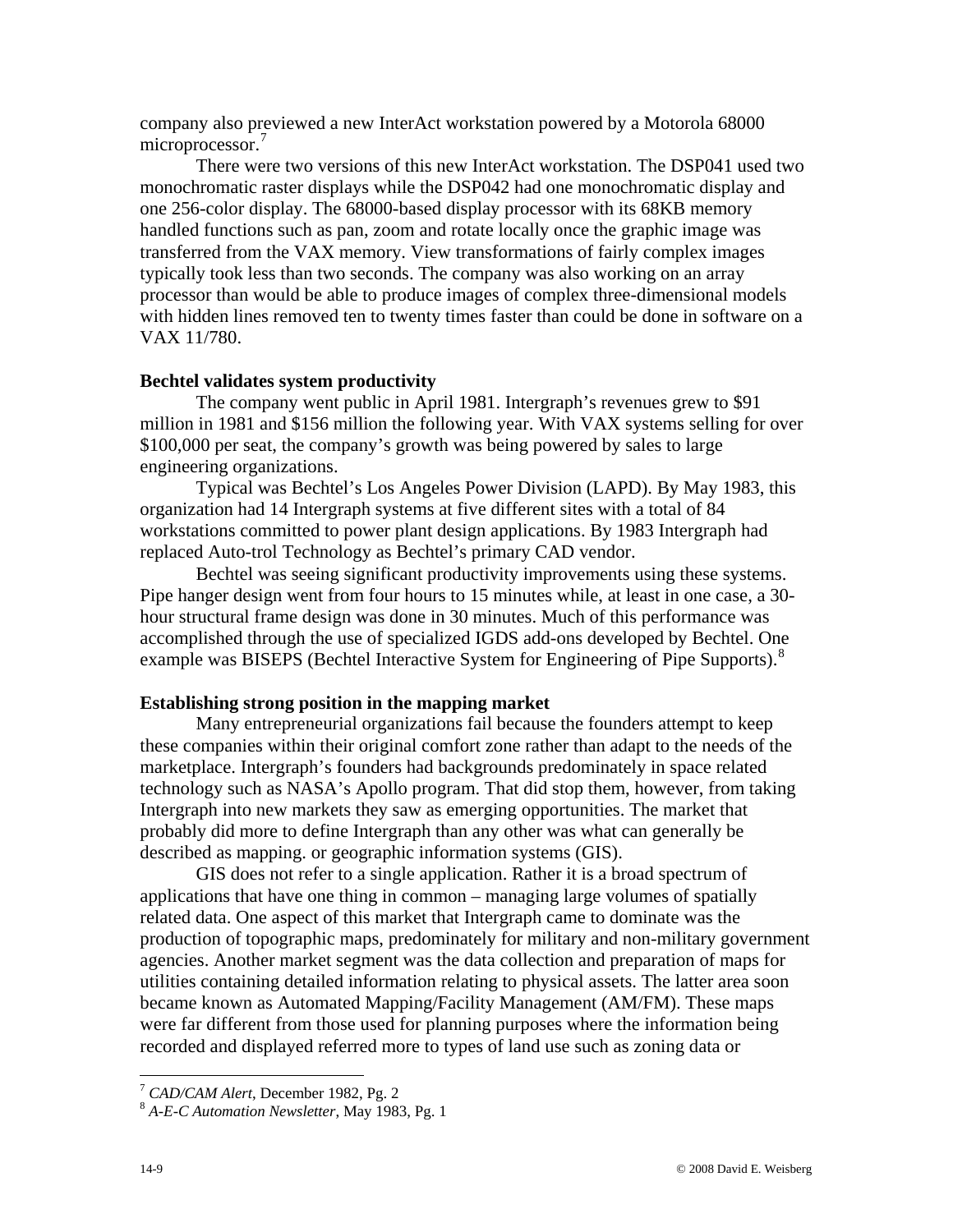population densities. This latter area is referred to as thematic mapping and is a market segment that never was a particularly high priority at Intergraph.

One of Intergraph's first significant mapping customers was Southern Bell.<sup>[9](#page-9-0)</sup> Working with AT&T and Bell Labs, Intergraph implemented a continuous facilities model using the company's DMRS and IGDS products. This software was used to model Southern Bell's outside plant – that portion of the telephone network not inside its switching centers. It was basically a database management solution driven by graphics although inquiries could be made from alphanumeric terminals. Changes to the telephone network entered via these alphanumeric terminals were immediately reflected in the graphic views of the data.

Another pressing need for mapping software in the early 1980s was in the oil and gas industry for managing exploration and production data. Just a few years earlier, the United States had experienced a severe oil shortage that resulted in long lines at the local gas station. Intergraph recognized the need for new technology to help in this area and plunged in to provide solutions to the industry. It turned out that many of the application modules developed to support energy companies were also useful for other mapping customers. These packages included software to:

- Digitize paper maps and photographic images to produce a spatial database.
- Covert data from one coordinate system to another.
- Adjust digitized data to compensate for paper shrinkage and to match one map sheet to another.
- Produce digital contour maps from grids of data points (this was commonly called digital terrain modeling).
- Select data based upon proximity to linear or area features.
- Digitize and process specialized data such as oil well logs and seismic results.

Product development activities at Intergraph during the preceding ten years had positioned Intergraph very well to pursue this market. The separation of graphics and data management functions into two separate programs, IGDS and DMRS, proved to be an effective way to manage the mass of data these applications involved while the company's proprietary disk scanner resulted in fast interactive response times. The use of industry standard Digital VAX computers made it relatively easy for oil and gas companies to integrate their Intergraph systems with other data processing resources. Finally, the dual-screen terminals, especially the color raster versions, facilitated the viewing of these large data files.<sup>[10](#page-9-1)</sup>

Although Calma, Computervision, Auto-trol Technology and even Applicon offered mapping applications, none of these competitors focused on the market to the extent that Intergraph did. Probably the company's most serious competition was a Houston based company, Synercom. The latter company had good technology but never was able to achieve the market recognition that Intergraph did. In the planning area, the major competition would eventually turn out to be Environmental Systems Research Institute, Inc. (ESRI), but in the early 1980s, it had yet to achieve critical mass.

<sup>&</sup>lt;sup>9</sup> Southern bell eventually became BellSouth and then in 2006, merged with AT&T.

<span id="page-9-1"></span><span id="page-9-0"></span><sup>10</sup> *A-E-C Automation Newsletter*, November 1981, Pg. 6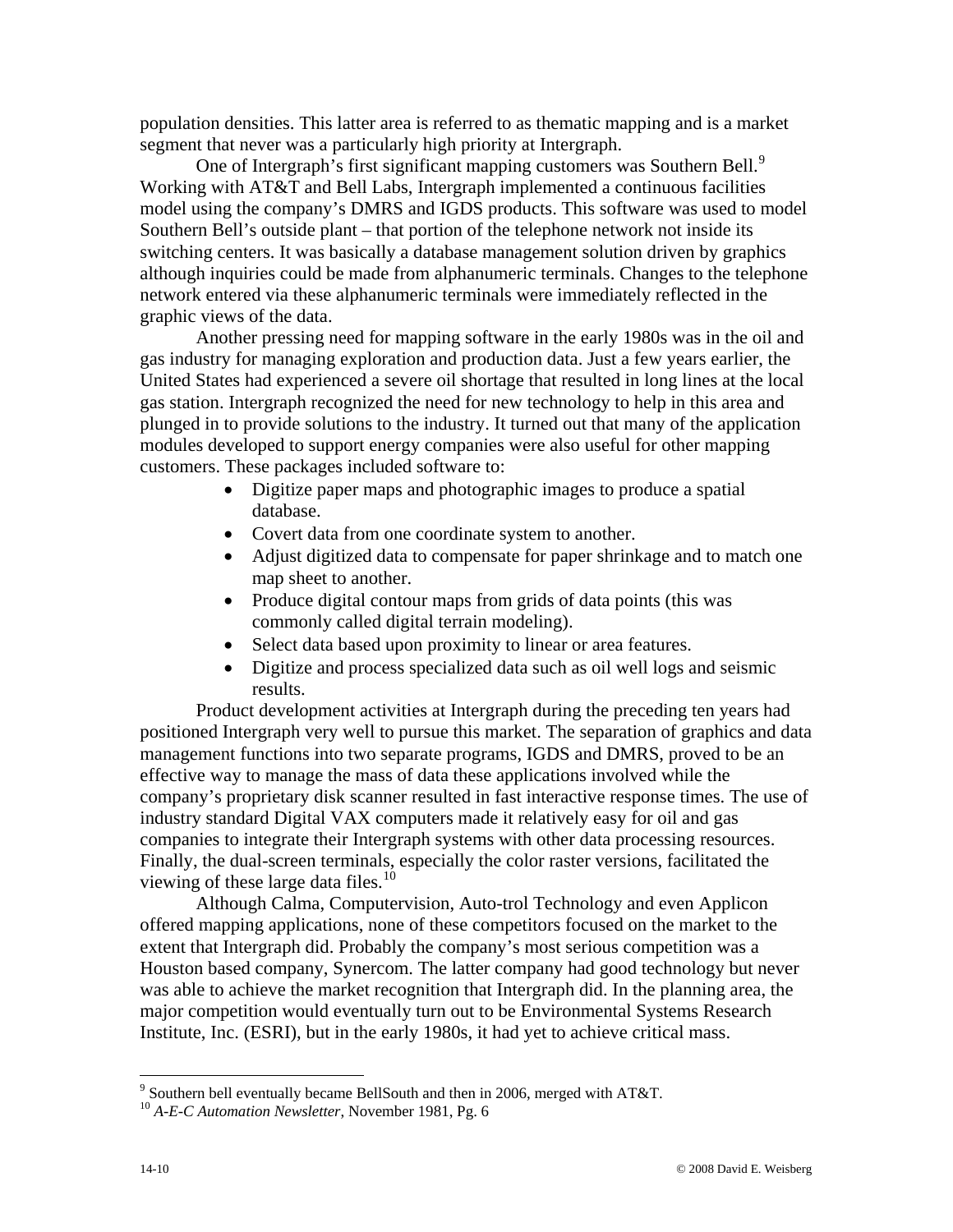Exploration and production mapping systems also provided Intergraph with an opportunity to expand its international presence, especially in the Middle East. This would eventually turn out to be a major source of revenue for the company. As we will see later, by 2004, Spatial Information Management as Intergraph now calls it, generated directly or indirectly 75 percent of the company's revenue.

# **New generation plant design software**

As part of the company's plan to develop a new process plant design system, Intergraph teamed up with a Houston company, Zydex Engineering, Inc. in late 1981, to develop a new plant design system. Zydex was run by Eduardo (Ed) Zorrilla. This joint development project led to what eventually became known as Intergraph's Plant Design System (PDS). The software was intended to provide an comprehensive interactive threedimensional capability for complex process plants including design, drafting, material take-off, and visualization. Zydex developed the specifications for PDS while Intergraph personnel did the actual software implementation.

The first public demonstration of PDS was at the Petro Expo '85 show in Houston in March 1985. The first modules mostly involved two-dimensional drafting applications such as P&IDs and Instrumentation Loop Diagrams. I saw a demonstration of the software in April 1985 at NCGA-85 in Dallas. My observations at the time were:

- The new software involved more keyboard activity than Intergraph's earlier plant design software.
- Performance using a VAX 11/750 and an InterAct dual screen workstation was not particularly impressive except for generating shaded images of the plant model. The latter task was facilitated by the use of Intergraph's Graphics Processor described earlier.
- Fittings were inserted by first routing the pipe and then inserted specification defined fittings in a batch operation. During the demo, it took three minutes to insert eight fittings. Inserting fittings on a vessel took just a few seconds, however.
- The system did not appear easy to use. During the demonstration I watched, the application engineer lost his orientation in the model and had to stop, log off, reload the model and then continue. His last few operations were lost when he logged off. $^{11}$  $^{11}$  $^{11}$

By mid-1986 Intergraph had invested over \$8 million in developing the complete application suite.<sup>[12](#page-10-1)</sup> PDS represented a new approach to engineering design, one in which the management of design data was treated as important as if not more so than the graphical design of the physical plant. Descriptive information was stored in a manner that facilitated multiple applications sharing the same data.

The underlying concept was that once a data element was defined, perhaps in a P&ID (Process and Instrumentation Diagram), that information could be used to produce other drawings such as instrument loop diagrams or to verify that process elements were not left out of the actual piping design. This held whether the application involved twodimensional schematic data or three-dimensional models of the plant. Prior systems

<sup>&</sup>lt;sup>11</sup> Author's personal notes

<span id="page-10-1"></span><span id="page-10-0"></span><sup>12</sup> *Anderson Report*, August 1986, Pg. 4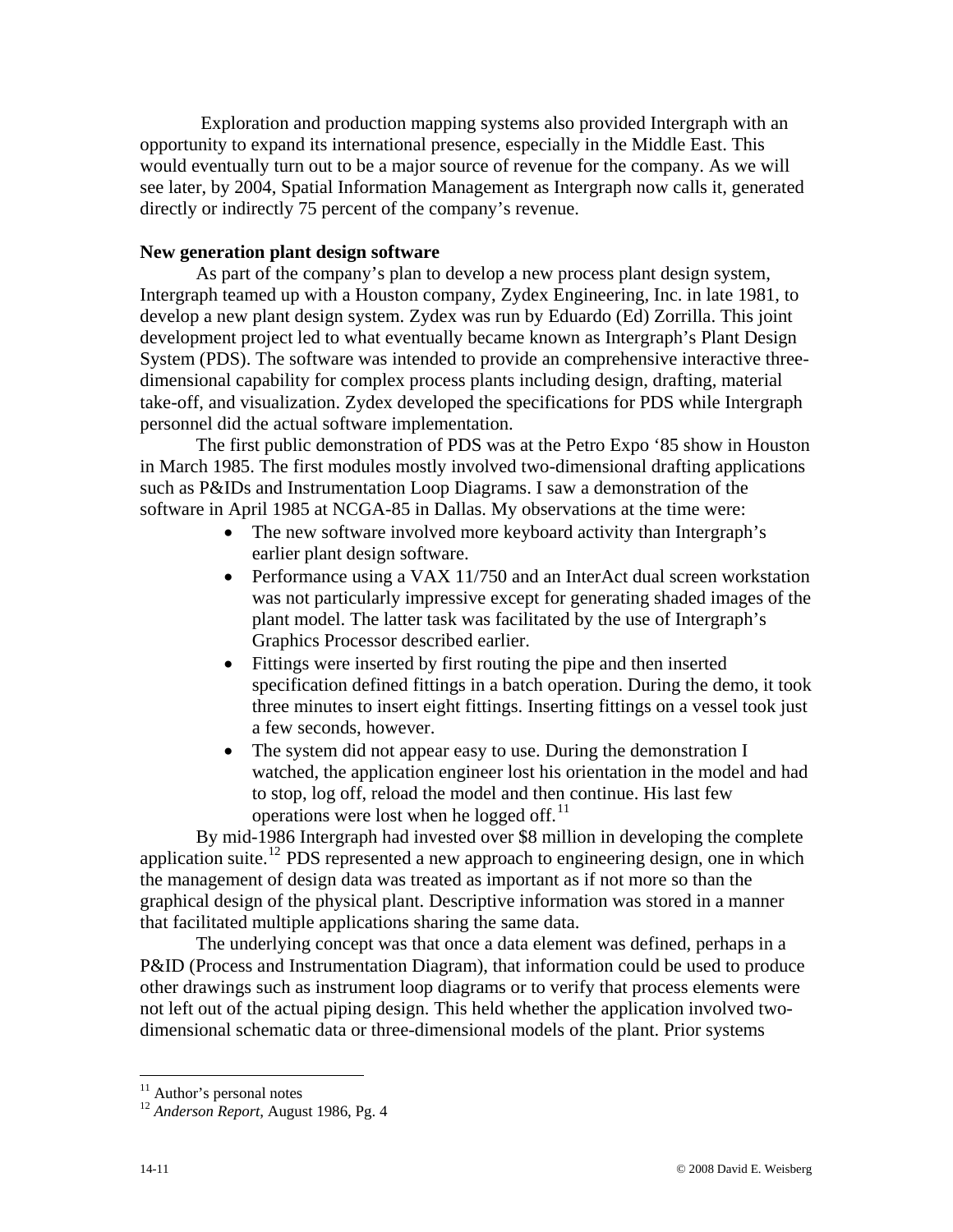tended to treat each application's data separately and transferring information from one task to another was a "hit or miss" affair.

As implemented, PDS actually stored information in three interrelated databases.

- Reference Database contained information relative to industry design codes, vendors' catalog data, job specifications, symbol libraries, etc.
- Task Database used to store working data associated with active design tasks prior to that aspect of the design being "approved."
- Master Database repository for approved project data. Once a portion of the plant design was stored in the Mater Database, special procedures were required before that data could be changed.

Specific programs implemented in PDS handled the following tasks:

- Process and Instrumentation Diagrams (Included a library of 1,000 symbols)
- Instrument Diagrams
- Instrument Loop Drawings
- Equipment Design
- Plant Layout
- Structural Modeling (analysis handled by Intergraph-Rand Micas or third party programs)
- Piping (Included a library of 75,000 components)
- Electrical Raceway Design
- HVAC

The basic user interface to PDS was done with IGDS which by mid-1986 encompassed over 800 man-years of development effort. The software was implemented on the Digital VAX computer using the VMS operating system. Orthographic piping drawings were produced by selecting portions of the plant model, eliminating hidden lines and then using IGDS to put the finishing touches on the drawings.<sup>[13](#page-11-0)</sup>

While one group of Intergraph programmers was preparing PDS for formal release as a VAX-based system in mid-1986, other Intergraph software groups were hard at work preparing a new generation of applications for the company's UNIX workstations then under development. PDS would remain a VAX-based application longer than any other comparable program sold by Intergraph and it would not be until the early 1990s before it would be ported to UNIX.

In August 1995, Intergraph filed a legal action seeking to dissolve its business arrangement with Zydex. Intergraph wanted to be able to continue selling PDS without having to pay Zydex on-going royalties which supposedly were in the range of 30 percent of the software's sales price. Zydex filed a counterclaim several months later alleging wrongful dissolution of the business relationship, seeking both sole ownership of PDS and significant compensatory and punitive damages. Needless to say, this would have effectively put Intergraph out of the plant design business if the court had sided with Zydex.

After nearly two years of litigation, the companies agreed to settle the dispute in 1997, but failed to agree on certain terms of the settlement. In September 1997, the court issued an order resolving the disputed issues and dismissed the case. The settlement

<span id="page-11-0"></span> $\overline{a}$ <sup>13</sup> *A-E-C Automation Newsletter*, June/July 1986, Pg. 14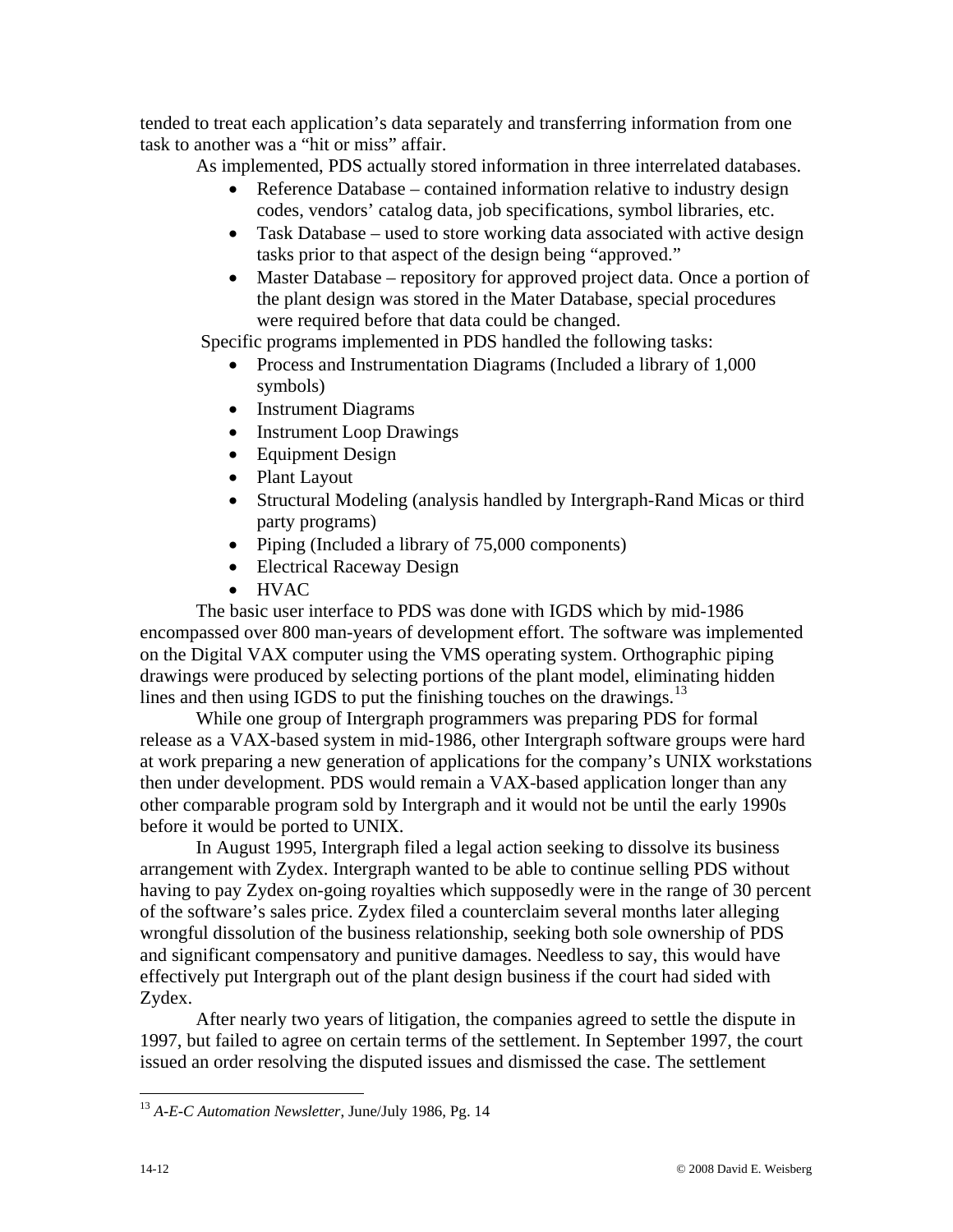involved Intergraph acquiring Zydex for \$24.8 million. The closing under these terms never took place and finally in November a hearing was held during which the judge ordered both parties to sign the closing documents.

The documents were finally executed by both parties, but Zydex still wanted to take one more shot at Intergraph and indicated they might appeal the judge's order.<sup>[14](#page-12-0)</sup> In order to put this dispute behind it, Intergraph agreed to increase the payment to \$26.3 million and the deal was finally consummated in January 1998. PDS software sales in 1997 amounted to about \$45 million.<sup>[15](#page-12-1)</sup>

# **Intergraph in the mid-1980s**

The 1980s were the go-go years for Intergraph. The company was starting to pursue nearly every aspect of automated design and drafting. This even included architectural applications, an market segment the company would pull out of in the late 1990s with Meadlock complaining that it was impossible to make a profit selling to architectural firms. Typical applications included Structural Steel Detailing and Reinforced Concrete Detailing which sold for \$10,000 each. Remember, Intergraph's software prices were on a per system basis and at this point in time, the company was claiming that a VAX 11/785 could support up to 20 terminals.

In the early 1980s, Intergraph started getting carried away with executive titles. Jim Meadlock was, of course, president and CEO. Below him were eight executive vice presidents: Keith Schonrock, Jim Taylor, Nancy Meadlock, John Thorington, Roland Brown, Allan Wilson and Willam Zarecor.<sup>[16](#page-12-2)</sup> Nancy Meadlock was taking on increased responsibilities at Intergraph as executive vice president of administration and was clearly a power behind the throne. About the same time, Rick Lussier became vice president of sales. He held this job until early 1985 when he left the company and was replaced by Howard Fisher. Both had earlier worked with me at Tektronix.

Intergraph eliminated most 16-bit Digital PDP-11 systems from its product line by mid-1983 and focused on the 32-bit VAX machines. By the fall of 1983, Digital had shipped over 500 VAX systems to Intergraph.<sup>[17](#page-12-3)</sup> One exception was the low cost Innovator II which was targeted for use in architectural applications that used a Digital PDP-11/23 computer.

Architectural software product management was under the direction of Al Kemper who reported to George Stienke<sup>[18](#page-12-4)</sup>, vice president of product marketing. Kemper was a well respected author<sup>[19](#page-12-5)</sup> on the subject of architectural design and had worked at Ralph M. Parsons as well as Tricad, a Calma spinoff. Kemper's master plan envisioned the use of Intergraph software for everything from the preparation of massing studies to CAD-generated perspective site views, walkthroughs and what would eventually come to be called "urban simulation." Kemper also saw the need for using the computer to

<span id="page-12-2"></span>

<span id="page-12-4"></span><span id="page-12-3"></span>

<span id="page-12-1"></span><span id="page-12-0"></span><sup>&</sup>lt;sup>14</sup> A-E-C Automation Newsletter, December 1997, Pg. 4<br>
<sup>15</sup> Intergraph 2000 Annual Report, Pg. 60<br>
<sup>16</sup> Anderson Report, January 1983, Pg. 8<br>
<sup>17</sup> Anderson Report, September 1983, Pg. 2<br>
<sup>18</sup> Steinke left Intergraph in M company founded by Philippe Villars who had also been one of the founders of Computervision.

<span id="page-12-5"></span><sup>19</sup> *Architectural Handbook – Environmental Analysis, Architectural Programming, Design and Technology, and Construction*, Wiley Interscience, 1980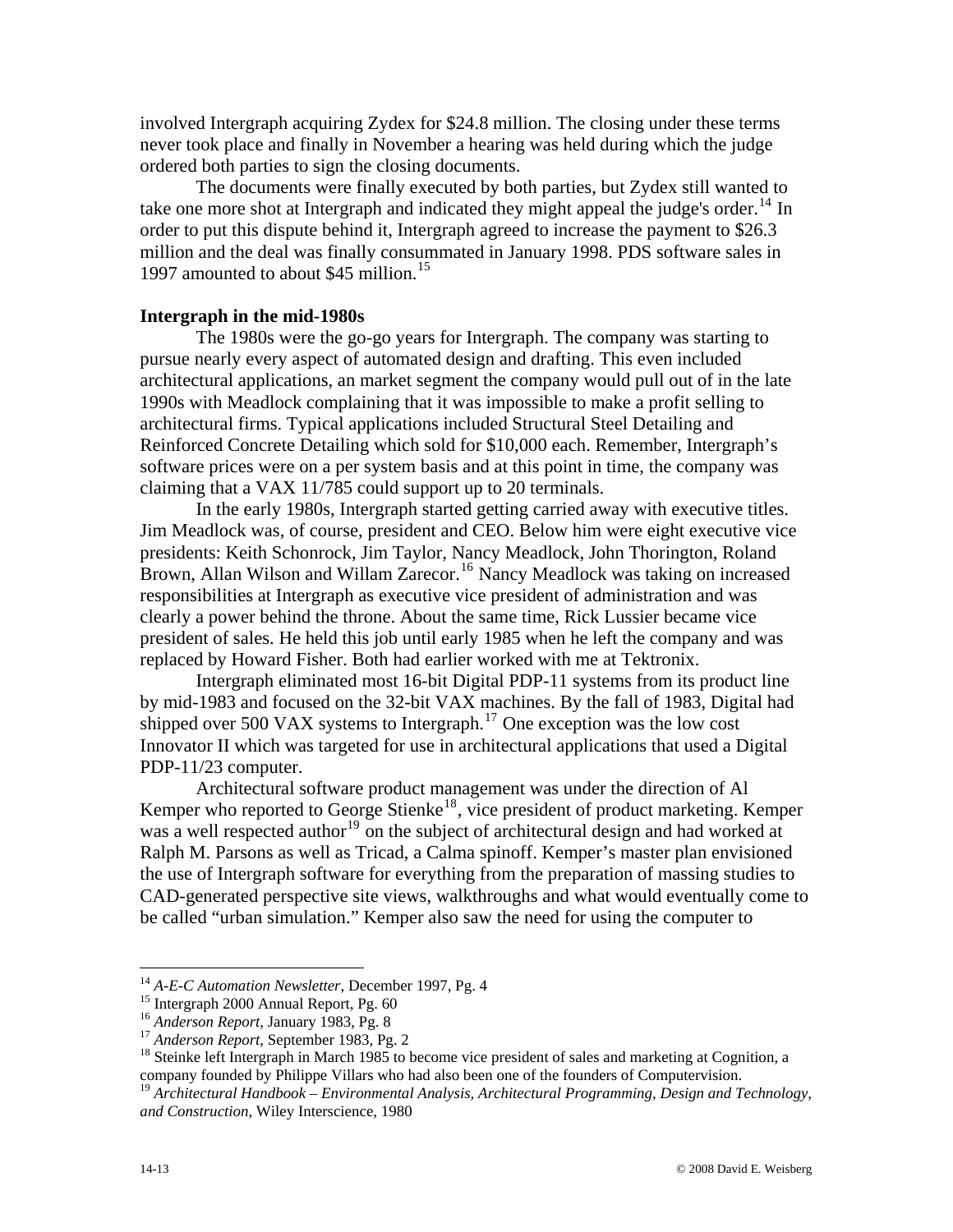manage project workflow, an area that would attract tremendous focus in the late 1990s as the use of the Internet took off. $20$ 

In the mechanical area, a key development was an agreement signed with Xerox Corporation in January 1984 under which the two companies planned to work together in the development of surface and solids modeling, kinematics analysis, robotics and enhanced numerical control.<sup>[21](#page-13-1)</sup> This was followed by the introduction of a mechanism modeling package two months later that produced data that could be used by third-party analysis programs.

By mid-1984, Intergraph was firing on all cylinders. It had increased its market share in 1983 to 14.7 percent on \$252 million in sales. Only Computervision and IBM had larger sales in this industry. Intergraph participated in every segment of the CAD industry with sales broken down as follows:

| AEC                           | 43 percent |
|-------------------------------|------------|
| Mapping                       | 31 percent |
| Mechanical                    | 13 percent |
| Electronics                   | 2 percent  |
| <b>Technical Publications</b> | 2 Percent  |

# **MicroStation comes on the scene**

(As previously mentioned, the detailed story of the Bentley brothers, Bentley Systems Incorporated (BSI) and MicroStation is contained in Chapter 10 although some of it is repeated here.)

Intergraph's pricing model until it began selling its own Clipper-based workstations, was to license the IGDS and DMRS software on a per CPU basis. When a company purchased a VAX 11/780 system, it could attach as many terminals as the computer could physically support. The limit really was based on what was the acceptable level of performance for the type of work the customer was doing. There was just one catch. The software only worked with Intergraph manufacturer terminals and these were fairly expensive. Like many other turnkey CAD vendors at the time, the bulk of Intergraph's revenue came from selling hardware and software was seen as the means that enabled the company to sell hardware.

One of Intergraph's major customers in the early 1980s was DuPont in Wilmington, Delaware. Keith Bentley had gone to work at DuPont after receiving an MS degree in electrical engineering from University of Florida. DuPont was using its Intergraph systems for producing process plant electrical diagrams. Usage, however, was limited by the high per seat cost of adding more capacity. Bentley believed that there was a lower cost alternative and set out on his own time to develop a package called PseudoStation. It enabled someone to use Intergraph's CAD software from a low-cost Digital VT-100 terminal equipped with a graphics card or a Tektronix storage tube terminal such as a 4014. PseudoStation proved to be particularly cost effective when DuPont designers simply wanted to make changes to existing drawings such as revising some text on a drawing.

In 1983, Keith Bentley left DuPont to work with his brother Barry in California at a company called Dynamic Solutions. Before leaving Dupont, Bentley negotiated an

<span id="page-13-0"></span><sup>20</sup> *A-E-C Automation Newsletter*, May 1984, Pg. 3 21 *CAD/CAM Alert*, January 1984, Pg. 7

<span id="page-13-1"></span>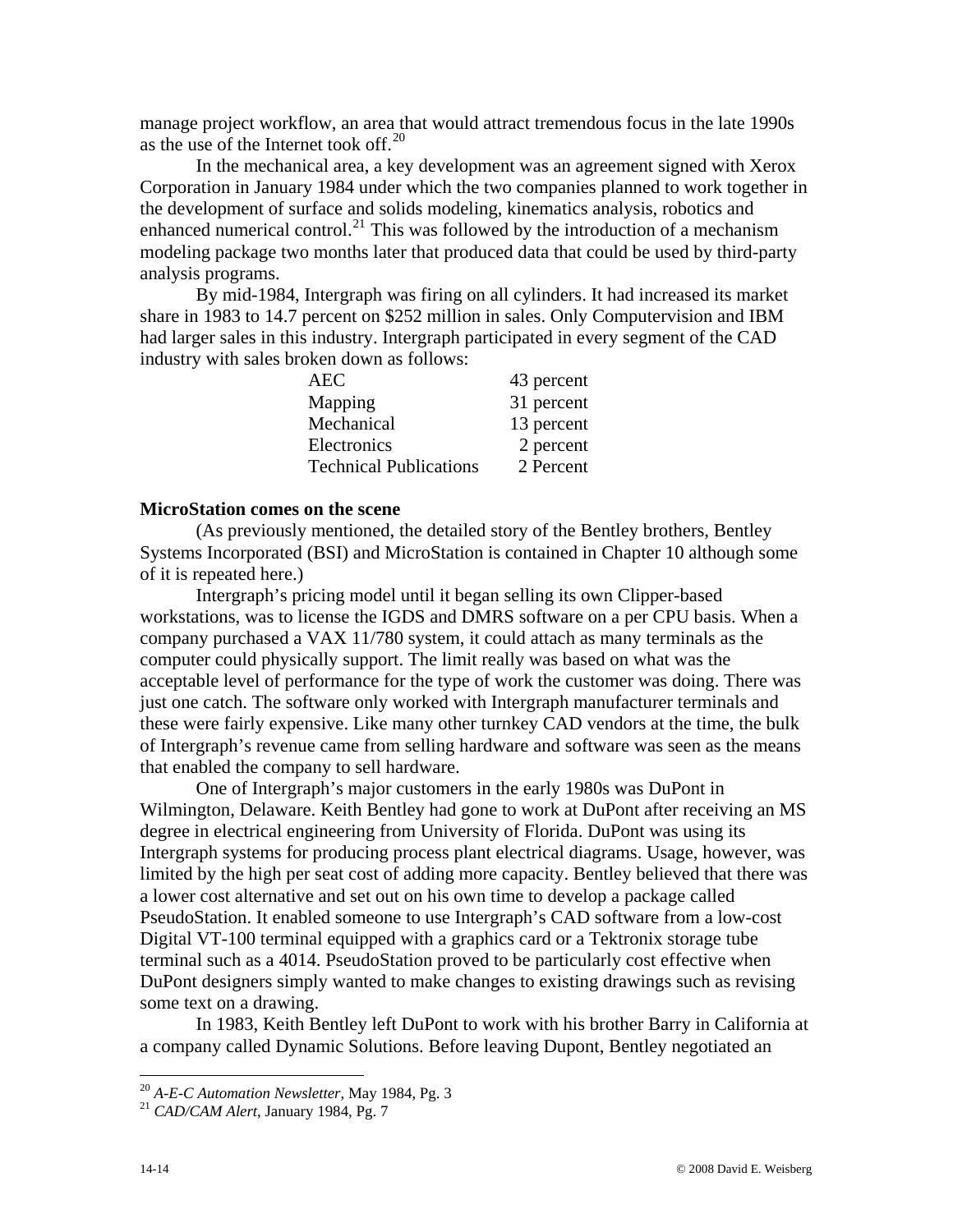agreement with Dupont under which he received marketing rights to the software in return for which he would provide technical support to the company's PseudoStation users. On the way to California, he stopped in Huntsville and offered the software to Intergraph. According to Bentley, "I would have sold [PseudoStation] to Intergraph for \$5,000, and that would have been that. [That I didn't] is one of a series of lucky coincidences….."[22](#page-14-0)

Los Angeles had a large number of Intergraph installations and soon Keith and Barry Bentley found a receptive audience for PseudoStation. Keith founded Bentley Systems Inc. and arranged to have Dynamic Solutions market the software in exchange for work he did on that company's software. Soon Keith and Barry sold their interest in Dynamic Solutions and relocated to the Philadelphia area where they were joined by brother Scott and Ray. Within a short time they sold over 350 copies of the terminalbased PseudoStation software.

After relocating to Philadelphia, Keith became convinced that what Intergraph was doing on a VAX, he could do on a IBM PC/AT. This new version of the software was soon known as MicroStation. In January 1987 Intergraph purchased a 50 percent interest in Bentley Systems for \$3 million and announced that MicroStation would be marketed by Intergraph on both UNIX and PC platforms.

# **Micro IGDS – an alternative to MicroStation**

Bentley Systems was not the first PC CAD software company Intergraph acquired an interest in. CNR Research was started by two former employees of Bechtel Power Corporation in Ann Arbor, Michigan, Antonio Robinson and Erdwing Coronado. Robinson had been a system engineer for Bechtel while Coronado was a senior programmer-analyst. When Bechtel announced plans to shut down its Ann Arbor office in 1984, the two decided to start their own software company, CNR Research, with Robinson as president and Coronado as vice president of R&D.

Initially, the two focused on providing CAD/CAM consulting based on their knowledge of Intergraph systems and Digital hardware. In April, 1985, the two decided to create a two-dimensional drafting package compatible with Intergraph's IGDS. Called C-CADD, it ran under both MS-DOS and UNIX and implemented the equivalent of about 30 to 40 percent of the commands in IGDS. According to *A-E-C Automation Newsletter*, this represented over 90 percent of the functionality in IGDS. The software sold for \$3,000 per copy, a little more expensive than AutoCAD.

C-CADD was written in C, a fairly new programming language at the time and its files were compatible with Intergraph's IGDS file structure so no translation was necessary. Competitors, including VersaCAD and Autodesk, were promoting the fact that they had software available for translating Intergraph drawing files. In May 1986, Intergraph acquired a 50 percent equity interest in CNR Research. Under the new relationship, CNR continued to market the PC version of C-CADD through its existing reseller channel (eight companies at the time) while Intergraph marketed the UNIX version, now known as MicroIGDS, through it sales organization.<sup>[23](#page-14-1)</sup> Once Intergraph

<span id="page-14-0"></span><sup>22</sup> Solomon, R. E., "Those fabulous Bentley Brothers, MicroStation's building blocks," *MicroStation* 

<span id="page-14-1"></span><sup>&</sup>lt;sup>23</sup> A-E-C Automation Newsletter, June/July 1986, Pg. 28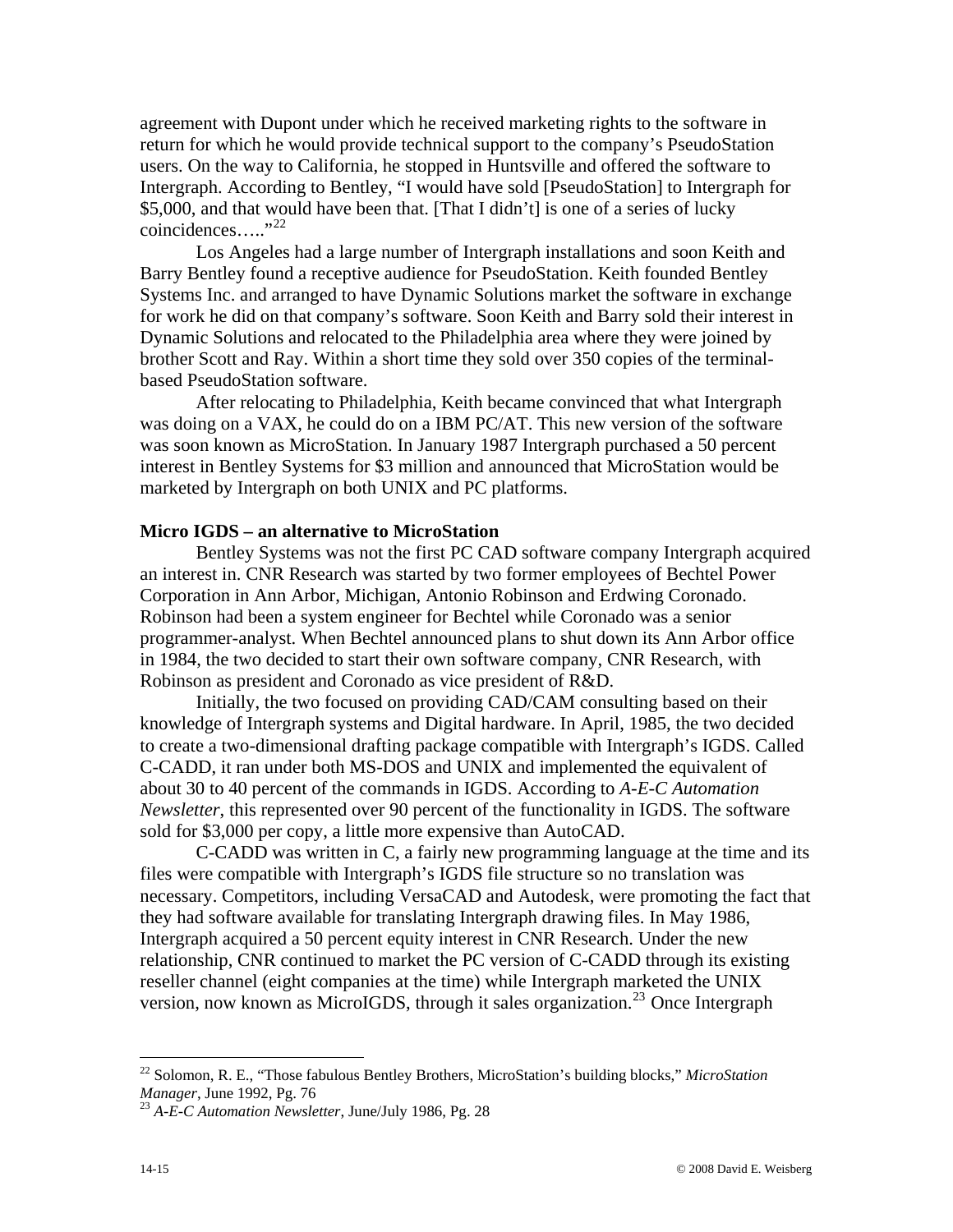acquired an interest in Bentley, it lost interest in marketing the UNIX version of MicroGDS and CNR Research and C-CADD simply faded away.

# **Intergraph software in the mid-1980s**

As mentioned earlier, Intergraph's primary graphics software package was IGDS. Data was maintained in either a two-dimensional or three-dimensional format with some difficulty in moving it from one state to the other. One of the major limitations was that an active drawing could only have 63 layers of data. This was far less than competitive systems which typically could store 256 or more layers and in some cases an unlimited number of layers. In addition, up to three reference drawings each with its own 63 layers could be overlaid with the base drawing. Another shortcoming was the fact that IGDS used a 32-bit fixed point format at a time when other vendors had switched or were in the process of switching to 32-bit and 64-bit floating point data. It was a trade-off between performance and precision.

IGDS was particularly efficient when being used for two-dimensional drafting. One reason for this was that the drawing data did not carry with it three-dimensional data that was not needed as did some competing system. The software generated up to eight independent views of a drawing and displayed up to four on each screen of a doublescreen workstation. A macro language called User Command enabled users to combine a series of tasks in a single command. The primary user interface was a hard copy menu on a large digitizer located in front of the terminal's display(s). For a user to change the layout of the menu or to add new commands required the knowledge of FORTRAN programming. By mid-1985, the interface was in the process of being changed to more on-screen menus and "fill in the blank" dialog boxes.

Most CAD packages then on the market stored attribute data as part of the drawing file. Intergraph took a different approach and stored this data in a separate file which was managed by the previously mentioned DMRS (Data Management Retrieval System)software. DMRS primarily used a CODASYL compliant hierarchical data structure although by mid-1985, Intergraph was incorporating some relational technology into the package.

DMRS was not required to do straight-forward CAD tasks such as drafting and many customers opted not to use it because of the time required to learn the software. One shortcoming was that a user could not back up the data associated with a single drawing file but had to back up the entire DMRS database. This might have worked well for a utility mapping customer but it really was awkward for the typical architecture or engineering organization to use.

Although DMRS could be used without Intergraph's File Processor, that hardware greatly improved performance when it was part of a VAX configuration. The linkage between DMRS and IGDS was managed by a software module called Attribute Services. The price of the data management software as well as IGDS was bundled in with the cost of the VAX computer at the heart of all Intergraph systems at this time.

Like all other CAD vendors, Intergraph was also becoming interested in solids modeling. Its implementation of solids technology, Solids Modeler, was tightly coupled to IGDS. Wire frame and surface defined geometry could be used to create solids. The Graphics Processor was required in order to utilize this software.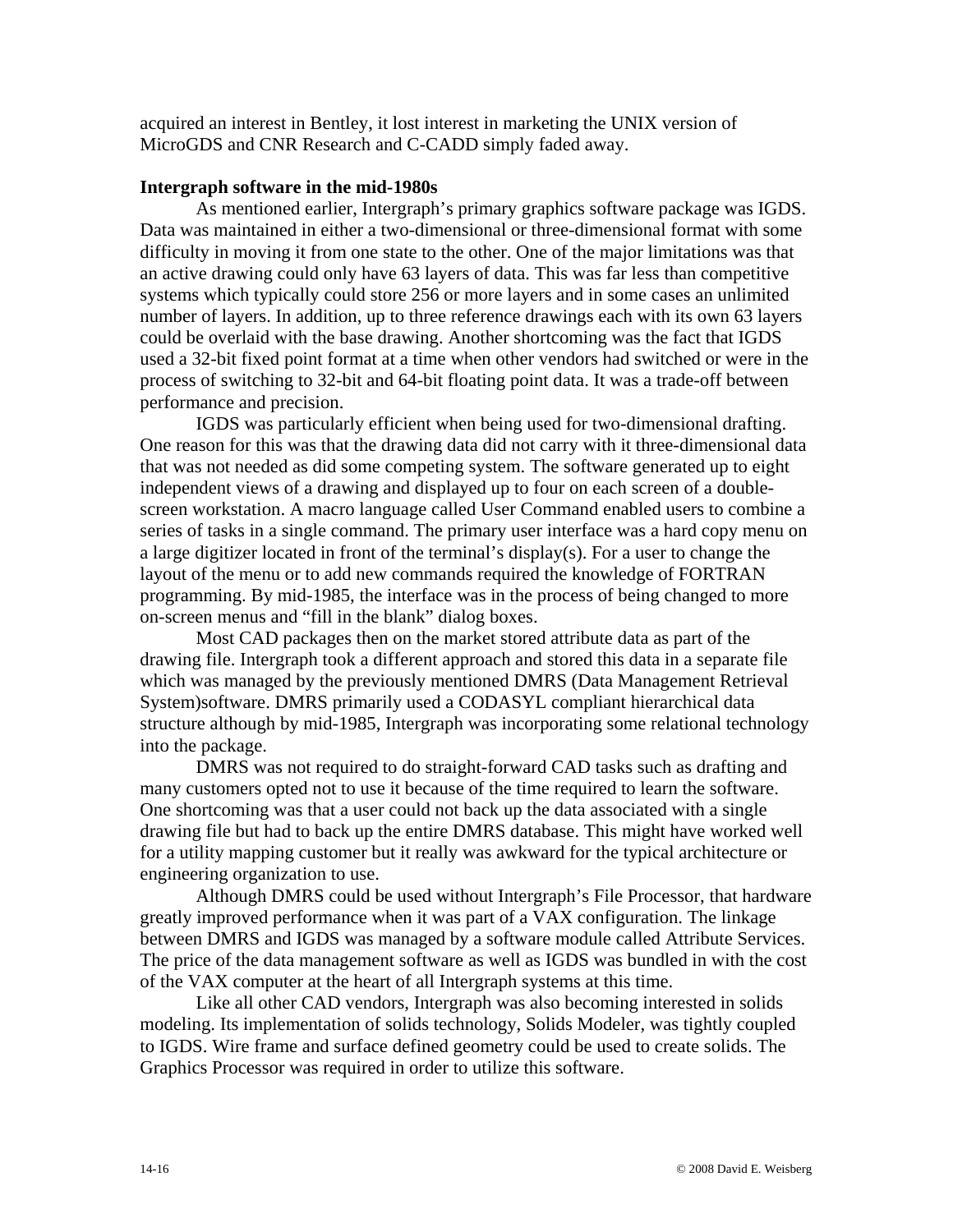Intergraph had perhaps the largest array of applications software of any vendor in the industry at this time. These application fell in several broad categories.

- Process plant design.
- Engineering design.
- Architecture.
- Mapping.
- Petroleum exploration and production.
- Mechanical engineering.
- Electrical engineering.
- Technical illustration.

Although the open architecture of the company's VAX systems enabled outside parties to develop software to run on Intergraph systems, there were few such packages. Part of this was due to the fact that the company did not particularly encourage thirdparty developers and part was due to fact that these developers would have had to purchase a VAX system from Intergraph in order to do any development work. Complicating the development of third-party software was the fact that Intergraph fine tuned the VAX VMS operating system to give high priority to the company's workstations. Outside developers had to understand what had been done and adapt their software to these modifications or their software would not operate effectively.

# **Typical prices**

Some of the typical Intergraph prices as of mid-1985 were:

| VAX 11/750 CPU with a floating-point accelerator, 2MB of memory, an             |                                                                  |
|---------------------------------------------------------------------------------|------------------------------------------------------------------|
| 84MB disk <sup>24</sup> , tape drive, File Processor, console and IGDS and DMRS |                                                                  |
| software                                                                        | \$195,000                                                        |
| <b>INF096 Graphics Processor</b>                                                | 40,000                                                           |
| Additional VAX memory in 0.5MB increments<br>$\bullet$                          | 5,000                                                            |
| InterPro 32 (monochromatic)                                                     | 20,000                                                           |
| InterAct color workstation                                                      | 48,000                                                           |
| Architectural drafting software<br>$\bullet$                                    | 10,000                                                           |
| Base map digitizing                                                             | 2,000                                                            |
| Drawing management                                                              | 4,000                                                            |
| Finite element modeling                                                         | 10,000                                                           |
| Mechanical design and drafting                                                  | 10,000                                                           |
| Solids modeling<br>$\bullet$                                                    | 20,000                                                           |
| Numerical control                                                               | 10,000                                                           |
|                                                                                 | $\mathbf{1}$ $\mathbf{1}$ $\mathbf{1}$ $\mathbf{1}$ $\mathbf{1}$ |

While some of these software prices seem high, it should be remembered that these were the cost per VAX system. If a VAX 11/785 had a ten workstations doing mechanical design then the cost of the application software per user was only \$1,000.

# **A new generation of workstations**

In 1983 Intergraph began demonstrating new single screen InterPro and dual screen InterAct terminals that utilized Motorola's 68000 microprocessor. Initially, the

<span id="page-16-0"></span> $24$  A single 86MB disk drive left very little room for drawing files since the VMS operating system and the IGDS and DMRS software required nearly 80MB by itself.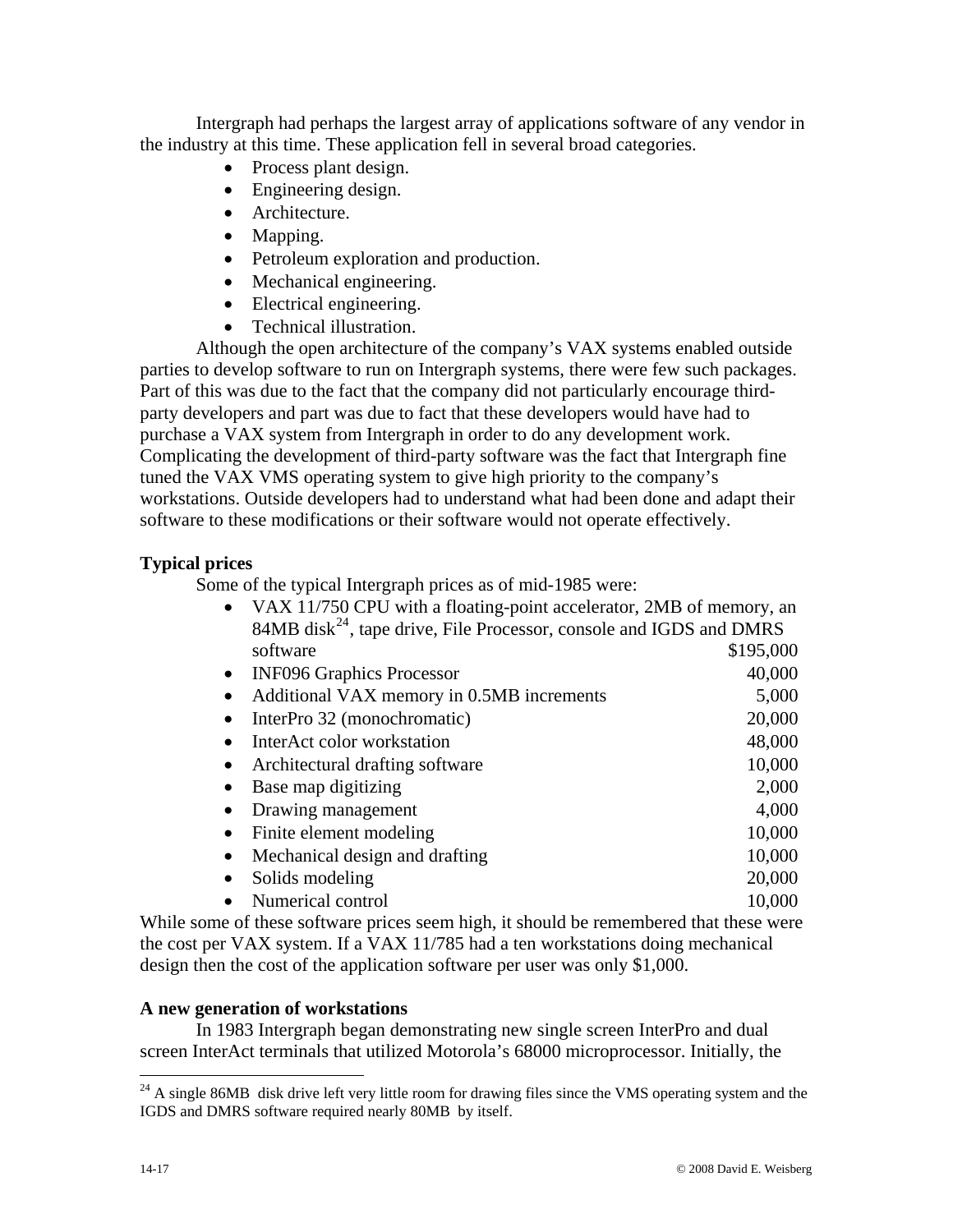InterPro was just available as a monochromatic unit. The first InterPro unit was the Model DSP046 with a price of  $$25,000.<sup>25</sup>$  $$25,000.<sup>25</sup>$  $$25,000.<sup>25</sup>$  A color InterPro was introduced in mid-1984 for \$42,000. The DSP052 InterAct had dual monochromatic screens while the DSP055 had one monochromatic screen and one color. All these units had 1280 by 1024 resolution. The InterAct used a structural foam type of construction and provided substantial operator control over the height and angle of the displays and the digitizer table.

By 1984 it was fairly clear to most executives in the CAD industry that the future was with networked workstations rather than minicomputer-based systems. While competitors such as Auto-trol Technology, Calma, and SDRC were making the transition to commercially available workstations from Apollo and Sun Microsystems, Intergraph had started down the path of building its own workstations and, in effect, becoming a vendor of commercial workstations as well as CAD systems. It was clear that Intergraph saw networked workstations as the wave of the future. It just took the company longer to get there than it would have liked. In November 1982, Jim Meadlock had been quoted as saying "If I were starting a new company today, I would build a standalone workstation operating in a network."[26](#page-17-1)

In September 1984 Intergraph announced the single screen InterPro 32 workstation which was intended to use the National Semiconductor 32032 microprocessor as well as an Intel 80186 microprocessor. It was designed to run UNIX on the 32032 and MS/DOS on the 80186 although not both at the same time. Initially, the company said that deliveries would start in the first quarter of 1985. The InterPro 32 was intended to function as a stand-alone UNIX workstation, as a terminal for Intergraph's existing VAX-based systems, as a terminal emulator for devices such as the Tektronix 4014 or as a IBM-compatible PC.

The price for the hardware was set at \$20,000 which, given the intended capabilities, appeared to be very competitive.<sup>[27](#page-17-2)</sup> There was a major misconception at the time, however. Although Intergraph did not claim that the InterPro 32 would be able to directly execute IGDS software, the impression among many potential prospects was that it would do so. The initial InterPro 32 had a 15-inch color monitor with 1184 by 884 resolution. It displayed 64 colors from a palette of 4,096. It had a base memory of 1.75MB upgradable to 4MB. It also had as 26MB hard disk and a floppy disk as well as a 64-bit floating point processor.

Numerous other workstation manufacturers with names we have long since forgotten such as Syte, Saber and Mosaic, planned to introduce workstations in this time period using the 32032 microprocessor. The 32032 nomenclature referred to the 32-bit instruction size and 32-bit data bus architecture. National Semiconductor had not yet produced deliverable 32032 chips and was providing its OEM customers the 32016 with a 16-bit data architecture as an interim microprocessor. The InterPro 32 based on the 32016 was slow compared to competitive products from Apollo and Sun. National was never able to produce 32032s in quantity and eventually most of the workstations vendors developing product lines dependent on this chip went out of business.

<span id="page-17-0"></span><sup>25</sup> Author's personal notes

<span id="page-17-1"></span><sup>&</sup>lt;sup>26</sup> Author's personal notes.

<span id="page-17-2"></span><sup>27</sup> *Anderson Report*, October 1984, Pg. 1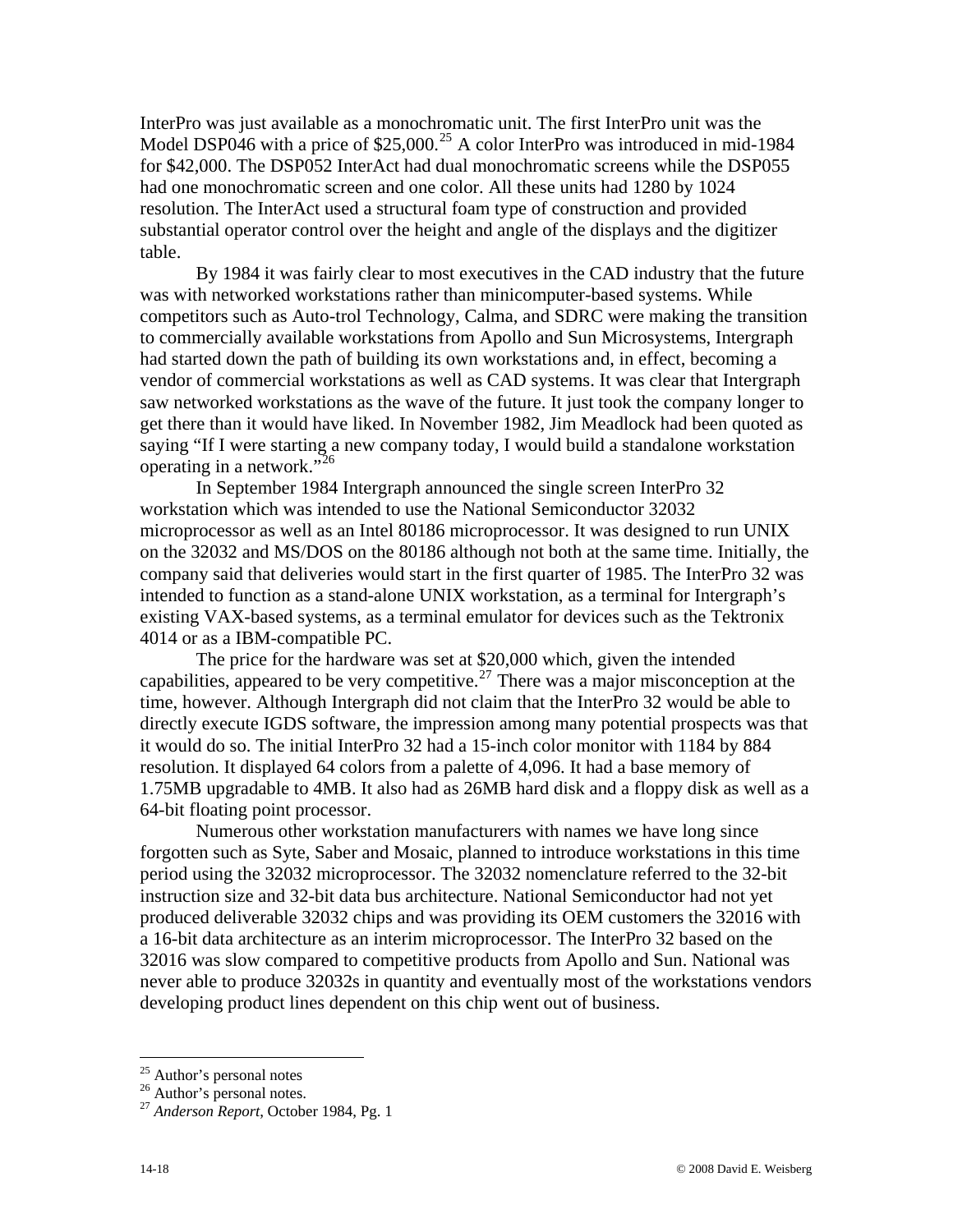At the same time that Intergraph announced the InterPro 32, it also announced support for Digital's MicroVAX II which would support up to four workstations. The basic computer was priced from \$40,000 to \$60,000 with workstations extra. Packaged by Intergraph as the Model 250 it was also referred to as the Micro II. Deliveries were scheduled for the second quarter of 1985. One problem with the MicroVAX was that Digital replaced the UNIBUS used on prior VAX system with a slower Q-BUS. Intergraph, in turn, replaced the Q-BUS with a data bus of its own design called the INTERBUS which had a capacity of 13.3 Mbps. The InterPro 32 connected to VAX systems via an Ethernet link. In what was perhaps a strategic mistake, Intergraph chose to use Xerox's XNS Ethernet protocol rather than the TCP/IP Ethernet protocol that most other computer manufacturers were using. Perhaps this was done because Xerox was emerging as a major Intergraph customer.

At the AUTOFACT-6 Conference in Anaheim, California in October 1984 the units on display were unable to execute IGDS software on a VAX computer. A complete one-station system consisting of a MicroVAX II and an InterPro 32 with IGDS, DMRS and architectural drafting software was eventually launched in June 1985 at a somewhat expensive \$94,000.<sup>[28](#page-18-0)</sup> A dual MicroVAX II system called the 252 was introduced in August 1986. The MicroVAX system did not support either Intergraph's File Processor or Graphics Processor.

Intergraph began shipping InterPro 32 units based on the 32016 in early 1985 with the commitment that they would be upgraded to the 32032 as soon as that microprocessor was available.<sup>[29](#page-18-1)</sup> The company also said it would provide IGDS software on the InterPro 32 along with applications such as schematic drafting. This never occurred as the company shifted its focus to MicroStation for UNIX platforms. Some stand-alone UNIX-based applications were available including the FEA software Intergraph had obtained when it acquired the Rand Group.

It was still not clear as of April 1985 if Intergraph intended to completely replace its VAX systems with the new UNIX workstations.<sup>[30](#page-18-2)</sup> By the SYSTEMS-85 conference in June 1985 in Anaheim, California Intergraph was able to demonstrate the InterPro 32 as a terminal running IGDS on both a VAX 11/750 and on a MicroVAX II. Intergraph's UNIX implementation supported multi-tasking with each task running in its own window. Separate tasks could be logged on to different VAX systems. As an example, a user could be running a complex analysis task on a VAX 11/785 while doing interactive drafting on a MicroVAX II.

Eventually, Intergraph got tired of waiting for National to deliver the 32032 and switched to Fairchild Semiconductor's Clipper microprocessor. This move would eventually radically change the fortunes of Intergraph but that is a story covered elsewhere in this chapter. In mid-1986, Intergraph introduced ten Clipper-based workstations and two servers including InterPro, InterAct, InterView and InterServe units.

 $28$  Author's personal notes

<span id="page-18-1"></span><span id="page-18-0"></span><sup>&</sup>lt;sup>29</sup> Some analysts expected that the volume of InterPro 32s would take off during the second half of 1985. Jay Cooper of F. Eberstadt & Company wrote in a June 18, 1985 report that he expected Intergraph to ship 900 units during the third quarter and 2,400 units during the fourth quarter. He also projected that Intergraph would generate \$314 million in mechanical systems revenue in 1986, a number the company never came close to.

<span id="page-18-2"></span> $30$  Author's personal notes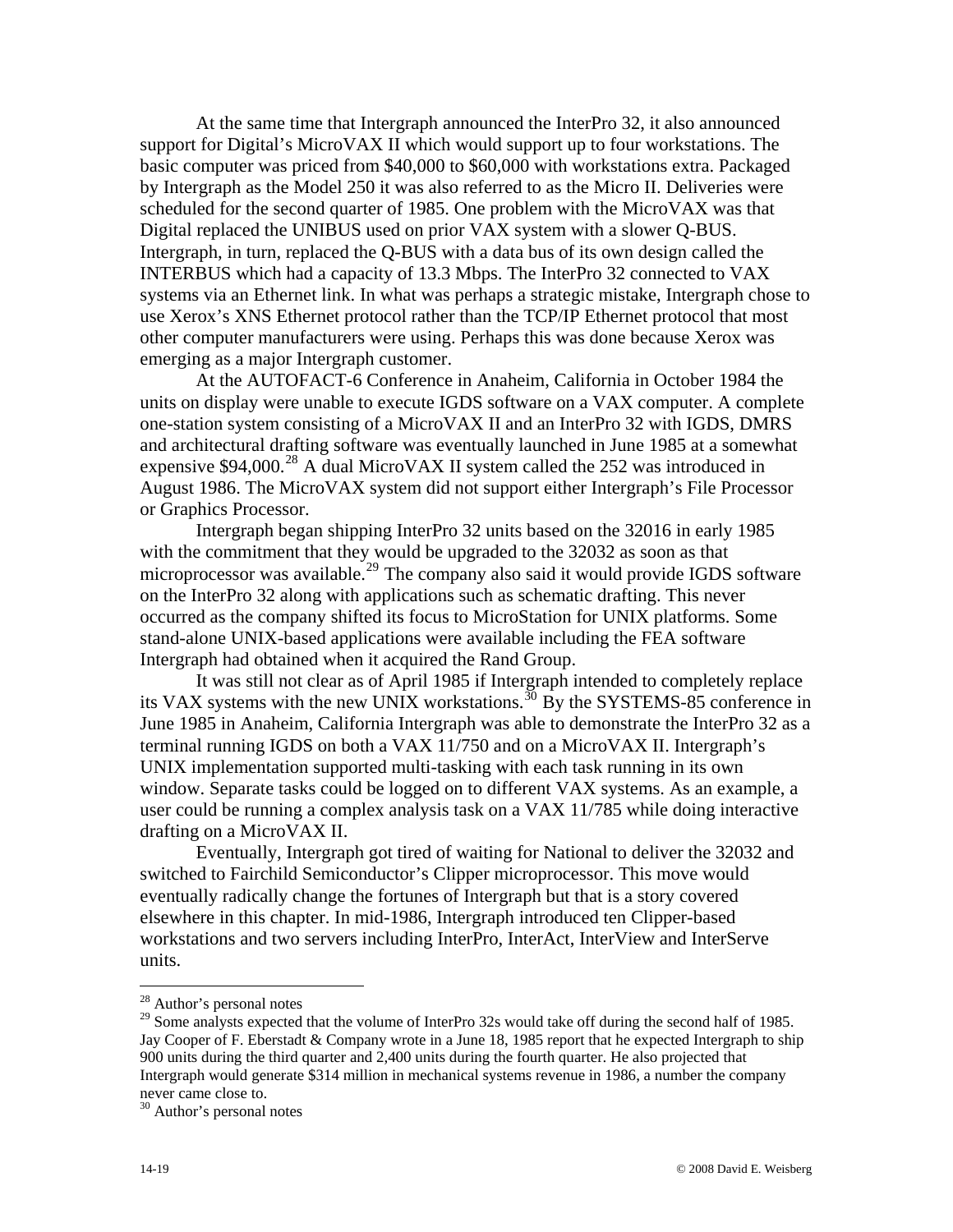The difference between these workstations was that the InterPro was a desktop unit while the InterAct used Intergraph's traditional dual screen packaging. The InterView was a limited function version of the Interpro that was intended to be used for data entry and graphic viewing. There was also a limited production unit called the InterMap that was intended for use with photogrammetry equipment. These systems all ran Intergraph's implementation of UNIX called CLIX. The InterPro and InterAct workstations were priced from \$29,000 to \$72,000 while the InterServe servers were priced from \$22,000 to \$29,000.

The InterPro units were initially intended to be used as either a VAX terminal or as a stand-alone workstation while the InterActs were more expensive stand-alone units with high performance graphics. Intergraph used the Weitek floating point engine in these units with a display processor that could support 512 colors from a palette of 16 million and display 100,000 vectors per second. This was about as good as anything that workstation manufacturers such as Sun and Apollo could offer. The InterPro 32C, introduced in July 1986, offered five MIPS performance for just \$25,000. At the time, this was a significant level of performance for a moderate price tag. Both 15-inch and 19 inch displays were available on the InterPro 32C.

### **The transition to UNIX**

A significant problem that would plague Intergraph for several years was that customers, especially large government agencies, wanted industry-standard UNIX systems rather than proprietary systems such as Digital VAX computers. The UNIX version of MicroStation was the primary graphics system for the company's new workstations. The major problem the company faced was converting its vast array of applications that had been developed to work with IGDS and DMRS to now work with MicroStation. This was a substantial task and it was the late 1980s before the bulk of the work was completed.

While this transition was proceeding Intergraph had to install a mixture of VAX and UNIX systems at many customer locations since some applications were only available on the older machines. In other cases, the company was forced to provide customers with VAX systems which were subsequently swapped out for Clipper-based UNIX workstations.

One aspect of moving from VAX-based IGDS and DMRS to MicroStation on the new UNIX workstations was the need to replace the hardware functionality of the DSK062 File Processor with its software equivalent. To a lesser extent the same applied to converting tasks handled by the INF096 and INF103 Graphics Processors with either UNIX software or comparable functionality incorporated into the workstation's graphics hardware.

# **Pursuing the mechanical CAD market**

By the early 1980s it was clear that the largest overall segment of the CAD industry going forward would be the mechanical sector. The first Intergraph systems were sold into this market in 1982. Intergraph's early software for this market was simply its IGDS software with mechanical drafting and manufacturing applications built on top. Starting out somewhat slowly in the mechanical market, Intergraph developed some fairly decent NC software by mid-1985. In particular, the company took advantage of its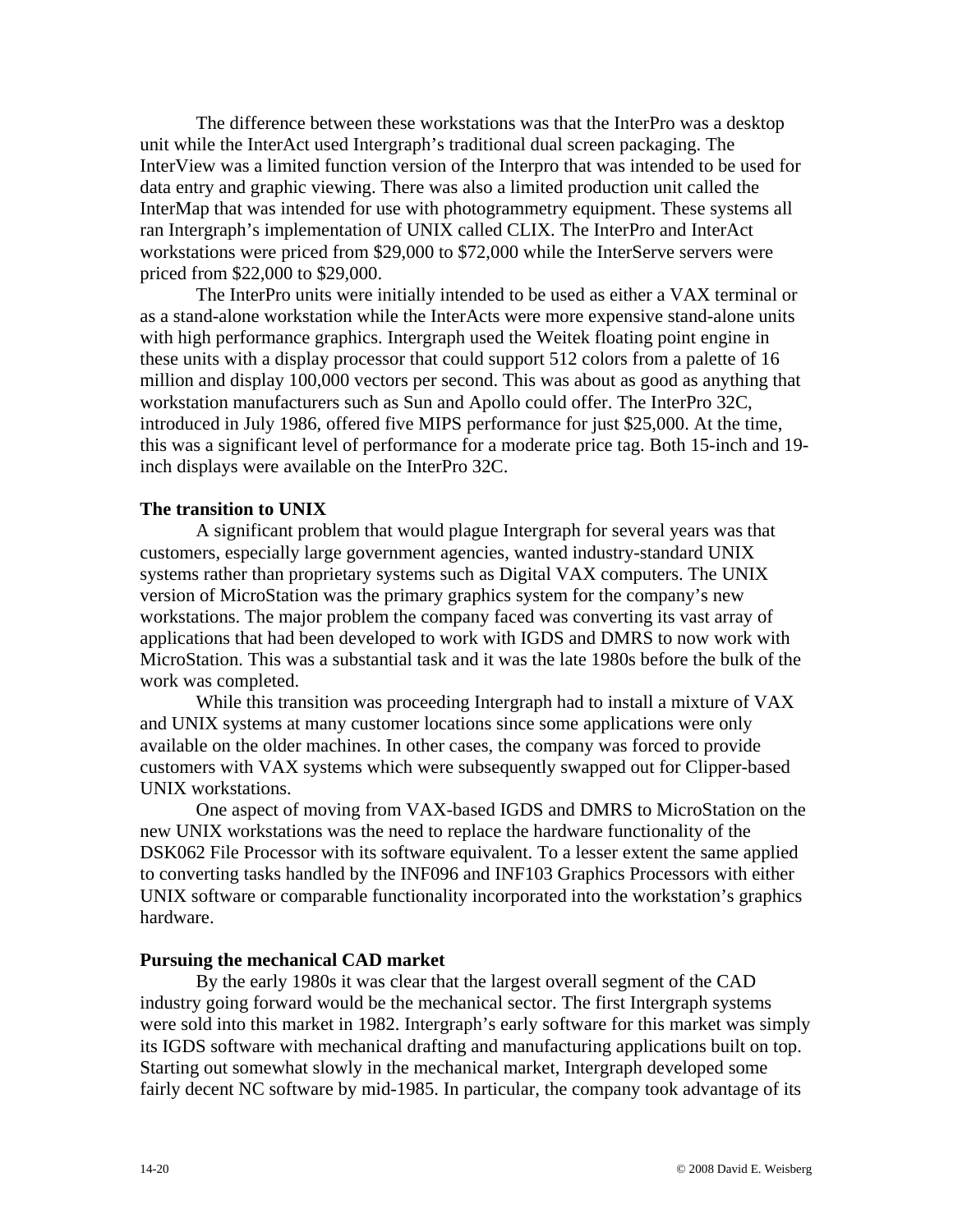ability to rapidly display color shaded surfaces to show NC tool paths on top of these shaded surfaces.

The software was mostly on-screen menu driven with extensive use of dialog boxes and icons. The company's three-dimension modeling software handled most types of mathematical surfaces including planes, cylinders, ruled surfaces, NURBS, and Bezier surfaces. Intergraph, however, was always playing catch-up in the mechanical software arena and never provided its mechanical R&D staff with sufficient resources to dominate this software arena like it did mapping and AEC. Customers used the company's mechanical software primarily for designing industrial machinery rather than stylized automotive or consumer products although Intergraph was always able to provide examples of the latter type of user for marketing purposes.

Trying to be all things to all people, Intergraph began developing robotics software with GMF Robotics Corporation in early 1984 and technical illustration software around the same time. The previously mentioned Xerox contract, worth \$20 million over three years, was a good example that the company could be serious about this market when it wanted to be. Around the same time, Intergraph introduced the Mechanism Modeling System (MEMS) which interfaced to Mechanical Dynamics' ADAMS and DRAMS software.

# **Getting serious about electronic design**

As mentioned earlier, Intergraph had begun offering software that facilitated the graphical layout of circuit boards several years earlier. Meanwhile, the electronics design industry was making the transition to more automated techniques for designing electronic circuits, a field that soon became known as Electronic Design Automation or EDA. This was a new generation of software, not simply CAD software adapted to the design of circuit boards and integrated circuits.

Intergraph's management recognized that EDA was a new specialty field and that new software would have to be developed by individuals who understood what was involved. Rather than setting up such as group in Huntsville, in September 1984 Intergraph provided seed funding for Tangent, a new EDA software company in California. It invested \$2 million up front for a 50 percent interest in this new six-person firm and provided it with a \$4 million line of credit.

In June 1985, Intergraph announced two EDA products. The first, which ran on the InterPro 32, supported logic capture, rules checking, timing analysis, as well as logic and fault simulation. According to the *Anderson* Report, the software sold for \$5,000 per seat. The other package, TANCELL, handled the physical design of semi-custom integrated circuits. It ran on a VAX computer and sold for \$75,000 per system.<sup>[31](#page-20-0)</sup>

Eventually, Tangent was acquired by Cadence Design Systems in early 1989 with part of the deal envisioning Cadence porting its EDA software to Intergraph's Clipper workstations. To the best of my knowledge, this never happened.

In December 1990, Intergraph acquired Dazix, the company that was formed in May 1989 as a result of the merger of Daisy and CADnetix. Within months of being formed, Dazix was in deep financial trouble and filed for Chapter 11 bankruptcy. This was in spite of having \$90 million in revenue in 1989.

<span id="page-20-0"></span><sup>31</sup> *Anderson Report*, July 1985, Pg. 1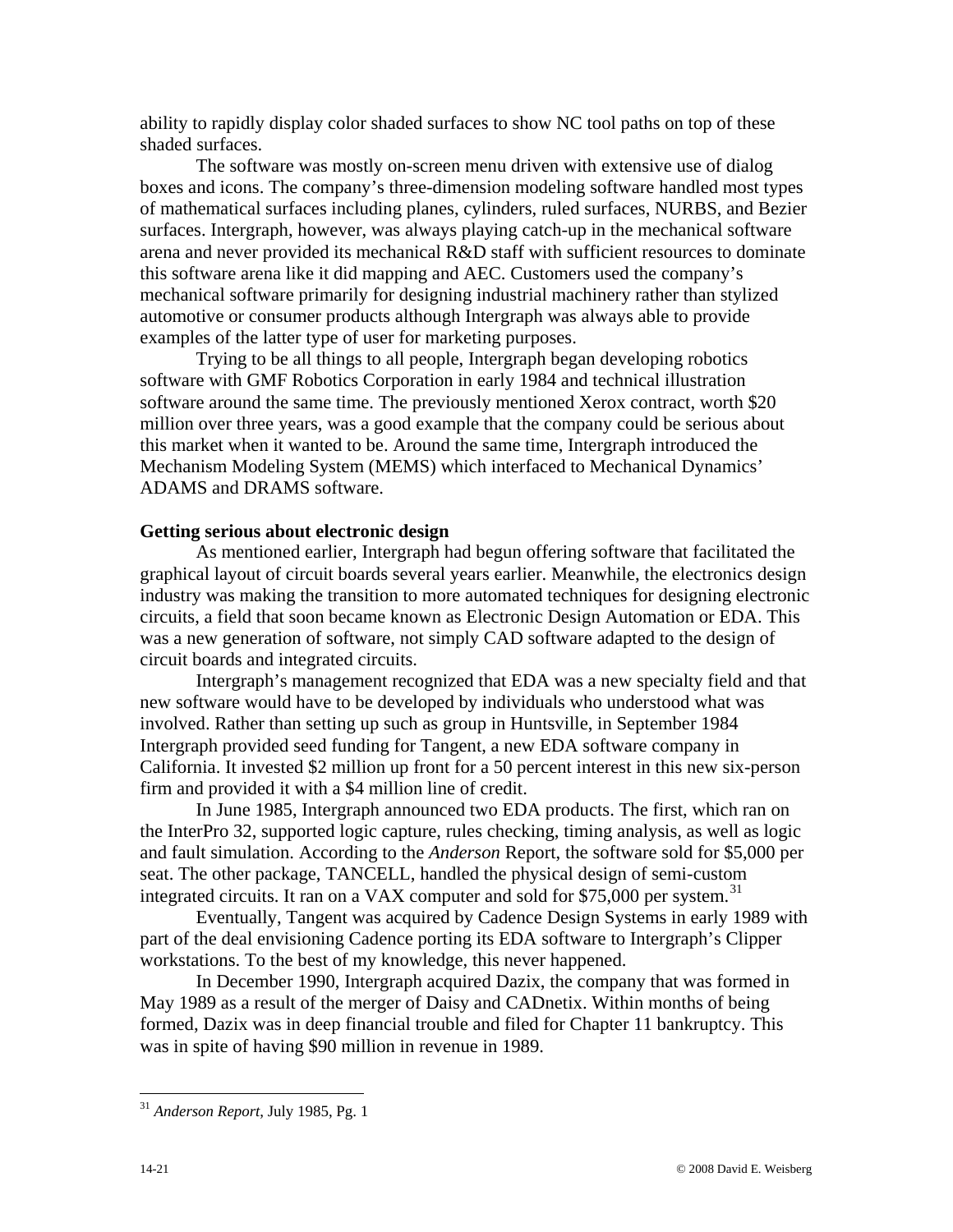On the surface, it looked as if Intergraph had gotten a bargain since it paid just \$14 million for the company, \$10 million in cash and \$4 million in stock. One of the underlying reasons for Intergraph making this move was to be able to offer customers combined electronic and mechanical design solutions.

Dazix had recently ported its software to Sun workstations and Intergraph stated in early January, 1991 that it would do the same with its existing electronic design packages. The statement was made, however, that there were no plans to convert the company's mechanical software to the Sun platform. That generated concern among users and tended to decrease the attractiveness of Intergraph's combined electronic and mechanical solution since Sun computers were rapidly becoming the preferred workstation platform within the electronics industry.

If nothing else, Intergraph knew how to respond to rumblings among its customers. In February, the company signed an OEM agreement with Sun worth \$150 million over three years. This was followed shortly thereafter with the announcement that both MicroStation and I/EMS (the company's new mechanical design software) would be ported to the Sun platform, MicroStation by the first quarter of 1992 and I/EMS by the second quarter. Other than MicroStation and the mechanical product line, however, there were no plans to port other Intergraph software to Sun computers. Meadlock summed up the situation:

"Today's mechanical engineering marketplace demands the flexibility of a dual platform offering. Our customers tell us they want to be able to easily integrate the electronic and mechanical applications. Having already made the commitment to support our Dazix customers with both Clipper and SPARC workstations, it was a natural decision to move the mechanical product offerings onto the SPARC platform."<sup>[32](#page-21-0)</sup>

Initially, the acquired company was referred to as Dazix, An Intergraph Company. Intergraph continued to pour money into the EDA market. In July 1991, it purchased an 18 percent interest in Silvar Lisco for \$1.1 million in cash. By early 1992, the EDA portion of Intergraph was generating over \$100 million in annual revenues. Subsequently, the Dazix name was changed to VeriBest. This operation never made any money for Intergraph, however, and it was eventually sold to Mentor Graphics in October 1999 for \$11 million.<sup>[33](#page-21-1)</sup> According to *Electronic News*, Intergraph had planned to take Veribest public, but a continuous string of unprofitable quarters, driven by a failure to achieve critical mass, hastened the company's decision to sell VeriBest. Jim Meadlock was quoted as stating:

"While we think we had an extremely good set of products, we had a hard time making any money. We did set up Veribest to make it an independent company, but we never quite got the economy of scale to be there. (An initial public offering) was the hope, but we finally decided that we weren't going to make it on our own."<sup>[34](#page-21-2)</sup>

<span id="page-21-1"></span><span id="page-21-0"></span><sup>32</sup> *Anderson Report*, April 1991, Pg. 3 33 *Intergraph 1999 Annual Report*, Pg.17 34 *Electronic News*, November 8, 1999

<span id="page-21-2"></span>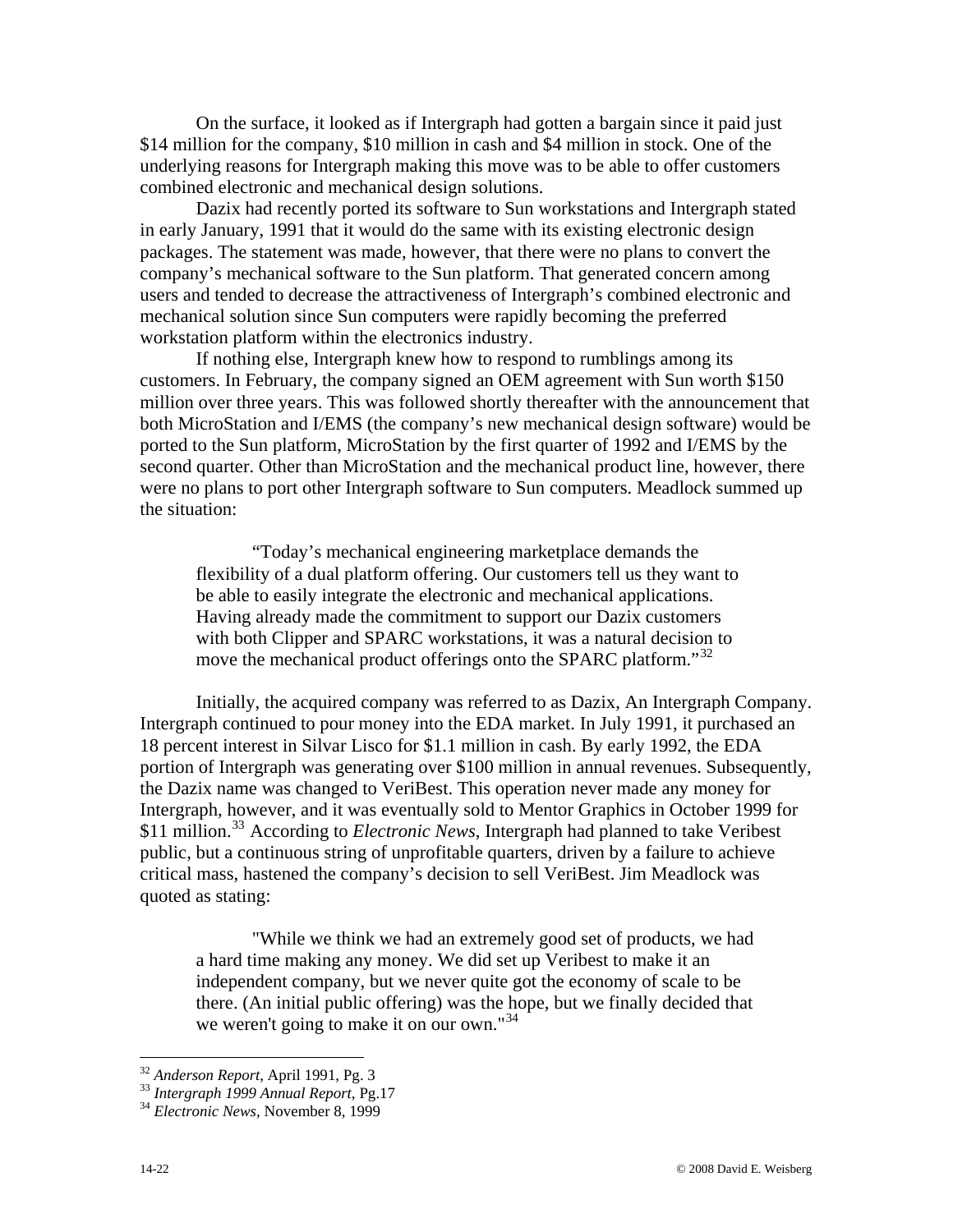# **Intergraph acquires Rand Group**

Intergraph added structural analysis software to its product line by licensing a finite element analysis package called Rand-Micas developed by Len Rand. Intergraph named it Intergraph/Rand-Micas and sold it for \$25,000 per system. In 1985, Intergraph acquired Rand's Dallas-based company and he went to work for them as president of a new organization called Intergraph-Rand Corporation.

# **Intergraph becomes a billion dollar company**

In 1985, Intergraph became the second largest CAD vendor after IBM, pushing Computervision into third place. From \$526 million in 1985, the company's revenues soared to over \$1 billion in 1990. By 1992 the company had revenues of \$1.18 billion and ranked Number 315 in the *Fortune 500* for that year*.* That this strong growth came about as other vendors including Auto-trol Technology, Computervision and Applicon stumbled during the latter 1980s did not surprise knowledgeable industry observers. Ken Anderson probably summed it up best in the August 1986 issue of the *Anderson Report*.

"Competitors and some financial analysts wait for Intergraph to stumble in its relentless growth. Meanwhile the crew in Huntsville seems almost oblivious to outside pressures as they focus on expanding market share across all CAD/CAM applications. Intergraph has a three pronged strategy for growth: internal product development, strategic alliances and acquisition. Two issues are key in the continuing saga of this premier company. Intergraph totally dominates the mapping application and they make the most efficient use of  $R \& D$  investment of any company in CAD/CAM. This R & D prowess provides a continuing stream of new hardware and software products. Jim Meadlock, Pres. has become a legend in his ability to manage growth and at the same time elicit a high level of dedication from the people at Intergraph."<sup>[35](#page-22-0)</sup>

A critical aspect of Intergraph's product strategy was the selection of Fairchild's Clipper microprocessor to power its workstations at a time when most of the industry heavyweights were going with Motorola's 68020 microprocessor. In mid 1986, the Clipper was perhaps five times as fast as the 68020 but it was an unproven product. One of the issues driving Intergraph to move as rapidly as possible to its own workstations was that Digital was in the process of reducing the discounts it provided to OEM customers. This made the resale of Digital computers less attractive to companies such as Intergraph.

As mentioned above, the major challenge facing Intergraph in mid-1986 was making the transition from a VAX VMS host-based software environment to a UNIX environment using networked workstations and servers. While developing the new UNIX software, Intergraph had to continue maintaining and adding some enhancements to its VAX software in order to keep its existing customers happy. For some time, the company's customers seemed to be content with using the new workstations as VAX terminals while Intergraph chipped away at converting its software products.

<span id="page-22-0"></span><sup>35</sup> *Anderson Report*, August 1986, Pg. 3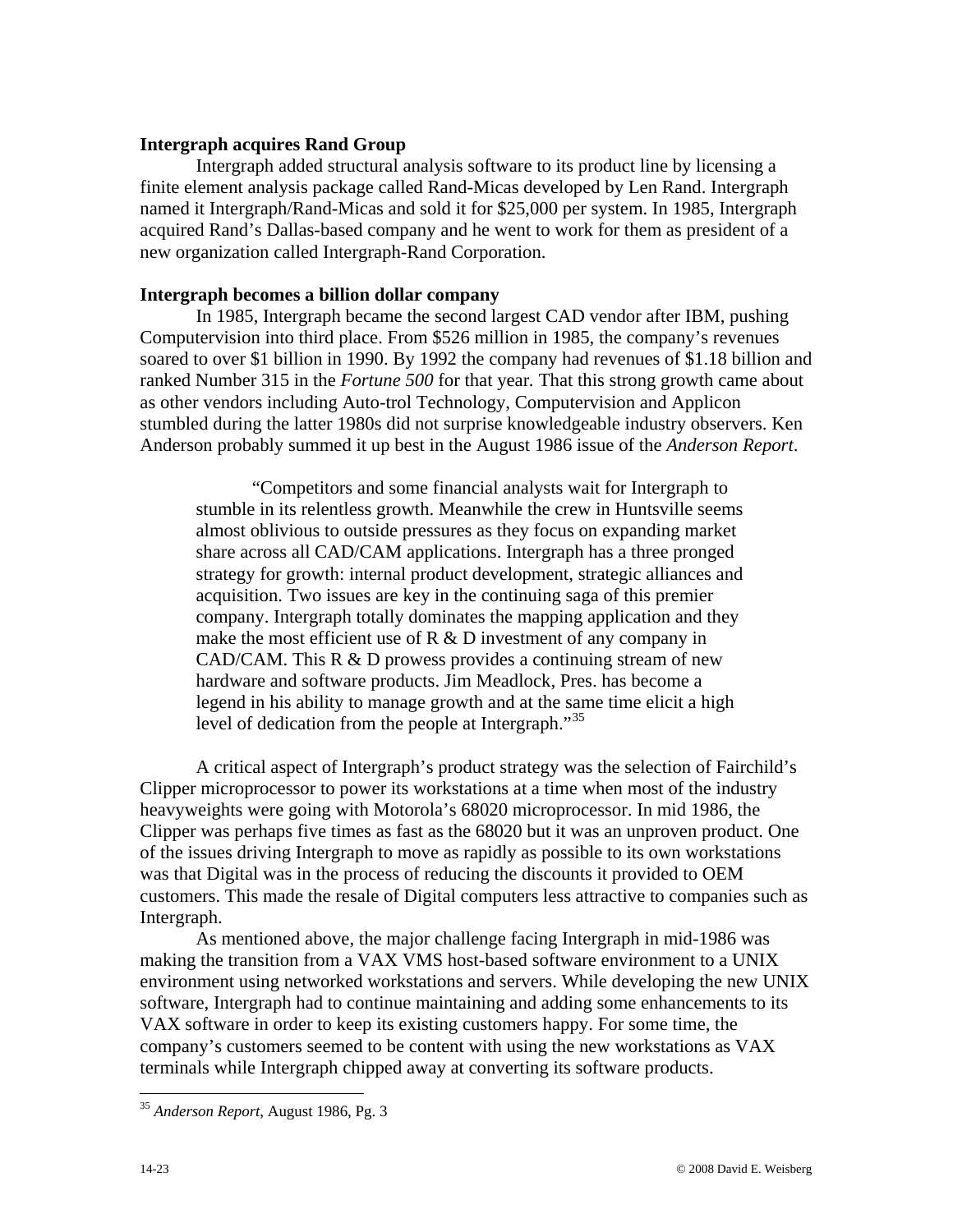Intergraph planned to use this software transition as an opportunity to implement some new technologies. In particular, the company began developing software that used "object-oriented" software techniques. Eventually, this would become fairly standard within the software community but in 1986 it was still a fairly radical concept.

At the time, Intergraph's shift to UNIX workstations looked like a smart move and for a number of years it was. Another option existed at the time that might have proven more advantageous in the long run. That was the emergence of the PC as a serious CAD platform. Only a few small companies such as Autodesk and VersaCAD saw this opportunity and pursued it agressively. Already, in areas such as electronic schematic capture, designers were starting to use PC-based software with increasing frequency. Within a decade, Intergraph would end up switching once more – this time from the Clipper-based UNIX workstations to Windows and the PC.

Another issue which would later cause Intergraph untold grief was its focus on being a manufacturing company. By mid-1986 the company had grown to 5,100 employees and was one of the largest employers in northern Alabama. Over the next five years this number would double to over 10,000. Most of these employees staffed the company's growing manufacturing operation.

While the early VAX systems the company sold were virtually standard Digital products except for the File Processor and Graphics Processor, the Micro II systems were Digital's MicroVAXes repackaged by Intergraph. Not only did the company produce its own terminals as did many other turnkey vendors, but it was the only vendor that actually manufactured its own display monitors. The result was perhaps the best CAD display on the market but the cost was a huge manufacturing infrastructure.

The October 1986 issue of the *Computer Aided Design Report* contained a detailed analysis of Intergraph. In it Steve Wolf wrote:

" We tried hard to dig up an Intergraph user who didn't like the product or the company. We didn't find one. Most reported that the company seems genuinely interested in making suggested improvements. They report that hardware reliability is excellent……Intergraph's software combined with the powerful Interact terminal is probably the best twodimensional drafting system available at any price……The firm has built good products because it has a small closely knit team of hardware and software wizards lead by one man with a good sense of market timing. As it becomes larger, however, it's doubtful that Meadlock can continue to control Intergraph as easily as he has done in the past."<sup>[36](#page-23-0)</sup>

# **Intergraph starts serious run at mechanical CAD market**

In the latter part of 1986 Intergraph began a major push into the mechanical market space with the launch of I/EMS (Intergraph Engineering Modeling System). The software combined an object-oriented database, NURBS as the means of defining all geometric entities except points and B-REP solids. While these technologies had all been around for several years, no one had combined them in a commercial system due to the computing resources required. With a 5 MIPS InterPro/32C, Intergraph had a platform

<span id="page-23-0"></span><sup>36</sup> *Computer Aided Design Report*, October 1986, Pg. 1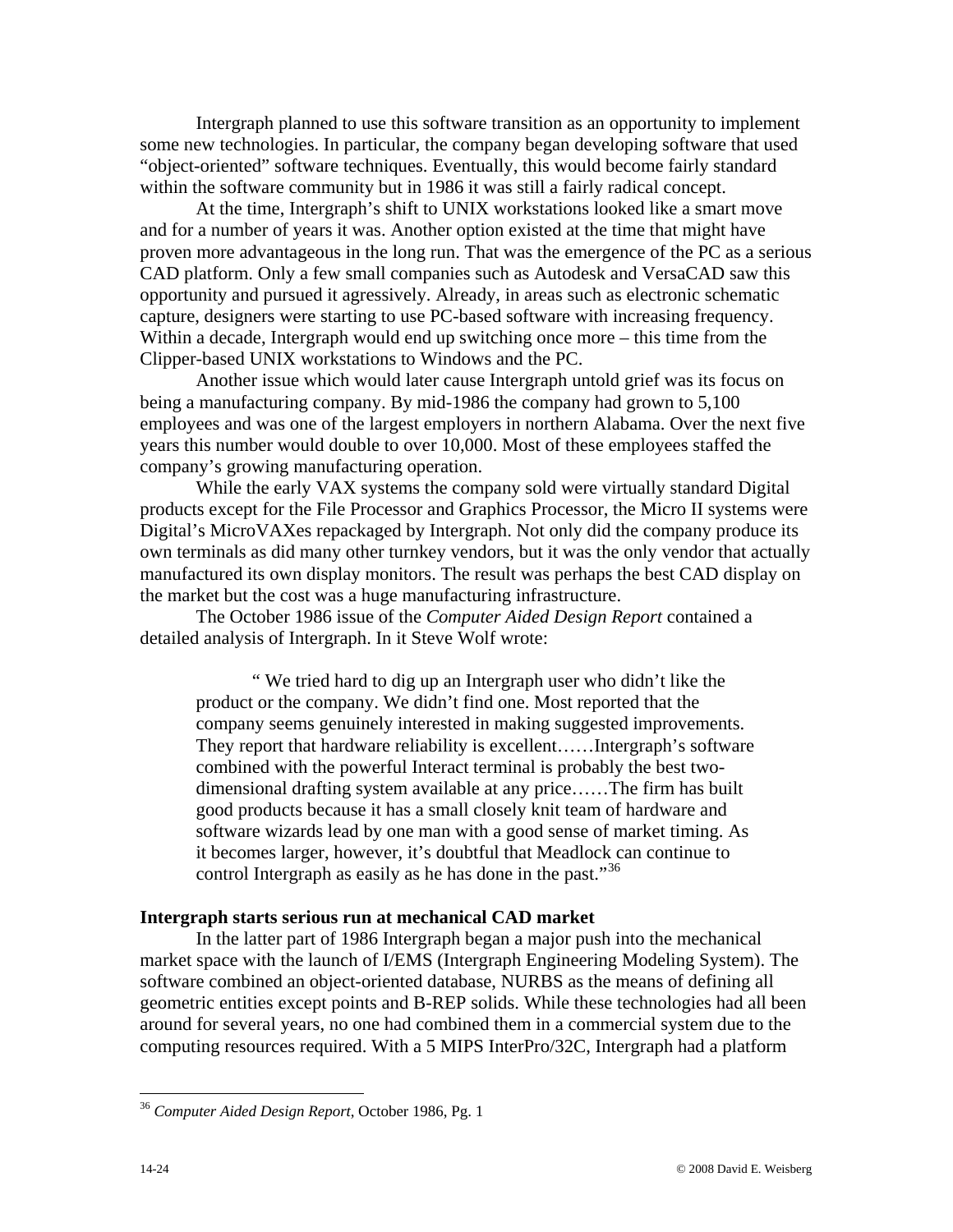that could handle this software with barely adequate performance. Everyone knew, however, that more powerful workstations were just around the corner.<sup>[37](#page-24-0)</sup>

A prototype of this software was shown at AUTOFACT '86 in Detroit in November 1986. The software was demonstrated running on an InterPro 32C workstation, not on a VAX using the InterPro 32C simply as a terminal. Steve Wolf, who typically was quite reserved when describing new CAD products was ecstatic about I/EMS.

"Thanks to the computing speed of the Interpro 32C, interactive graphics run faster on this device than on any we've seen. The Interpro 32C is so fast that it lets designers mold sculptured surfaces interactively as if they were putty. Move a control point and the Interpro shows instantly the effect that the change will have on the surface…..Dazzling is the only word we can think of to describe the user controls of Intergraph's new applications."<sup>[38](#page-24-1)</sup>

The version of I/EMS previewed at AUTOFACT supported dimension-driven mechanical drafting. The designer could define the relationships between geometry and when a dimension was changed, the geometry would adapt to that new value. While, this capability was not as comprehensive as what Parametric Technology would introduce a few years later, I/EMS did precede Pro/ENGINEER by several years.

The performance and functional capabilities incorporated into I/EMS were partially due to the fact that it was new software that used advanced concepts such as object-oriented programming. This enabled Intergraph to associate NC tool paths with model surfaces. If the surface was changed, the tool paths could be regenerated without additional user intervention. Wolf stated that tool paths that took 30 minutes to generate on a VAX system took only 30 seconds on the InterPro 32C. The software was scheduled to be released in mid-1987. Intergraph began shipping beta test versions of I/EMS in December 1986 and by May 1987 had installed about 100 copies.

# **Intergraph becomes a workstation vendor**[39](#page-24-2)

1987 was a year of transition for Intergraph and for the CAD/CAM industry in general. Other than CADAM, Inc. and a few others, vendors were rapidly switching away from minicomputer and mainframe-based systems to engineering workstations and to a lesser extent, personal computers. Customers were quickly becoming comfortable with the idea of purchasing industry-standard workstations running the UNIX operating system and linking them together in networks using the Ethernet protocol.

By this point, most major users of CAD technology were already on their second or third generation system and the sophistication of the users was increasing rapidly. To some extent, they were willing to purchase hardware and software separately even if it meant dealing with multiple vendors.

<span id="page-24-0"></span><sup>&</sup>lt;sup>37</sup> Anderson Report, May 1987, Pg. 1<br><sup>38</sup> Computer Aided Design Report, December 1986, Pg. 5

<span id="page-24-2"></span><span id="page-24-1"></span><sup>39</sup> Most of this section is based on an extensive report on Intergraph in the June, 1987 issue of *The Anderson Report.*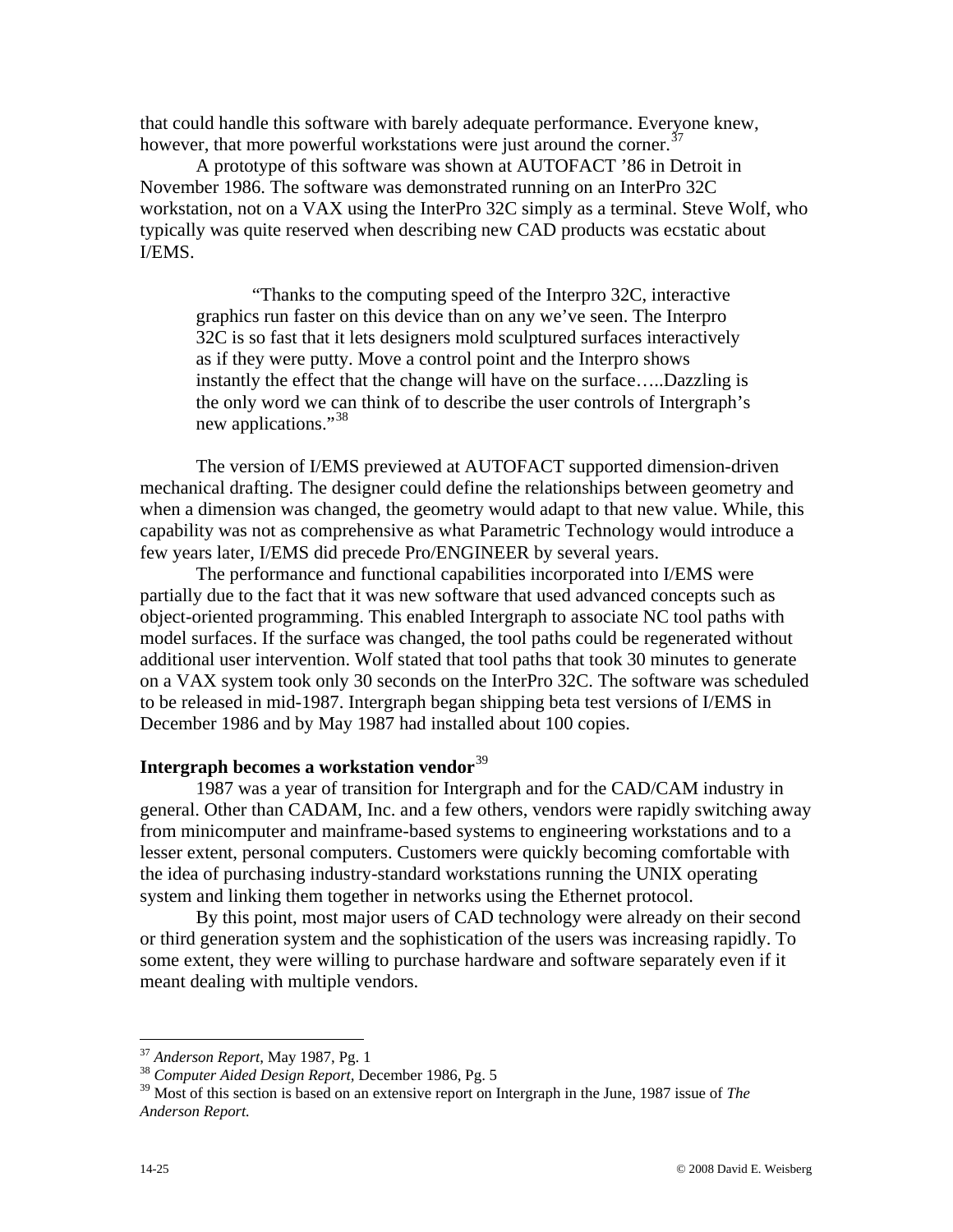There was another major trend impacting the vendors in this industry – the price of CAD technology on a per seat basis was falling like a rock. In four years the typical system had dropped from \$90,000 per seat to about \$40,000. Although the volume was increasing, it was not increasing fast enough to maintain the 30 to 50 percent overall industry growth rates of prior years. By 1987 annual growth had slowed to 12 to 15 percent. In the first quarter of 1987 Intergraph had revenue of \$128 million compared to \$147 million during the same period a year earlier. Each vendor reacted to these changes differently.

Some companies, such as SDRC were becoming pure software vendors while others such as Calma and Auto-trol resold workstations purchased from Sun and Apollo. Computervision acquired workstation components from Sun and added other hardware elements to the products it sold. The other choice was to become a workstation vendor and sell these systems to the general technical market as well as incorporate them into the CAD/CAM systems the company sold. With the InterPro/32C, Intergraph decided to follow this latter path.

There were a number of reasons why Intergraph became a workstation vendor. First, Digital was becoming more and more difficult to work with even though Intergraph was Digital's largest OEM customer. By mid-1987, the company had installed over 3,000 VAX systems with over 15,000 terminals. Digital was cutting OEM discounts and for a period of time treated details about its VAXBI bus as proprietary information. The latter step made it impossible for Intergraph to interface its communications and file processors to the latest VAX systems. Although the two companies eventually resolved this issue it probably convinced Intergraph managers that Digital was no longer a reliable partner.

Another major reason that Intergraph decided to build its own workstations and servers was that the company had built up a considerable manufacturing infrastructure in Huntsville. Most of these facilities were fairly new and shutting down this operation would have been very expensive. Also, manufacturing its own workstations was expected to generate more profit for the company as compared to reselling workstations from companies such as Sun or Apollo.

Since the company's software did not run on other UNIX workstations, if a customer wanted Intergraph software then it had to buy the workstations from Intergraph also. The extreme degree of vertical integration at Intergraph was demonstrated by the fact that the company had a fleet of ten tractor-trailers crisscrossing the United States and Canada delivering systems to its customers rather than relying on commercial carriers.

Intergraph's customers were enthusiastic about the new InterPro products with nearly 2,000 Clipper-based workstations on back order by mid-1987. The problem was that Fairchild was only delivering 75 to 100 C100 Clipper chips per week, about the same volume as incoming orders. Within a few months this shortage was corrected and Intergraph was able to clear its backlog.

A more significant problem was that Intergraph had decided to fundamentally rewrite its software for the new UNIX workstations rather than simply port the legacy VMS software to these machines. In the long run that was probably the right move but in the short run it led to there being little software that ran in native mode on the InterPro 32/C. There were perhaps a dozen packages available with another 15 scheduled by the end of 1987.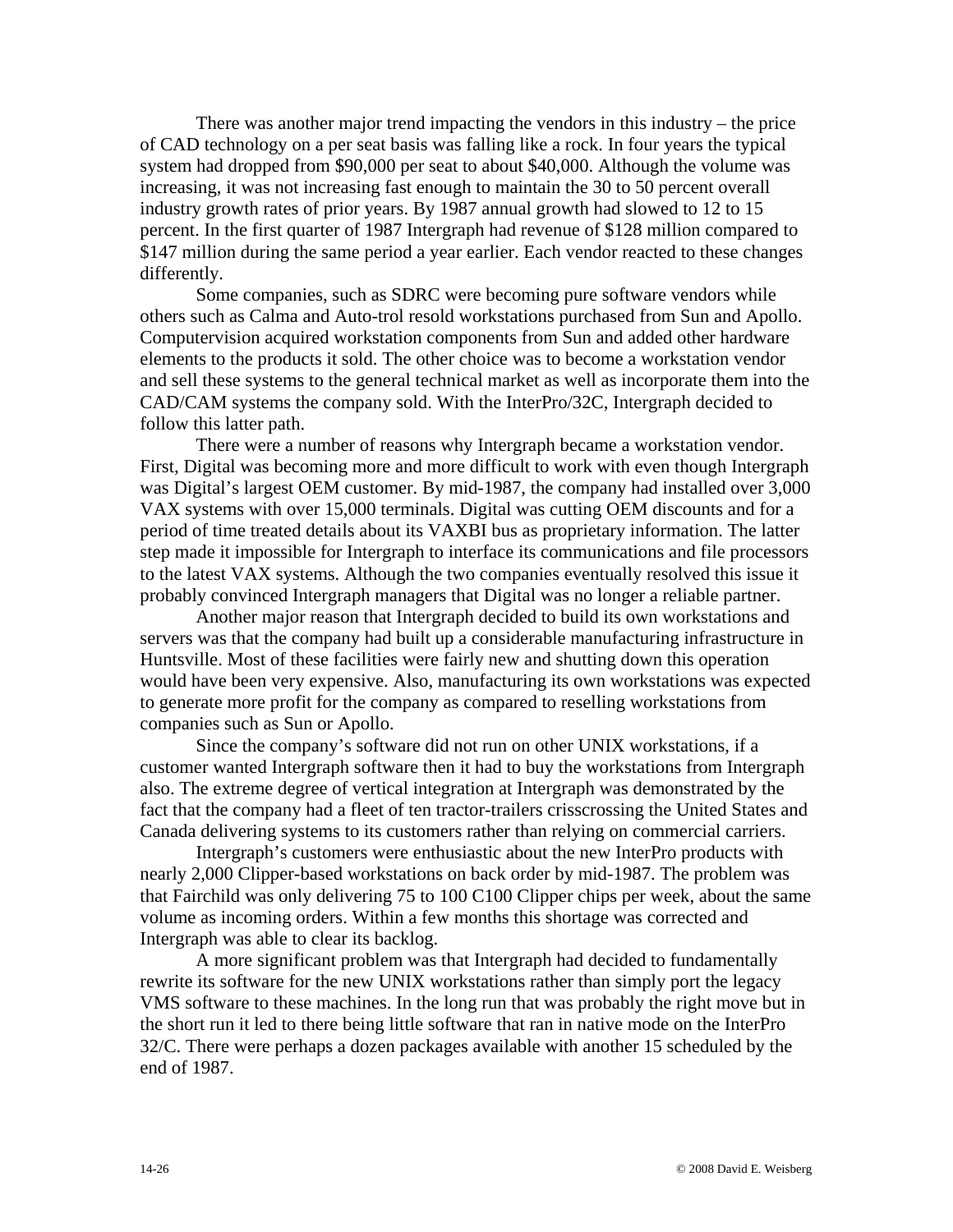If the company was to be a viable workstation vendor, it needed more software for its customers to use. In February 1987 Intergraph had announced that it was entering the general purpose workstation market and it began soliciting third party software vendors to port their software to the InterPro 32C. There was a fatal flaw in this strategy, however. A large volume of workstation sales at Sun and Apollo came from CAD/CAM software vendors, either directly as OEM resellers or indirectly by referral. This was a major portion of the workstation market in the late1980s and none of these software companies were particularly interested in supporting a platform produced by a direct competitor when viable alternatives were available.

But Intergraph pushed ahead with its workstation strategy and in July 1987 introduced a family of new workstations that still used a 5 MIPS C100 Clipper microprocessor. Memory ranged from 8MB to 80MB and larger disk memories were available. A new GZ graphics accelerator capable of nearly real time generation of shaded images was available at the high end.

The GZ was the beginning of a long line of high-performance graphics accelerators that would eventually result in a separate business unit focused just on these devices. With these new workstations and servers Intergraph adopted more industry standards. Its Ethernet communications now supported TCP/IP as well as XNS, the company planned to begin using the X Windows graphics standard along with the MOTIF user interface and Intergraph also planned to support Sun's NFS file protocol.

The company stated that it would continue to market and support VAX systems, but the reality was that little new software was being developed for these platforms. Initially, the concept was that the VAX computers would be used to manage large project data files while the Clipper workstations would be used for interactive work. Most customers did not like the idea of supporting two hardware platforms and two operating systems and once Intergraph's servers were able to handle large volumes of data, this idea faded into the background.

The other problem facing Intergraph as it tried to build a commercial workstation and server business was that it was dependent upon Fairchild for progress in microprocessor performance and Fairchild was only marginally up to the challenge. In July 1987, Sun Microsystems introduced new workstations that used a 10 MIPS SPARC processor, twice the raw performance of Intergraph's then current Clipper systems.

### **Taking control of its own microprocessor destiny**

Fairchild Semiconductor was owned by Schlumberger Ltd., the huge international oil field services firm. Schlumberger had acquired Fairchild in 1979 for \$425 million. It turned out to be a major disappointment for its new owner and by mid-1987, Schlumberger was discussing sale of the subsidiary to National Semiconductor. National made no secret of its plans to shut down the Clipper microprocessor operation once it completed the acquisition.

Having selected and then dropped National's microprocessor product line, Intergraph was now faced with making another significant change in its product line. This time it was a much more serious situation since Intergraph had already sold more than 3,000 Clipper-based workstations and servers. An abrupt termination of the product line would have meant the loss of the Clipper development staff and no future processors even if National continued manufacturing the existing products for some period of time.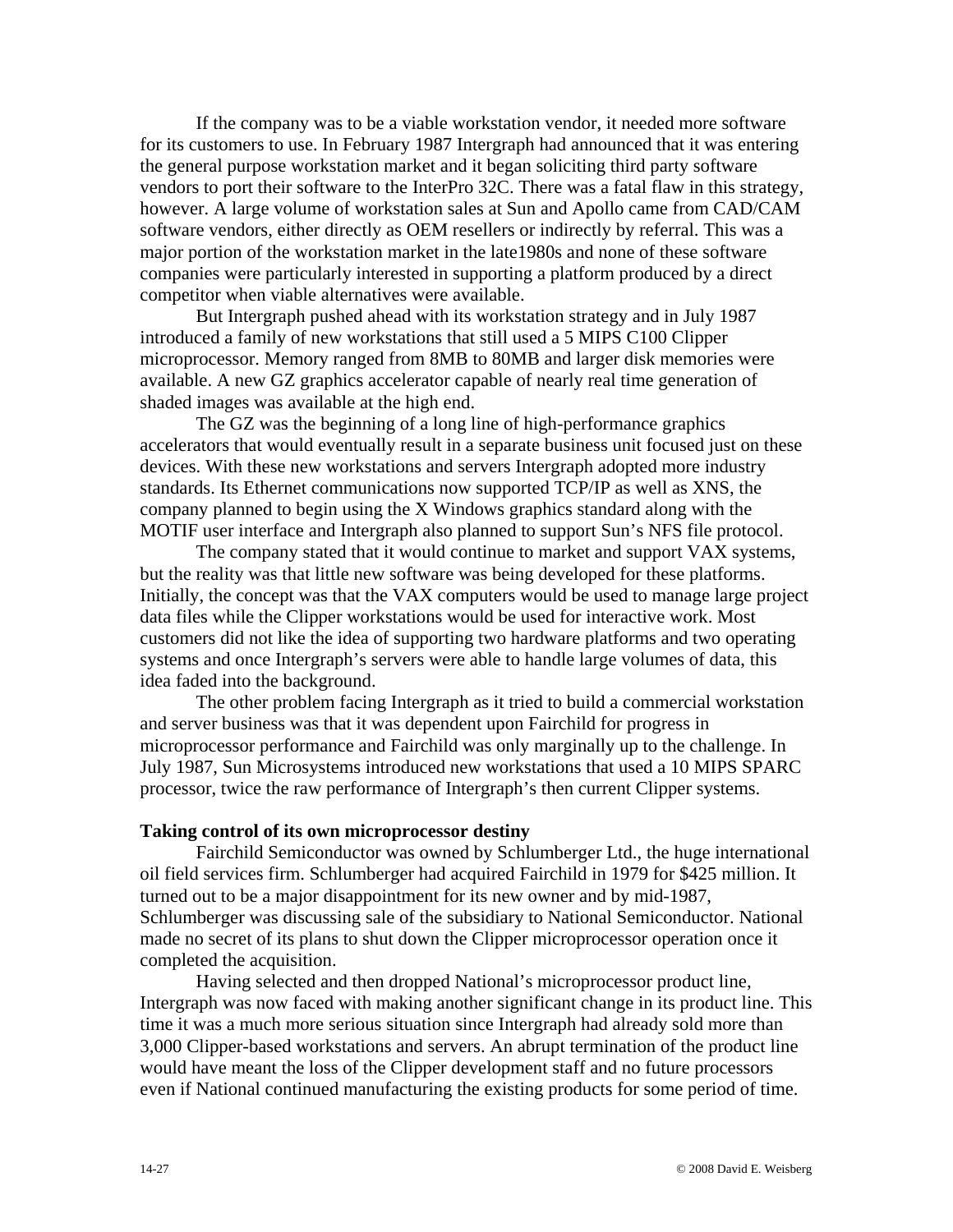In September 1987, Intergraph signed an agreement with National to acquire the Advanced Processor Division of Fairchild to be effective when National completed its acquisition of the remainder of Fairchild. Intergraph announced its plans when it did in order to keep the Clipper development and manufacturing staff together. Schlumberger subsequently sold Fairchild to National for \$122 million and at the same time Intergraph acquired the Advanced Processor Division for an estimated \$10 million including all microprocessor designs and other intellectual property. As described below, the timing of Intergraph's acquisition and what was included as far as intellectual property would be the basis of several major lawsuits a decade later. But for now, Intergraph controlled its own destiny as far as the Clipper was concerned.

Within a few months Intergraph was ready to roll out a new C300 Clipper microprocessor at AUTOFACT '87 that was rated at 13 MIPS, almost three times the performance of the initial  $C100^{40}$  $C100^{40}$  $C100^{40}$ . Internal floating point performance was rated at 3.0 MFLOPS. According to *The Anderson Report*, this was the level of performance needed to support new object-oriented applications such as  $I/EMS.^{41}$  $I/EMS.^{41}$  $I/EMS.^{41}$ 

The company also introduced the low-cost InterPro120 which used the older C100 processor. With 6MB of memory, a hardware floating-point accelerator, an 80MB disk and a 15-inch color monitor, this unit had a list price of just \$16,000. A 19-inch monitor raised the price to \$19,000. Typical of a new generation of customers was Embraer, the Brazilian manufacturer of small airliners, which purchased 135 InterPro workstations and software for \$6.4 million.<sup>[42](#page-27-2)</sup>

### **Creating a new generation of software products**

In mid-1986 the company's management structure still had Jim Meadlock as president and CEO with William Zarecor as executive vice president responsible for overall marketing activity. Bob Thurber was also an executive vice president, responsible for most AEC and mapping activity. Under Thurber, Dr. Eddie Boyle headed up AEC and Utilities while Larry Janzen was responsible for mapping and energy industries.<sup>[43](#page-27-3)</sup> Boyle, with a civil engineering degree from Belfast's Queens University, was one of the first non-Americans to hold a senior position at Intergraph.

One of Intergraph's new software packages for its UNIX workstations was Master Architect, a model based design tool that used object-oriented software development techniques. Design elements could be linked together in an intelligent manner so that when a user moved a door or window, the walls were adjusted appropriately. The \$10,000 package enabled users to work with three-dimensional views of the building model and two-dimensional drawings at the same time.

Gradually, the number of third-party software packages available on Intergraph workstations began to grow. At AUTOFACT in November 1987, four companies announced plans to port their software to Intergraph's Clipper workstations. These were

<span id="page-27-0"></span> $^{40}$  Most of the early C300-based workstations were rated at just 10 MIPS operating at 40-MHz. The 13 MIPS performance was probably for a 50-MHz processor which the company initially had problems producing.

<span id="page-27-2"></span>

<span id="page-27-3"></span>

<span id="page-27-1"></span><sup>&</sup>lt;sup>41</sup> *The Anderson Report*, December 1987, Pg. 3<br><sup>42</sup> *The Anderson Report*, December 1987, Pg. 7<br><sup>43</sup> A-E-C Automation Newsletter, June/July 1986, Pg. 9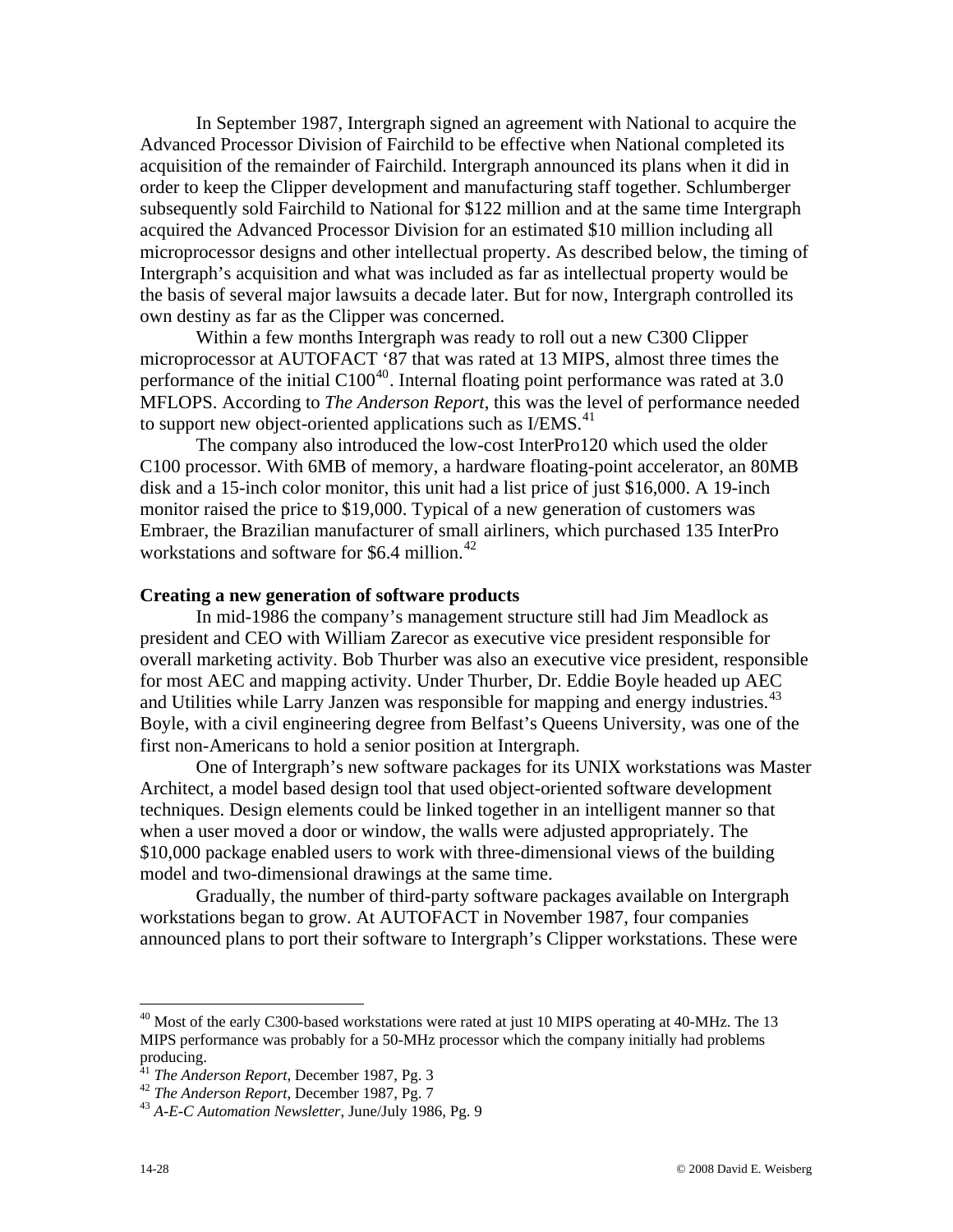Moldflow (plastic flow prediction), Cincom (manufacturing information), SILMA (robotic simulation) and Engineering Mechanics Research (finite element modeling).

Intergraph's internal software development organization continued to churn out new software programs in 1988 including one of the first implementations of IGES 4.0, an enhanced Product Data Manager package and a new Intergraph/Network File Manager. The latter package provided check-in/check-out capabilities with the data stored on either a VAX or a Clipper system. The company also added new NC software to the I/EMS product line. Subsequent to the acquisition of Ana Tech described below, Intergraph introduced I/Image software which enabled a user to combine scanned raster data with vector data.

# **New higher performance workstations and servers**

Intergraph announced a number of high performance workstations beginning with the InterPro 3070 at AUTOFACT '88 in Chicago. This workstation used a 40-MHz C300 processor rated at 10 MIPS and had a 27-inch monitor, the largest then sold commercially for CAD/CAM applications. The display processor supported two million pixels at 1664 by 1248 resolution. The 3070 was priced at \$56,000. The company was thought to be working on a new version of the Clipper that would run at 60 MIPS.

The 3070 was followed in January 1989 by two C300 servers, the InterServe 3005 and the InterServe 4000. The latter machine supported up to 23GB of disk storage. This was followed by two new workstations, the 3050 and the 3060. A separate Intel 80386 processor supported input/output functions. Display resolution was 1184 by 884 and up to 512 colors could be displayed. In February, Intergraph announced a new higher performance microprocessor, the C300 Plus. Rated at 30 MIPS, it was initially offered in a server configuration, the InterServe 3505 with 32 to 160MB of memory and up to 6.5GB of disk storage.

In the spring of 1989, Intergraph broaden its market reach by introducing an Apple Macintosh version of MicroStation as an entry level design and drafting tool. The software was data compatible with VAX and UNIX versions of Intergraph's IGDS software. It handled three-dimensional models including producing shaded images. Up to 32 reference files were supported as were normal Apple functions such as the clipboard, a one-button mouse and Undo/Redo. The user interface supported over 450 commands.

One of the key features of MicroStation was that data files were binary compatible on all the platforms the software was offered on. Therefore, files could easily be exchanged between PC, VAX, Apple and Intergraph systems without a conversion step. Also, MicroStation operated on disk-based files rather than memory-based files meaning that if there was a power failure or system crash, valuable data would not be lost.

# **Document scanning**

In August 1988 Intergraph acquired ANA Tech Corporation of Littleton, Colorado. ANA Tech was a manufacturer of large format scanners capable of handling engineering drawings and maps as well as a developer of software for editing and converting scanned raster images into vector data files that could be processed by computer graphics software such as Intergraph's IGDS.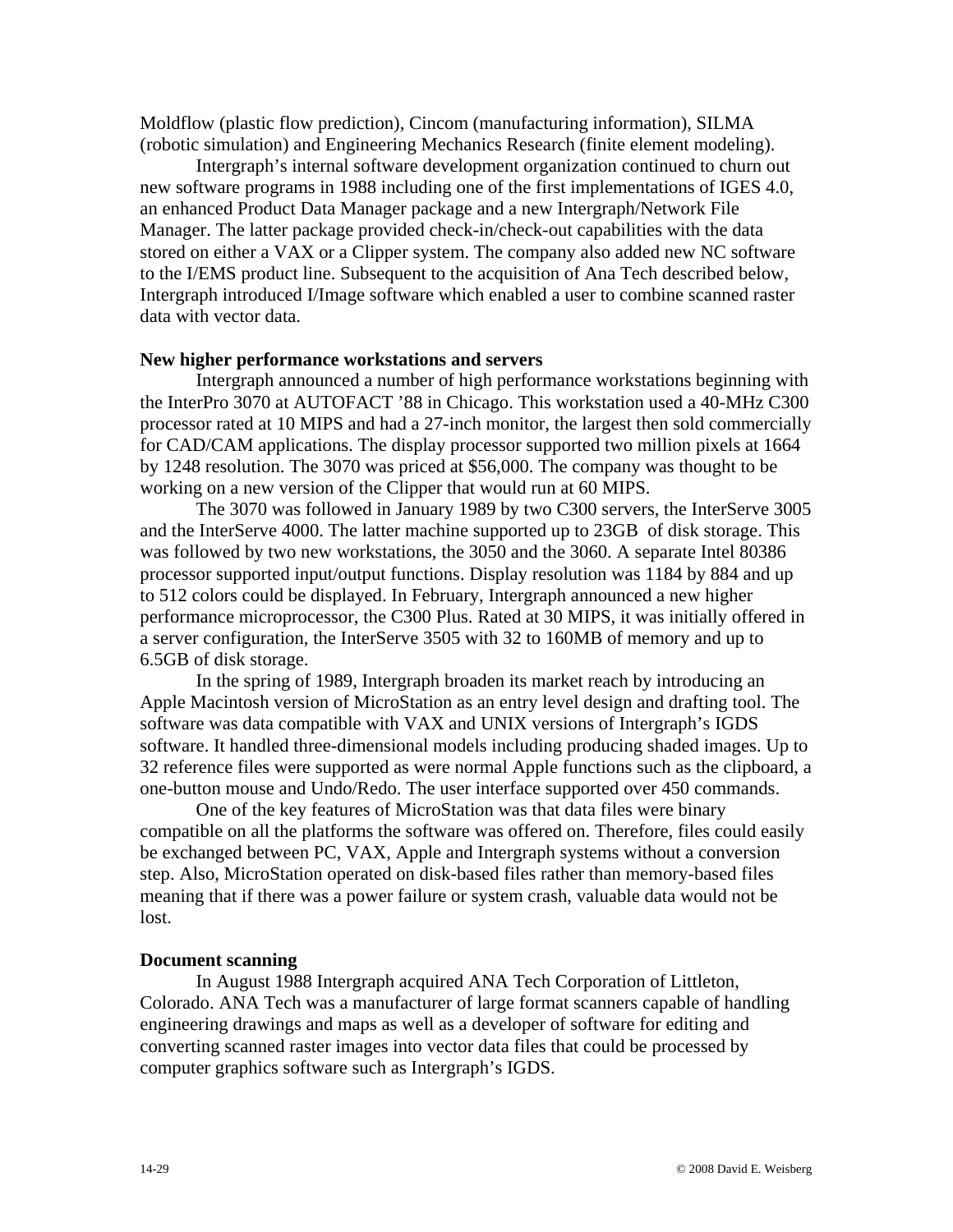ANA Tech had evolved from an earlier company, Interactive Systems Corporation. The key component for processing scanned drawings was a special processor called the VANA for **V**ector **ANA**lyzer as described below. A complete system consisted of:

- A large format document scanner,
- The VANA Vectorizer,
- The VANA Controller (VAX 11/750)
- And software for tying it all together.

In its early days, circa 1982, the company used scanners produced by companies such as Optronics and Systems Group. The latter company produced a scanner specifically for use with the ANA Tech system. The VANA Vectorizer was a custom designed array processor which converted scanned raster data to vectors as a document was being scanned. It was very fast – capable of processing an E-size drawing in several minutes.

The VANA Controller was a standard Digital VAX 11/750 computer with a Megatek 7210 graphics controller capable of supporting two monochromatic or color displays. The software was capable of symbol and character recognition using the vectorized data as its starting point. A complete VANA system including a System Group scanner and VAX computer cost \$665,000.

The focus on vectorizing raster data was based on the fact that contemporary CAD systems were not capable of manipulating raster images. These system handled legacy documents using several different techniques. The most common approach was to tape the drawing to a large digitizer table and manually digitize the document line by line. A second approach was to scan the document, display the raster image on a CRT display and use specialized computer software to create a vector and character overlay of the scanned image. The third approach was to convert raster images to vector files either using software in the CAD system or a specialized system such as the Ana Tech VANA.

The key people behind ANA Tech were David Grover, president, Curtis Lipkie, vice president responsible for software development and Eugene Kleca, vice president responsible for hardware development.<sup>[44](#page-29-0)</sup>

Meanwhile, Intergraph was developing its own expertise in the scanning area. Using scanner hardware from Optronics, a company it would later acquire, Intergraph offered a documents scanning product that included a hardware raster to vector conversion unit simply called the Graphics Processor. As with ANA Tech, character recognition was not particularly effective in the 1983 timeframe. Throughout the 1980s, ANA Tech struggled to become a viable company. There were several infusions of additional venture capital as well as management changes until Intergraph acquired the company in 1988. Gradually, the VANA Vectorizor was phased out and the company focused on large format scanners and raster processing software.

In June 1992 ANA Tech introduced the Eagle 4080ET scanner with 800 dpi resolution. It was priced at \$35,000 and worked with PCs as well as Intergraph and Sun UNIX workstations. A color version, the Eagle 4080C was introduced in late 1993 priced at \$95,000. It could scan a 41-inch wide multi-color map in 12 minutes and at the same time separate the data into seven layers based upon the colors on the original document.

<span id="page-29-0"></span><sup>44</sup> *A-E-C Automation Newsletter*, August 1982, Pg. 8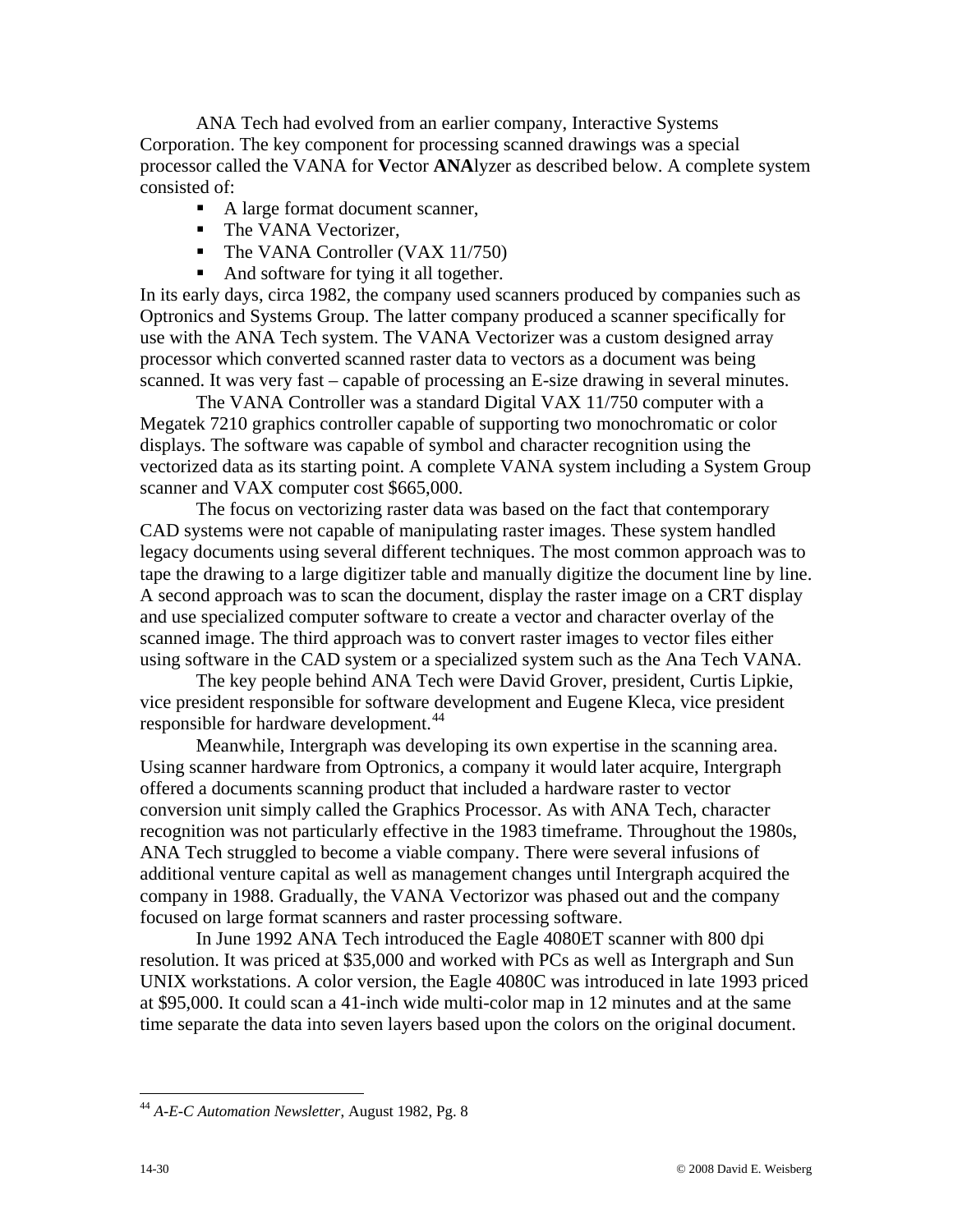When a USGS Quad sheet was scanned and then plotted on an HP inkjet plotter it was hard at first to tell the plotted copy from the original.<sup>[45](#page-30-0)</sup>

A key product that came out of Intergraph's association with ANA Tech was the I/RAS software for editing raster data. I/RAS was tightly integrated with MicroStation. The software could be used to replace raster data with vector elements. New vector elements were overlaid on the raster image and then once the user was satisfied with the results, the raster data was removed. There were several different version of the I/RAS software.

In mid-1995, ANA Tech introduced a new low-cost scanner, the Eagle SLI 3840. This 100-pound desktop unit could scan an E-size drawings in as little as 15 seconds at 200 dpi resolution. It was capable of resolutions as fine as 800 dpi and sold for \$12,800 in the United States.<sup>[46](#page-30-1)</sup> ANA Tech began to increase its focus on raster editing software around 1996. In that year it introduced its SCANSMITH line of software designed for real-time scanning and post-processing of raster documents. This was followed the next year with the company's PREDITOR (Professional Raster Editor) software package that enabled user to edit large raster images irrespective of the scanning equipment being used.

In April 1998, Intergraph established a new Imaging Systems Division with Lewis Graham as its vice president and manager. This division consisted of the company's photogrametric and reprographics software, the ImageStation Z, PhotoScan TD precision scanners and the ANA Tech scanning hardware. With this change in management, Eugene Kleca and Curt Liepke, both ANA Tech founders, left Intergraph and set up a new company, Image Peak Systems.

# **Intergraph at the end of the 1980s**

During the 1980s, Intergraph grew rapidly, created a global presence, became a significant manufacturer of UNIX workstations and servers and added tens of thousands of users. It was clearly a company "on a roll." The November 1989 issue of *The Anderson Report* was optimistic about Intergraph's future:

"In our view the company made the right decisions. Intergraph has done an excellent job of merging a UNIX-based product line with their VAX/VMS-based solutions….. rather than porting existing applications to UNIX, Intergraph made a decision to develop new object-oriented foundations for their CAD/CAM software. This choice held even higher risk than the decision to build workstations."

By the end of 1989, over 80 percent of the company's system revenue resulted from the sale of UNIX workstations and related software. The only reason it was not 100 percent was that there were still some applications such as plant design software that were only available on VAX systems. Not only was Intergraph attempting to develop a commercial business selling Clipper-based workstations and servers but its was also attempting to sell Clipper microprocessors to other computer system vendors. In the end, it was successful in doing neither. One area where it was starting to have an impact,

<span id="page-30-0"></span><sup>45</sup> *Engineering Automation Report*, December 1993, Pg. 3 46 *A-E-C Automation Newsletter*, June 1995, Pg.12

<span id="page-30-1"></span>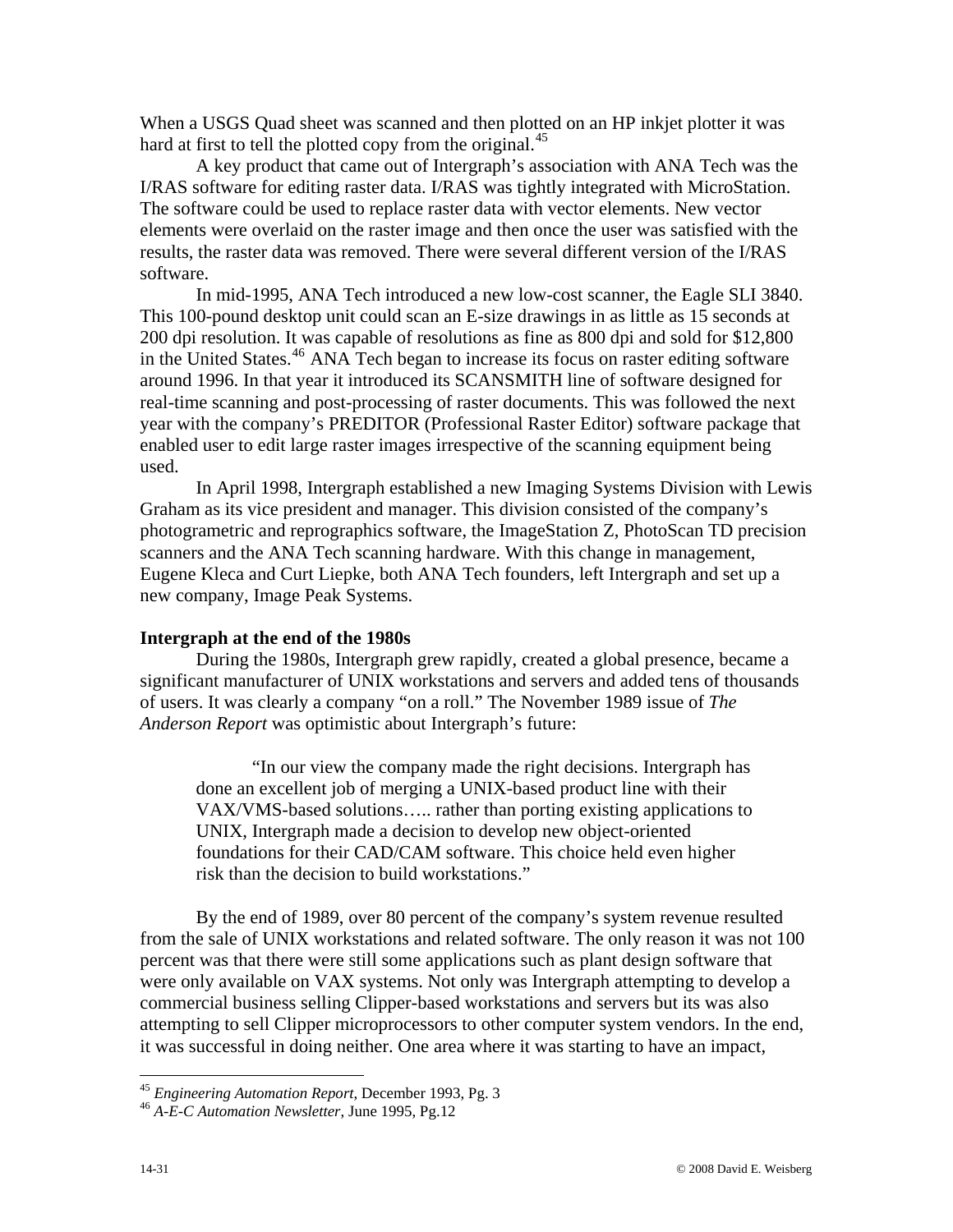however, was in the PC CAD market. MicroStation was available on IBM-compatible PCs and Apple Macintosh machines as well as Intergraph's own UNIX workstations.

The biggest inhibitor to selling commercial Clipper-based systems was the lack of third party software. Intergraph claimed that there were 500 programs available for these systems, half from independent software firms. The reality was that few of these software companies treated the Clipper systems as a primary platform and many of these packages handled minor applications with limited customer demand. There simply were few mainstream software packages available that could stimulate hardware sales other than Intergraph's own software.Towards the end of 1989 Intergraph introduced several 50- MHz C300 workstations, the 3280 and 3285, which ran at 14 MIPS, the speed originally expected for this microprocessor when it was first introduced. As the year came to a close, Intergraph had an installed base of perhaps  $26,000$  Clipper systems.<sup>[47](#page-31-0)</sup>

Intergraph had an extremely broad set of its own software products at this point in time, but some cracks were beginning to show. For example, I/EMS which had been introduced in 1986 was only in its second major release three years later. Competitive products such as PTC's Pro/ENGINEER had not only caught up with I/EMS but had surpassed it in functionality. In the mapping and AEC areas, Intergraph was clearly the industry leader with a growing number of applications running on the company's Clipper workstations. New packages such as InRoads for highway design and InFlow for hydraulic design were becoming well accepted industry standards. One weak area was in electronic design where the company offered a rather straight-forward set of packages for the physical design of circuit boards and hybrid circuits.

The end of 1989 also marked a significant management change at Intergraph. The company acquired Quintus Computer Systems, a developer of Prolog-based<sup>[48](#page-31-1)</sup> software development tools. The president and CEO of Quintus was Elliot James who subsequently became president of Intergraph. Jim Meadlock retained his chairmanship of the company's board and his position as CEO. There never was any question as to who was really in charge, however. Although he was supposedly semi-retired and was spending more time at his vacation home in Jupiter, Florida, Meadlock's influence continued to be felt throughout the company.

Overall, as the company got ready to enter the 1990s, it was functioning as a well oiled machine. It had excellent hardware products that covered all the typical user's needs except for plotters and these were readily available from companies such as Hewlett-Packard and CalComp. Its software dominated the high-end mapping and AEC markets and it had adequate mechanical software. The company was profitable and had fairly good management depth. The problem was what over the horizon – the shift to PCs and an entirely different economic model for CAD vendors – changes that would see Intergraph stumble, make some hard decisions and eventually emerge as a well financed software company focused on specific market sectors.

#### **Trying to offer something for everyone**

One significant characteristic of Intergraph's product strategy in the early 1990s was an attempt to be all things to all people. The company began to aggressively market

<span id="page-31-1"></span><span id="page-31-0"></span><sup>&</sup>lt;sup>47</sup> *The Anderson Report*, December 1989, Pg. 4<br><sup>48</sup> Prolog is a programming language used to develop logic oriented software packages sometimes referred to as "artificial intelligence."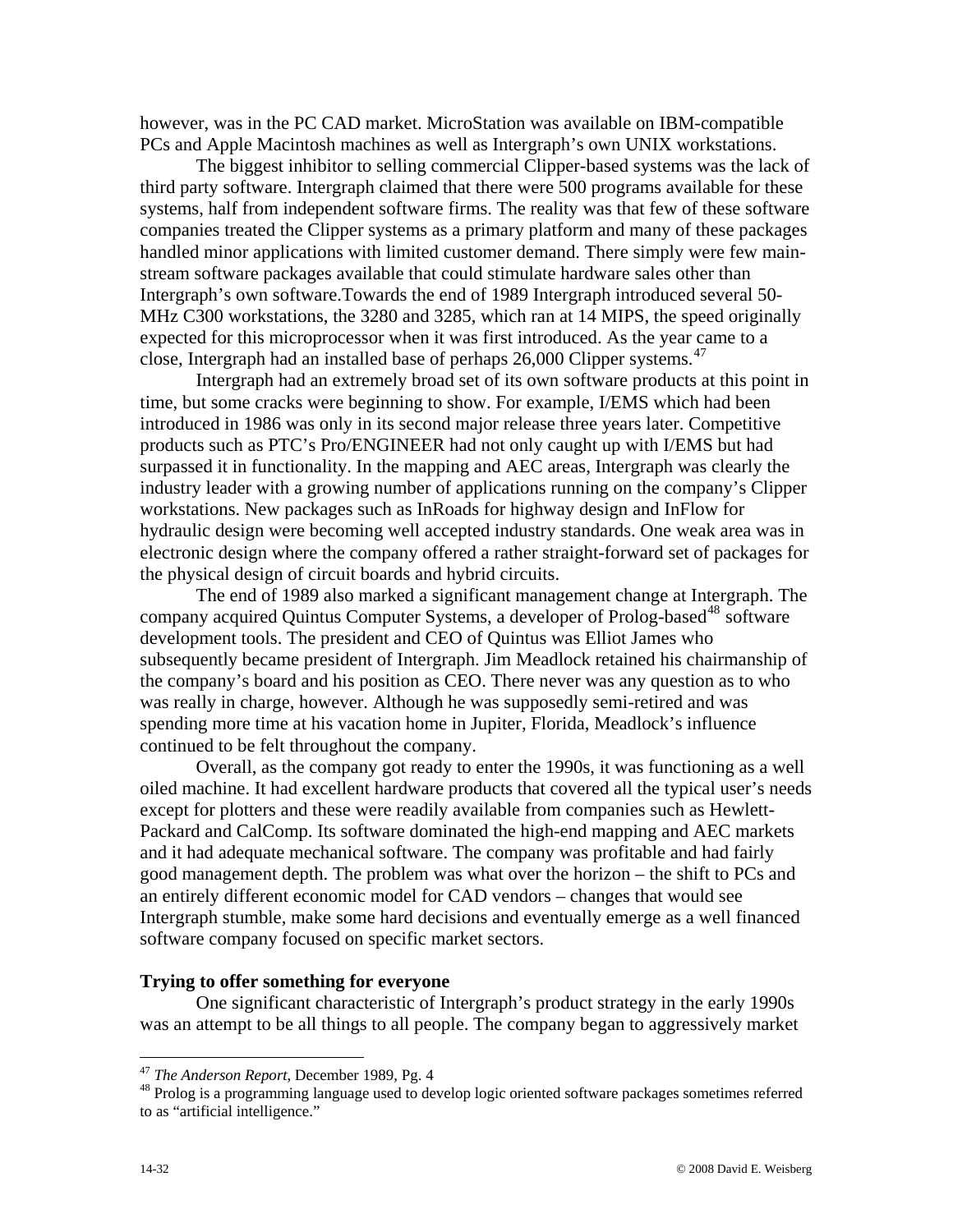its Clipper workstations and servers as industry standard products, taking specific aim at Sun Microsystems. Ads appeared in a wide range of publications claiming feature by feature that Intergraph's systems did everything that Sun's products did. Intergraph pushed hard to increase the number of third party software packages available on these systems. The company's attempt to market the Clipper microprocessors to other computer manufacturers, however, was suspended in October 1990.

By late 1990, the company was claiming the availability of 900 software packages on the Clipper platform, 600 of which came from other companies. In spite of this momentum, industry observers as well as users were questioning the long term viability of proprietary processor technology. Shortly after Intergraph committed to porting MicroStation and I/EMS to Sun Microsystems workstations as described earlier, *CAD/CIM Alert* commented on the Clipper product line:

"However, we wonder how long these platforms can last. Even though there is a large installed base of customers, the days when proprietary hardware platforms ruled the roost are long since gone."[49](#page-32-0)

Intergraph continued to expand the Clipper product line, however. At AUTOFACT '91 in Chicago, the company launched the two chip C400 Clipper processor. Running at 40 MHz, it was rated at 33 SPECmarks, 33 MIPS and 9 MFLOPS. This was faster than anything Sun Microsystems then had on the market and the expectation was that Intergraph could crank the speed up to 100 MHz in the future. The new 6400 workstation product line using this processor started at \$24,900 for the Model 64[50](#page-32-1). The 6480 with 24-bit graphics was priced at  $$37,900^{50}$  Around the same time, Intergraph announced that it would no longer offer Digital systems.

Intergraph's revenues reached a high water mark of \$1.2 billion in 1991 although earnings were no higher than they were in 1987. The company's stock price in mid-1992 was \$17 per share, about what it had been nearly a decade earlier and half what it was in mid-1991.<sup>[51](#page-32-2)</sup> The commoditization of the CAD industry was becoming increasing clear. Maurice Romaine, one of the company's multiple executive vice presidents, stated: "The question is how we will be able to deliver lower and lower cost hardware seats and still provide the level of complete package solutions and value-added services." This is an issue that would plague the company for the next decade. About this time the company's employment peaked at somewhat over 10,000.

Additional C400 workstations were introduced throughout 1992 while prices on older C300 units decreased substantially. In early 1992 the C300-based InterPro 2020 with 16MB of memory, a 486MB disk and 19-inch color monitor was reduced from \$16,900 to \$12,500. A similarly configured C400-based 2430 was priced at \$18,500. While Intergraph was moving fast to improve the price/performance of its workstations, the competition was moving even faster. Hewlett-Packard's Model 705 offered about the same performance as the 2430 but at the price of a 2020. Intergraph kept pushing and an 80 MHz C400 processor was launched in early 1993 along with a new batch of workstations. Some of these sported a two-megapixel 21-inch color monitor.

<span id="page-32-2"></span>

<span id="page-32-1"></span><span id="page-32-0"></span><sup>&</sup>lt;sup>49</sup> *CAD/CIM Alert*, March 1991, Pg. 12<br><sup>50</sup> *The Anderson Report*, December 1991, Pg. 3<br><sup>51</sup> *Engineering Automation Report*, June 1992, Pg. 6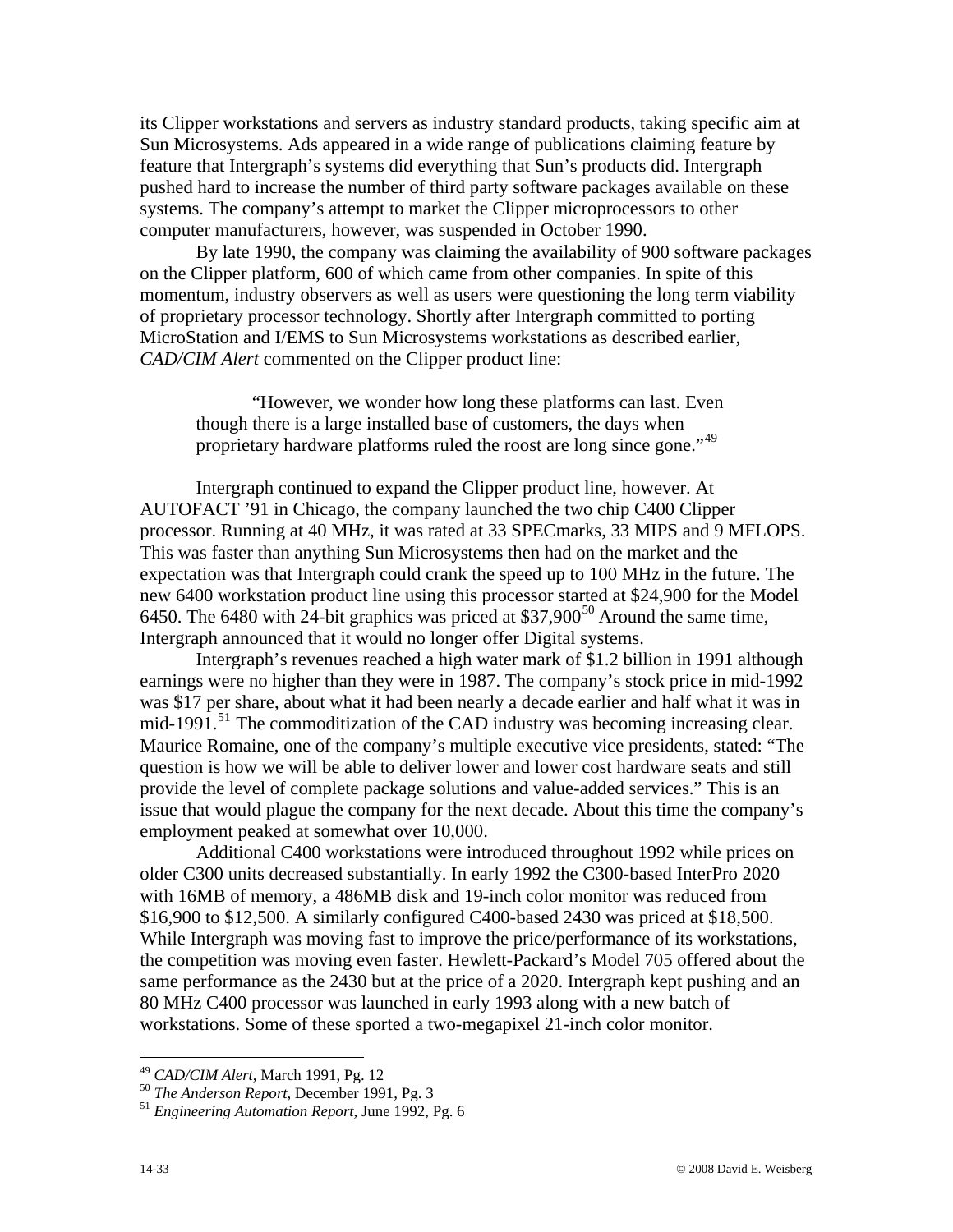Well into 1992 Intergraph's management was adamant, at least to outside observers, that building their own workstations with their own microprocessors was the right way to go. At that point in time there was no clear winner among the many RISC processors on the market and companies such as Sun, Digital and Hewlett-Packard had already switched directions several times. Intergraph justified development costs by stating that at \$12 million annually, the Clipper represented less than 10 percent of the company's total R&D budget.

Spread over 17,000 computer systems per year, this was a little more than \$700 per unit. Since they did not have to pay another company for these systems, they felt they were able to maintain competitive prices. In addition, by building all the components, Intergraph was able to fine tune them to work effectively together. Although the latter was a valid point, economics would soon force Intergraph to change directions.

While Intergraph was focusing much of the company's energy on the hardware side of the business, it was also pouring considerable resources into software development as described below. This was the most comprehensive set of application programs offered by any one vendor.

**MicroStation –** Although the Clipper and PC versions of this software took top priority, work progressed on porting MicroStation to other UNIX platforms. A Sun version of MicroStation Version 4.0 began shipping in early 1992. While Intergraph was a proponent of the industry-standard MOTIF user interface, Sun was pushing its own OPEN LOOK interface. Intergraph and its Bentley partner compromised and provided both interfaces and left it up to the user to select which would be utilized.

Early versions of this software did not fully take advantage of the graphics hardware in the Sun workstations resulting in mediocre performance compared to Intergraph's InterPro and InterAct workstations. Interestingly, if the Sun workstation was equipped with dual monitors, the software would support them much like the way MicroStation ran on a dual screen Intergraph workstation.<sup>[52](#page-33-0)</sup> Support for Hewlett-Packard workstations followed in mid-1992. MicroStation was competitively priced against AutoCAD at \$3,450.

**AEC Applications –** Intergraph offered as broad a suite of architectural and civil engineering applications as any vendor. These covered everything from electrical to HVAC to surveying to roadway design. Most worked fairly well with each other. This particular market was rapidly shifting from UNIX workstations to PCs and the company's dealers were taking on more of the sales and support responsibility for these customers.

**Plant Design System –** The PDS software developed working with Zydex Engineering was rapidly becoming a key part of Intergraph's business. While the AEC software tended to be sold to small firms except in the highway design sector, PDS was still a workstation oriented market and the customers were large engineering firms and owner/operators. The primary competition was PDMS developed by the UK's Cadcentre. Several visualization packages were available to support PDS and AEC applications. ModelView provided a variety of color selection and texture definitions as well as several alternative ways of generating images including ray tracing. DesignReview extending this capability to include navigation through complex three-dimensional models.

<span id="page-33-0"></span><sup>52</sup> *Engineering Automation Report*, April 1992, Pg. 4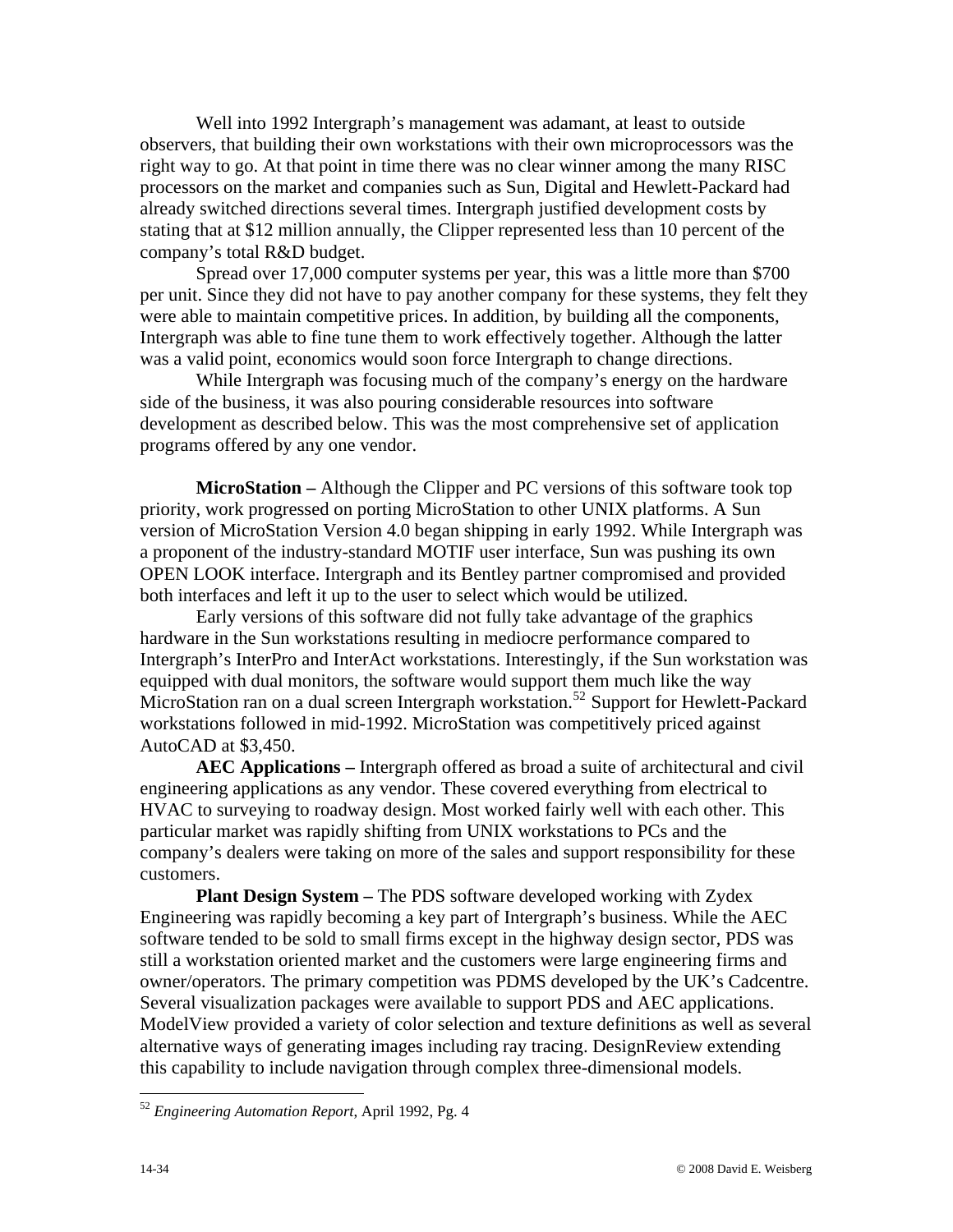**Mapping –** The company's mapping software had been rebuilt during the prior several years and reintroduced as the Modular GIS Environment (MGE). It was much more database oriented than earlier software and supported Oracle, Informix and Ingress database management systems. The major focus was in producing maps for government agencies as well as for organizations engaged in oil and gas exploration. The company's primary competitor was ESRI which was more focused on thematic mapping.

**Facility Information Management** – A growing portion of Intergraph's business was selling mapping system to electrical, gas and telephone utilities. Automated Mapping/Facility Management (AM/FM) software was a combination of mapping, database management and specialized applications. Intergraph called its newest product in this area FRAMME (Facilities Rulebase and Application Model Management Environment). Intergraph was particularly proud of utilities that had computerized 100 percent of their maps. They called this the 100% Club. In mid-1992, there were 15 members of the "club".

**Dispatch Management –** Intergraph took its mapping software and graphics visualization capabilities and added some specialized software to meet the needs of emergency dispatch centers. This was a good case of extending existing technology into a new market. Eventually, this would become a major component of Intergraph's business, but not without some growing pains.

**Mechanical –** Intergraph began putting more resources in developing mechanical design and manufacturing software in the late 1980s. I/EMS Release 1.3 came out in early 1990 with dynamic dimensioning, interference checking, a customizable user interface and other productivity enhancements. This was followed later in 1990 by I/Punch for water-jet and laser cutting machines, I/Fold for sheet metal design and I/Design for conceptual modeling.

Several additional releases followed in short order. Intergraph offered its own analysis software as well as Applied Structure licensed from Rasna Corporation and sold as I/Rasna. In March 1993, Intergraph dropped the entry level price for I/EMS from \$20,000 to \$9,900 when it began selling a version with just basic design and modeling capabilities called EMS Foundation. Other bundles of EMS modules sold for \$17,000 to as much as \$25,900.

**Electronics –** By mid-1992, Intergraph Dazix subsidiary was selling a fairly complete suite of software for the design of integrated circuits, printed circuit boards and multichip modules. $53$ 

# **Intergraph and the Federal Government**

No discussion about Intergraph would be complete without a detailed review of the company's relationship with the federal government. Over the years this activity had three primary components: custom programming projects, many of which involved classified work; the sale of standard Intergraph hardware and software products; and large competitively bid contracts particularly with the U.S. Army Corps of Engineers and the U.S. Navy.

Intergraph sold several VAX-based systems to various Corps of Engineers offices prior to 1986. In 1986 the Corps issued a Request for Proposal (RFP) for about 20 CAD systems that would be installed its design offices around the country. In addition to

<span id="page-34-0"></span><sup>53</sup> *Engineering Automation Report*, June 1992, Pg. 6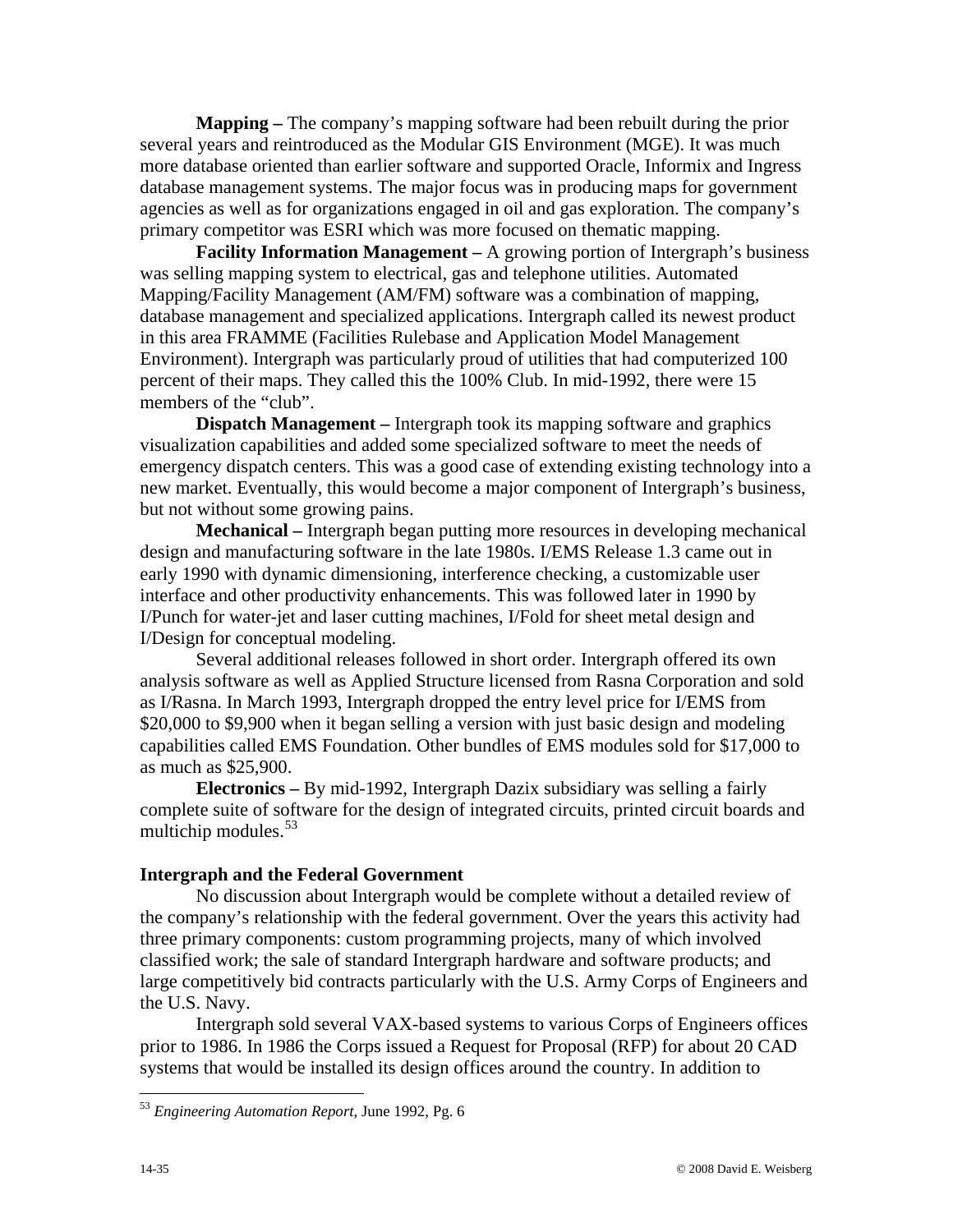won this contract eventually worth over \$80 million. Intergraph, serious bidders included Auto-trol Technology<sup>[54](#page-35-0)</sup> and McAuto. Intergraph

The Navy's CAD-2 program was much larger than any CAD procurement previously or since. In 1981 the Navy awarded Computervision a large contract for systems to be used for both mechanical and AEC applications. Known as CAEDOS for Computer-Aided Engineering and Documentation System, it was the first in the CAD industry for what was known within procurement circles as an "indefinite quantity, indefinite delivery" contract. What this meant was that the government awarded a contract to the winning bidder without any guarantee that it would procure the full amount of product covered by the contract although there was typically a minimum quantity defined. A maximum quantity for each line item was also defined in the contract.

Sometimes these contracts were a goldmine for the vendor and sometimes they were a disaster. CAEDOS was a goldmine for Computervision. The contract, which was actually awarded by the Naval Weapons Center at China Lake, CA, called for a minimum of 135 workstations and a maximum of 405. By 1985, the Navy had purchased the maximum number of workstations allowed and Computervision had received orders for \$99.9 million of hardware, software and maintenance services. As of December 1985, the Navy expected to have a new contract for next generation CAD systems in place by 1987. That did not happen and Computervision probably booked millions in additional revenue from the Navy with small sole source deals for additional systems and workstations as well as maintenance over the next six years.

An extensive CAD-2 briefing was given by Dale Christensen in Washington in December 1985 at the Defense Computer Graphics Conference. Christensen had been involved in the earlier Computervision contract and was instrumental in the establishment in 1980 of the National Computer Graphics Association (NCGA). The formal launch of the CAD-2 procurement occurred with a pre-solicitation conference at the Naval Surface Weapons Center in White Oak, MD on February 7, 1986 in the midst of a fairly heavy snowstorm. At this time, the Navy issued a preliminary Request For Information (RFI).

CAD-2 (that name actually came into use somewhat later) was intended to be the middle stage of a three stage process. CAEDOS, which automated discrete processes, was considered stage one. CAD-2, the second acquisition, would cover the period from 1987 to 1991 and would extend the automation of these discrete processes. In 1993, the Navy planned a third procurement which would link together multiple automated processes. It sounded good. The problem was that the Navy proved incapable of executing the CAD-2 procurement in a timely manner and the technology kept changing faster than the Navy could keep its specifications updated.

The initial plans for the CAD-2 procurement took the form of a matrix of functional requirements. Five different technical areas were identified: design, engineering analysis, manufacturing, drafting and technical publishing. There were four processes identified by the Navy: naval architecture, mechanical, electronic and AEC. Except for the fact that ship design and AEC had no manufacturing requirements, each process had needs in each technical area. A July 1986 amendment to the RFI added an additional area, aircraft design, to the initial draft specifications.

<span id="page-35-0"></span><sup>&</sup>lt;sup>54</sup> I was the head of Auto-trol's Government Systems group at the time and directly responsible for the company's bid to the Corps of Engineers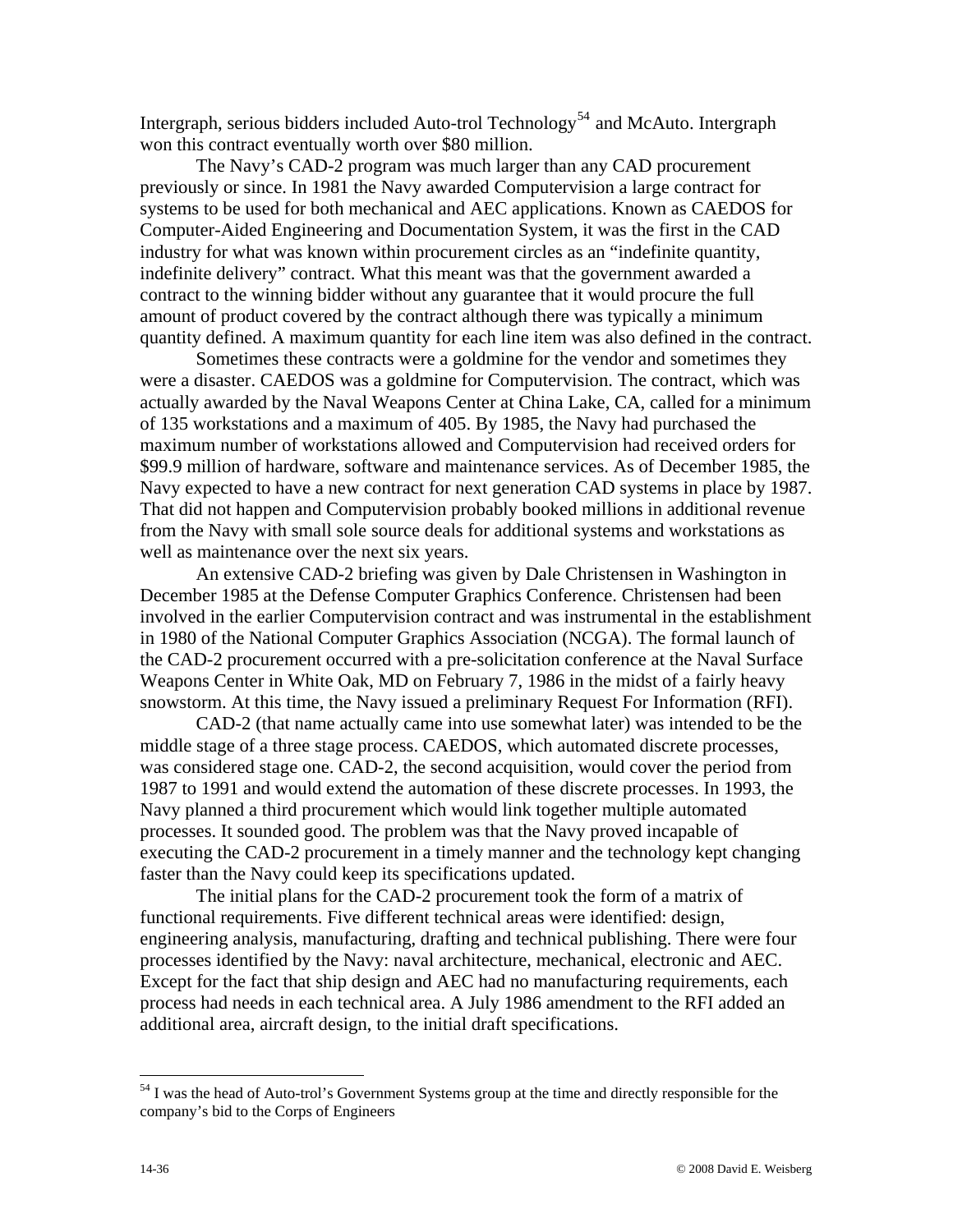In 1986 the plan was to award multiple contracts for commercially available hardware and software. These would be indefinite quantity, indefinite delivery contracts from which Navy organizations would order what they needed. Although the Navy kept stating that CAD-2 would be a large program, no dollar figures were provided by government personnel. One number did catch everyone's attention. That was the fact that there were over 40,000 civilian and military technical professionals in the Navy. This was the time when the federal government under President Reagan was working towards a 600-ship Navy. The media started talking about this procurement as a \$500 million to \$1 billion program.

Most vendors expected a formal RFP before the end of 1986. Instead, the Navy scheduled a series of meetings with potential bidders for the purpose of discussing the specifications. It wanted industry input on what was considered beyond current vendor capabilities as well as what had been left out. These meetings took place at the Naval Weapons Center, China Lake, CA. Over 50 companies made the trek to this facility in the middle of the Mohave Desert to spend a few hours discussing the preliminary specifications with Navy personnel who had been drawn together from a wide range of Naval organizations.

At China Lake, Christensen stated that the RFP would be out sometime between February and April, 1987, but it quickly became apparent that this was not to be. Instead, the Navy issued a second Request For Information in early January 1987. With this second RFI, the Navy made several major conceptual changes. Most significant was that instead of focusing on discrete engineering disciplines, the procurement was being restructured into five specific command-centric procurements:

- Ships Naval Sea Systems Command (NAVSEA)
- Airplanes Naval Air Systems Command (NAVAIR)
- Buildings Naval Facilities Engineering Command (NAVFAC)
- Electronics Space and Naval Warfare Systems Command (SPAWAR)
- Printing Naval Supply Systems Command (NAVSUP)

There was a growing recognition within the Navy that each of these areas had unique requirements. The new plan was to have a common core of requirements for computer and communications equipment, operating systems, office software and basic CAD capabilities with mission specific software for each command. In January 1987, the Navy asked vendors for a quick response to the second RFI so that RFPs could be issued. One problem was that the Navy planned to issue a single consolidated RFP document with each requirement identified as to its applicability to specific solicitations.

In early 1988 responsibility for CAD-2 was transferred from the Navy Sea Systems Command to the Naval Data Automation Command. At this point, numbers as large as \$2.5 billion for the acquisition were being kicked around.

The General Accounting Office had initiated an analysis of the program in early 1987 based upon a request from the House Appropriations Committee. Its initial report, *Issues Concerning Technical Specifications for Navy's CAD/CAM Acquisition*, which was issued in March 1988, basically agreed with most vendors that the specifications were excessively detailed and would result in greater than necessary cost.

A second GSA report released in May 1988, *Navy CAD/CAM Acquisition Has Merit but Management Improvements Needed*, claimed that the Navy had not followed Department of Defense procurement regulations. Specifically, the report stated that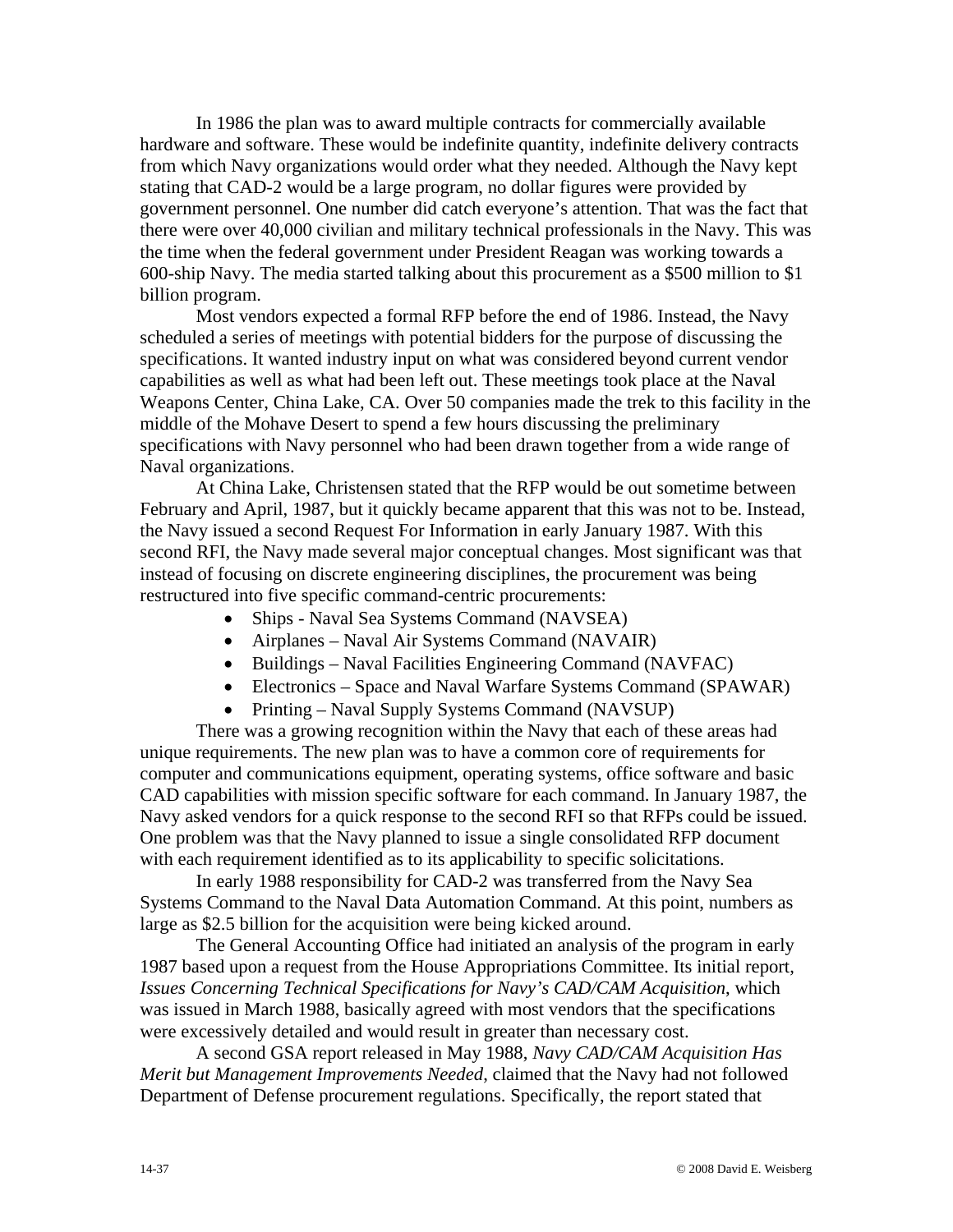"Regulations require that user needs be established and validated, alternative solutions be evaluated, and a management plan for guiding an acquisition be developed, respectively, before a system solution is defined in a technical specification." This report recommended that the Navy postpone release of CAD-2 RFPs.

Throughout the entire procurement process, the Navy was adamant that this was a UNIX workstation procurement and that PCs did not have the horsepower to satisfy its needs. In June 1988, the Navy was struggling with its budget for computer equipment and concern was growing as to where the money would come from for CAD-2. In one step to conserve funds, the Navy limited any CAD purchases to \$50,000 until CAD-2 was awarded.

What this did was to create an opportunity for local AutoCAD dealers to begin selling PC systems to the Navy as "interim" solutions. The Trojan Horse was inside the gates of the fortress. Eventually, the Navy narrowed the procurement to three RFPs, one each for NAVSEA, NAVFAC and NAVAIR. These were released in 1999 and 2000.

Intergraph was awarded the first of the Navy's CAD-2 contracts, a \$362 million 12-year NAVSEA deal, in April 1991. The major competitor was Planning Research Corporation which was the prime contractor for Computervision's bid. When the award was first announced in March, PRC filed a protest but this was soon dropped and the contract with Intergraph was finalized shortly thereafter.

The NAVSEA contract involved I/EMS software and Clipper-based workstations and servers. Although the Navy's specifications called for industry standard computers, particularly the use of the UNIX operating system, they did not rule out proprietary components such as Clipper microprocessors. Within the first three years, Intergraph delivered \$115 million of hardware, software and services to the Navy based on this contract.

The second of the Navy CAD-2 contracts to be awarded was the one for the Navy Facilities Command. Commonly called NAVFAC, this contract for 4,200 workstations and over 1,000 servers was initially awarded to Intergraph in September 1992 but was protested by Federal Computer Corporation (FCC) and Cordant Incorporated, a system integrator based in Reston, Virginia (originally called Centel Federal Systems).

The protest was based on the claim that the Navy's benchmark had favored Intergraph. The GSA Board of Contract Appeals instructed the Navy to either award the contract to the low bidder, in this case FCC, or go through a new round of bidding with the benchmark evaluation criteria better defined.

After a year-long legal struggle and a new round of bidding, the Navy negotiated a deal to split the contract, estimated to be worth \$550 million, between Intergraph and Cordant. The latter company offered a solution based on Autodesk's AutoCAD software running on Sun Microsystems workstations. Intergraph's proposal envisioned a combination of Clipper workstations and Windows NT systems. FCC, the original protester, eventually decided not to participate in the rebid of the contract. In typical government procurement practices, only \$1 million in actual purchases was guaranteed to each vendor. This was quickly passed for both vendors within the first 30 days of the contract award.<sup>[55](#page-37-0)</sup>

<span id="page-37-0"></span><sup>&</sup>lt;sup>55</sup> I was a member of an advisory board established by the Navy to help guide it through the implementation of these systems.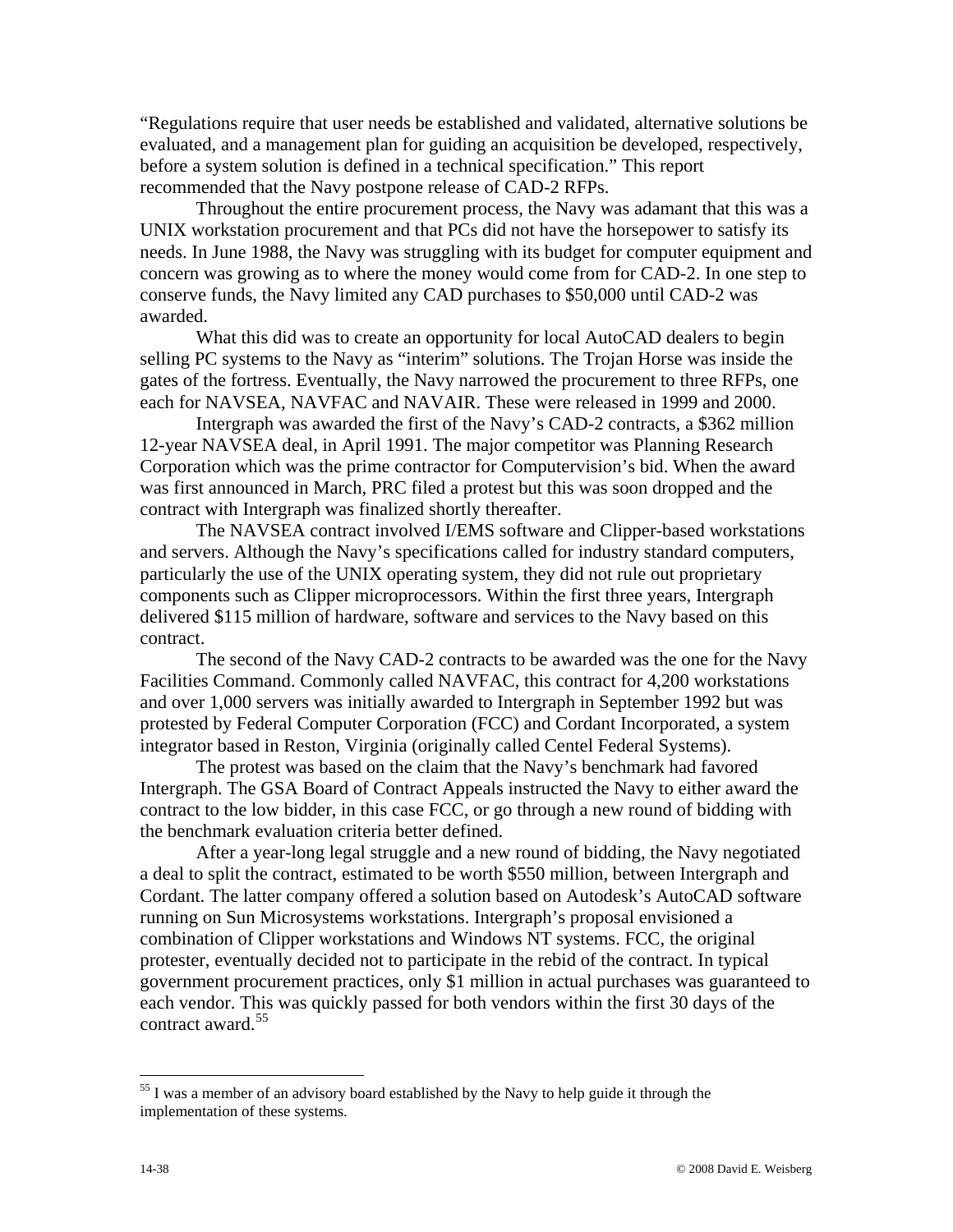The NAVFAC contracts included the ability for other federal government agencies to buy hardware and software products from Intergraph and Cordant. This enabled the Army Corps of Engineers to upgrade the VAX systems it had procured from Intergraph in the late 1980s with higher performance and lower cost UNIX and PC systems. Federal government civilian agencies such as the Department of State and the Department of Energy were also able to buy off the contracts up to a maximum of \$50 million of hardware and software.<sup>[56](#page-38-0)</sup>

Over the next four years, the Corps of Engineers, the Navy and other government agencies procured almost \$250 million of CAD-2 hardware, software and services off the two NAVFAC contracts, about evenly split between the two vendors. The Army tended to purchase Intergraph products while the Navy tended towards AutoCAD. Most systems installed were PCs running Windows NT.<sup>[57](#page-38-1)</sup>

The third piece of CAD-2, the NAVAIR/SPAWAR contract, was awarded to Intergraph in July 1994. Like the other contracts, it was also protested, this time by Grumman Aircraft. The GSA held up the award for a few months but it was finalized in November. This contract was for 3,600 workstations and 1,000 servers and included both mechanical and electronic design software. Worth \$398 million, it provided Intergraph with the opportunity to sell a total of over \$1 billion of hardware, software and services to the DOD over a period of nearly 15 years from when the first NAVSEA contract was awarded.

One interesting aspect of this latter contract was that the Navy's benchmark test was done nearly 18 months prior to the contract award. At the time Intergraph was proposing its 6400 series Clipper workstations. Since that product line had been discontinued by the time the contract was awarded, the Navy was able to switch many seats to newer PCs running Windows NT at a considerable savings in unit costs. This final CAD-2 contract was awarded nearly nine years after the Navy initiated plans for upgrading its engineering design infrastructure.

Intergraph's relationship with the Navy became complicated when Intergraph sold its mechanical business unit, including both I/EMS and Solid Edge, to Unigraphics Solutions in early 1998 as described below. I/EMS only ran on Intergraph's Clipper workstations and UGS had no interest in continuing the development of this now obsolete package. Also, the Navy was seriously switching away from UNIX and towards Windows NT PCs as its standard platform. In mid-1999, UGS and Intergraph got the Navy to agree to replace I/EMS with the Windows NT version of Unigraphics over a period of time.

### **The game gets tougher**

Working with Bentley Systems, Intergraph launched MicroStation PC 4.0 in the fourth quarter of 1990. It included a new user programming language, MicroStation Development Language (MDL), which enabled users to embed C code in their customized MicroStation applications. This proved to be a key development and for well over a decade Bentley would use MDL as a primary application development toolkit. Around this time, Intergraph starting developing a dealer organization to sell the PC version of MicroStation and related PC applications. The company's direct sales force

<span id="page-38-1"></span><span id="page-38-0"></span><sup>56</sup> *A-E-C Automation Newsletter*, April 1994, Pg. 10 57 *A-E-C Automation Newsletter*, July 1997, Pg.10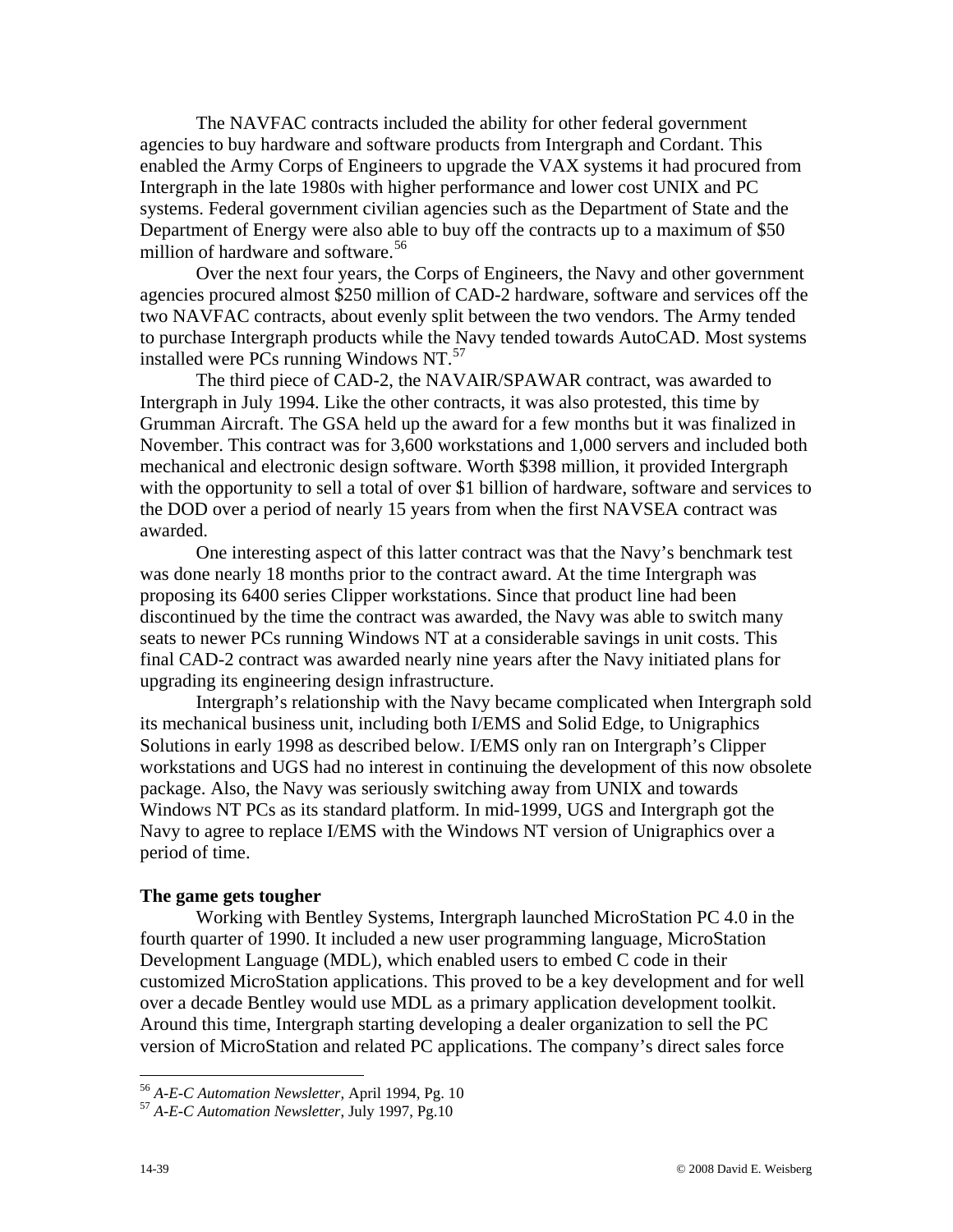was the exclusive distribution channel for MicroStation on Intergraph's own Clipper workstations.

In 1992, Intergraph finally seemed to recognize Autodesk for the competition that company presented to traditional turnkey vendors. One competitive move was to offer a copy of MicroStation for \$500 for each copy of AutoCAD turned in.

As the PC picked up steam in the CAD market, Intergraph started to take it more and more seriously. In November 1992 at AUTOFACT '92 the company announced that MicroStation 5, due out in 1993, would be available as a Windows NT application. In addition, the company announced that its broad range of MicroStation-based applications would also be ported to Windows NT to run on both PCs and the company's own Clipper workstations which would soon support NT as well as the company's own version of UNIX, usually referred to as CLIX. At the same time, Intergraph stated that it planned to continue manufacturing its own UNIX workstations. According to Tommy Steele who had recently joined Intergraph after a long career at IBM, "...our users will have a choice of operating environments: UNIX or NT. Intergraph will ensure seamless interoperability for mixed OS environments."<sup>[58](#page-39-0)</sup>

As 1993 started, it looked as if Intergraph was in for a rough time making the transition to Windows NT while maintaining all of its existing UNIX products. In fact *Engineering Automation Report* said, "1993 is a year Intergraph might wish it could just skip. It is becoming harder for them to produce workstations that match the computational performance that other vendors bring to the table."[59](#page-39-1) Early 1993 saw the introduction of a number of new workstations and servers based on the C400 processors. Although the company would introduce additional C400 systems in the future this was the last major Clipper introduction by the company.

For the most part, these units were price competitively with what the competition was offering. Intergraph had an advantage over its hardware competitors in that it offered 19-inch, 21-inch and 27-inch monitors, some of which it manufactured itself while other vendors did not offer the larger displays. The major issue the company was facing was the fact that its customers were increasingly interested in standardizing on a single computer manufacturer. If a company bought Hewlett-Packard workstations and MicroStation and later decided it wanted to switch to Pro/ENGINEER it could do so. This flexibility did not exist if the company purchased Intergraph proprietary machines.<sup>[60](#page-39-2)</sup>

March 1993 saw a series of management changes at Intergraph. Elliott James who had been the president for the previous three years left the company and Jim Meadlock returned from semi-retirement to take over the reins once again. Lew Epstein, vice president of sales also left as did Warren Winterbottom who had been building the company's MicroStation dealer network. Doug Gerull, executive vice president for the company's mapping business was an additional casualty of the reorganization. Winterbottom eventually joined Bentley to head its sales operation as it prepared to go its separate way from Intergraph as discussed below.

The pending product transition was starting to have an impact on the company's financial results. In the first quarter of 1993 Intergraph eked out a small 2 percent gain in revenue to \$282 million but showed a loss of \$7.7 million. Foreshadowing future

<span id="page-39-0"></span><sup>&</sup>lt;sup>58</sup> A-E-C Automation Newsletter, December 1992, Pg. 18<br><sup>59</sup> Engineering Automation Report, January 1993, Pg. 3

<span id="page-39-2"></span><span id="page-39-1"></span><sup>&</sup>lt;sup>60</sup> Engineering Automation Report, February 1993, Pg. 5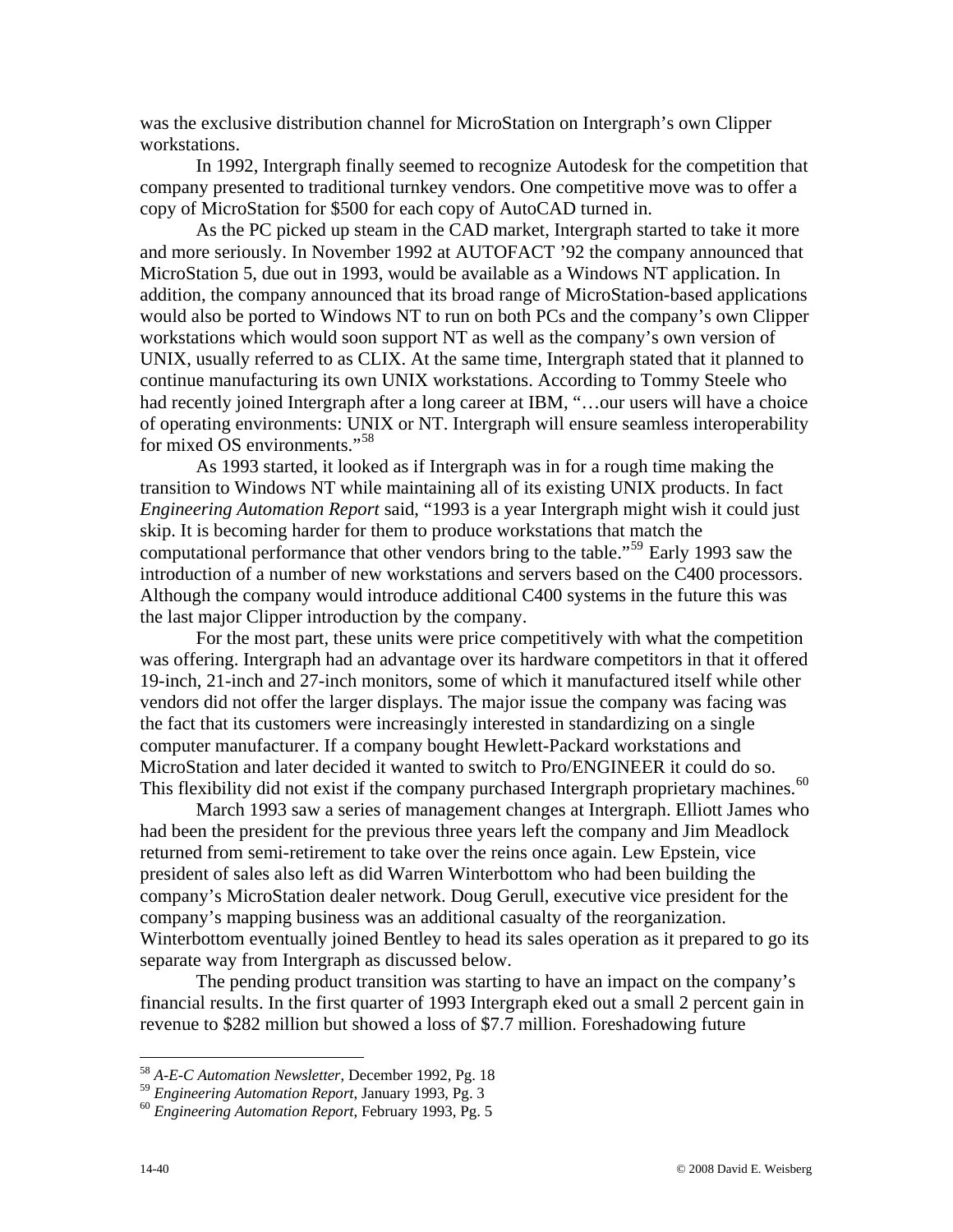problems was a drop in orders to \$140 million from \$184 million during the same quarter a year earlier. At this point in time the company's business was approximately one third software ( 20 percent of which was MicroStation) and two thirds hardware. The second quarter wasn't any better with revenue down to \$249 million and a loss of \$18.6 million.

At A/E/C SYSTEMS '93 in June 1993 in Anaheim, California, Intergraph showed off the new MicroStation Version 5 it expected to release later that year as well as several new architectural and civil engineering applications that were a result of its acquisition of a small Huntsville software company called AEC Group the prior year. When asked about plans for a new C500 processor, company executives were very evasive.<sup>[61](#page-40-0)</sup> In fact, by the summer of 1993 it was clear that the C500 would not happen. On July 7, 1993, Intergraph announced that it had agreed to work with Sun Microsystems in the development of a new 64-bit SPARC microprocessor known as the UltraSPARC.

As part of this new strategy, Intergraph's Clipper design team was being integrated into Sun's design organization. The plan at the time also envisioned Intergraph implementing Windows NT on the SPARC platform although Sun made it clear that this would not be a Sun product. Intergraph already had a version of Windows NT running on the Clipper platform which it demonstrated at Windows World '93 in May 1993. At the time the joint effort with Sun was announced, the expectation was that the UltraSPARC would not be available until 1995. If Intergraph was simply looking for a replacement to the Clipper, it is surprising that the company did not select a readily available alternative such as DEC's Alpha or the R4400 from MIPS. Intergraph's response was that there were business issues to consider and they liked Sun's long term product strategy.<sup>[62](#page-40-1)</sup>

Intergraph delivered on its MicroStation NT commitment in August 1993 along with a number of architectural, engineering and GIS applications. A combined hardware and software system called the PC 433 was launched at an attractive \$6,500 price. It consisted of a 33 MHz Intel 486 processor, 16MB of memory, a 17-inch color monitor and MicroStation software.

Indicative of the shift to the PC was a new entry-level GIS system called MGE DOS SOLUTIONStation bundle. It consisted of Intergraph's Modular GIS Environment PC Product (MGEPC-1), MapInfo for Windows 2.1 and an Intergraph Technical Desktop-1 (TD-1), all for just \$11,999. The TD-1 was a 66-Mhz Intel 486-DX-based PC with 16MB of memory, a 248MB hard disk and a 17-inch monitor.

MicroStation Version 5 began shipping in late 1993 for Windows, DOS (there was still a large number of user who liked the way DOS provided close control over computer operations), and Windows NT. One key capability of Version 5 was its ability to read and write AutoCAD .dwg files. Interoperability with AutoCAD would be a hallmark of MicroStation from this point forward. Availability of Version 5 on UNIX platforms including Intergraph-built hardware was scheduled for the first half of 1994.

Meanwhile, the company continued to pour money into its mechanical software activity which was headed by vice president Bill McClure. I/EMS Release 3 was introduced at AUTOFACT '93 with a variational and parametric design tool called SmartSketch. It utilized a smart cursor that allowed users to quickly grasp relationships and constraints.

<span id="page-40-1"></span><span id="page-40-0"></span><sup>&</sup>lt;sup>61</sup> *Engineering Automation Report*, July 1993, Pg. 11<br><sup>62</sup> *Engineering Automation Report*, August 1993, Pg. 5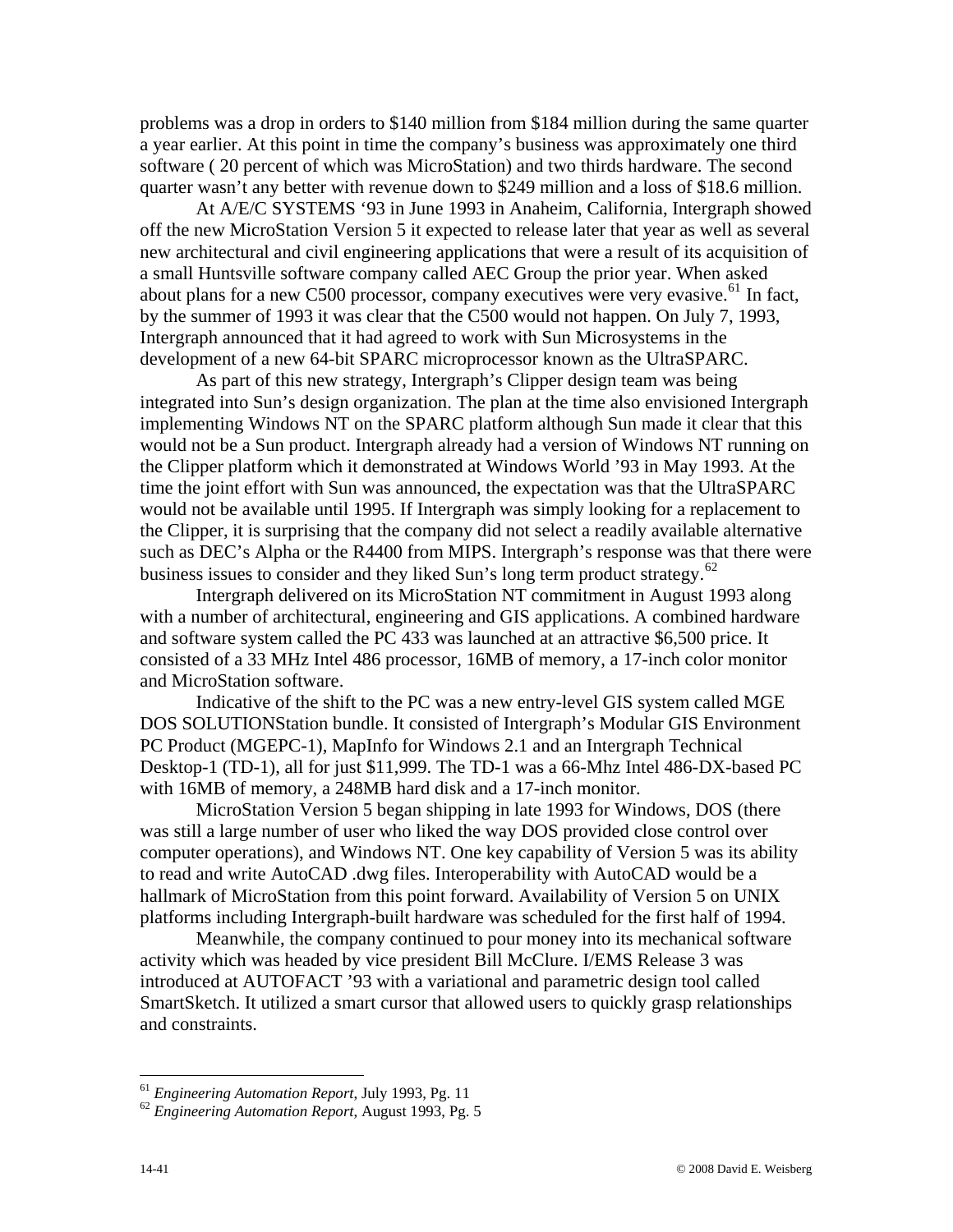By early 1994 the company was doing approximately \$200 million annually in the mechanical area although more than half was hardware and MicroStation made up a substantial percentage of the software portion. To support MicroStation as a twodimensional mechanical design and ANSI-standard drafting tool, Intergraph licensed a \$500 package called MicroDraftsman from HLB Technologies of Blue Ridge, Virginia. A separate package, Mechanical MicroStation which supported ISO and DIN drafting standards was sold in Europe.

Intergraph's marketing theme for its mechanical software was "art to part" or the ability to do everything from creative styling to detailed product engineering and documentation to manufacturing. One package that received little media attention was I/Design, an EMS option that provided functionality and a user interface that was more receptive to the needs of industrial designers than simply design engineers. Visualization was provided by the company's ModelView software.

It is hard to say why Intergraph was not more successful in the mechanical market. A number of factors influenced what happened: the lack of aggressive marketing, a sales force focused on the company's mainstream AEC and mapping products, mechanical software that was very broad in scope but not as functionally complete as the competition and simply insufficient corporate focus on this market. <sup>[63](#page-41-0)</sup>

I/EMS was available on Sun and SGI workstations<sup>[64](#page-41-1)</sup> as well as on the company's own Clipper workstations but there was no indication that the software would be ported to PCs nor did the company follow through with its plans to port I/EMS to Hewlett-Packard workstations. While Intergraph was moving the majority of its software product line to the Windows NT platform, the exception was I/EMS which remained a UNIX application. The lack of interest in NT regarding I/EMS was primarily because the company had an entirely new mechanical product under development – Solid Edge.

Intergraph's hardware concentration continued to shift towards PCs. In the spring of 1994 the company launched the TD-2 (Technical Desktop-2) which incorporated Intel's Pentium microprocessor and Microsoft's Windows NT operating system. With a 66-Mhz processor, 16MB of main memory, a 540MB disk, a Weitek P9000 video board and a 17-inch monitor, the TD-2 sold for \$4,875. It was quickly added to Intergraph's NAVFAC contract described above.

### **The Bentley/Intergraph relationship changes**

In retrospect, 1993 was the year that it became obvious that Intergraph's business model was fundamentally flawed. During that year's fourth quarter the company's sales were down 12.5 percent to \$269 million and the company showed a \$70 loss after taking a \$76 million charge that resulted from closing manufacturing and distribution facilities in Europe.<sup>[65](#page-41-2)</sup>

The May 1994 International Graphics User Group (IGUG) meeting in Huntsville marked a further significant shift in hardware strategy and a major change in the relationship between Intergraph and Bentley. Meadlock announced that while Intergraph

<span id="page-41-1"></span><span id="page-41-0"></span><sup>&</sup>lt;sup>63</sup> *Engineering Automation Report*, January 1994, Pg. 6<br><sup>64</sup> Control Data Corporation had an agreement with Intergraph to resell I/EMS on SGI workstations along with additional CDC software. It does not appear that this ever resulted in significant revenue for Intergraph.

<span id="page-41-2"></span><sup>65</sup> *Engineering Automation Report*, February 1994, Pg. 14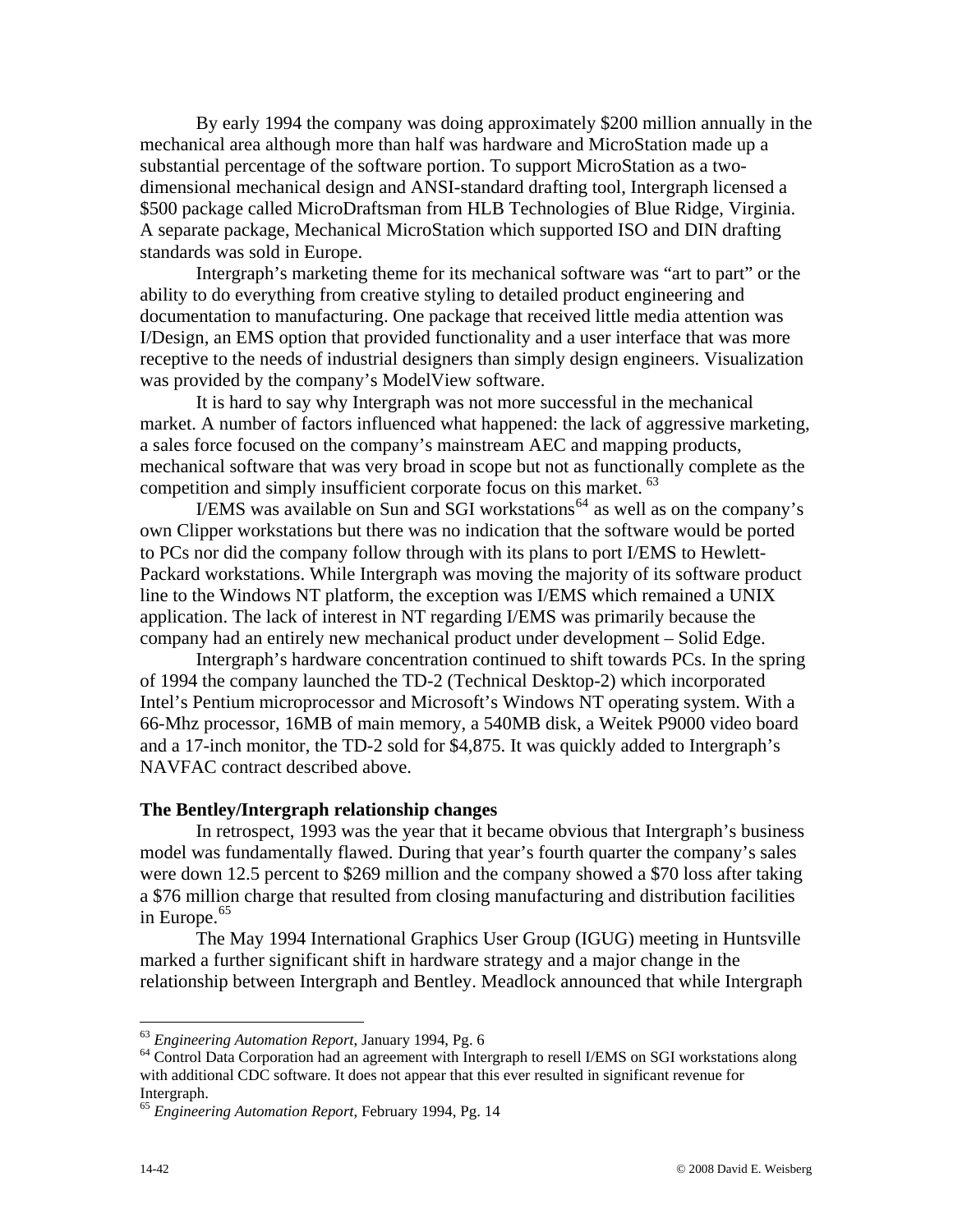would continue to resell MicroStation software, it would no longer be the exclusive channel for Bentley products effective January 1, 1995. See Chapter 10 for additional discussion concerning the split between the two companies.

In a presentation worthy of COMDEX, Jim Meadlock announced that Intergraph's future was with computer systems powered by Intel microprocessors and Microsoft operating systems, specifically Windows NT. He was joined on the podium by David House, a key Intel vice president and Mike Maples, the executive vice president of Microsoft. The company went all out to present itself as a "big league" player in the computer industry. Tommy Steele commented that: "Intergraph is the largest NT development site outside of Microsoft."<sup>[66](#page-42-0)</sup>

Only eight years earlier, Intergraph had announced that the future was UNIX and the Clipper workstation. Now customers had to prepare for another substantial platform shift. To some extent, the company was forced into making this announcement. It had gone through a string of five profitless quarters and it was becoming increasingly clear that the Clipper was costing far to much in both R&D and production while the company was having problems keeping up with the competition from a performance point of view.

 During the prior months talk about porting Windows NT to the Clipper platform had dried up and the agreement with SUN to jointly develop a 64-bit UnltraSPARC processor that would run NT never seemed to get off the ground. The Intergraph employees who had been working with Sun had quietly become Sun employees. Supposedly, Intergraph was still working on porting NT to the Sun platform but was doing so under contract rather than as a joint venture.

In typical Meadlock fashion, he saw that within a few years Windows NT and its derivatives would replace UNIX as the preferred operating system for engineering applications. As usual, he was not only right, but was also a few years ahead of most competitors. The company's intent was to use standard Intel microprocessors and add Intergraph's own graphics accelerators and monitors. The resulting units would be somewhere between PCs and workstations in performance and, as a result, Intergraph decided it would call them "personal workstations." By building its own product line of PCs and servers, Intergraph hoped to keep as much of its manufacturing infrastructure as busy as possible. Part of the announcement included three new PCs based on Intel's 90- Mhz Pentium processor called the TD-3, TD-4 and TD-5.

Intergraph's personal workstations were typically priced higher than standard PCs but less than UNIX workstations. While a TD-2 started at around \$6,000, a TD-5 with dual 27-inch monitors and the high performance GLI graphics accelerator would set a customer back nearly \$58,000. The company set out to sell these units to a much broader market than simply to their own CAD and mapping customers. As part of the company's strategy in establishing itself as a PC vendor, Intergraph had a separate booth at the A/E/C SYSTEMS'94 conference in Washington, D.C. just for its hardware products and had its computers in other vendors booths as well. It was strange to see AutoCAD running on an Intergraph computer system in the Xerox booth.<sup>[67](#page-42-1)</sup>

Although the transition to personal workstations was rather straightforward for most of Intergraph's software, it caused substantial problems for the company's mechanical organization. In late 1994 the company was still talking about porting I/EMS

<span id="page-42-0"></span><sup>&</sup>lt;sup>66</sup> The Anderson Report, May 1994, Pg. 5

<span id="page-42-1"></span><sup>66</sup> *The Anderson Report*, May 1994, Pg. 5 67 *Engineering Automation Report*, July 1994, Pg. 8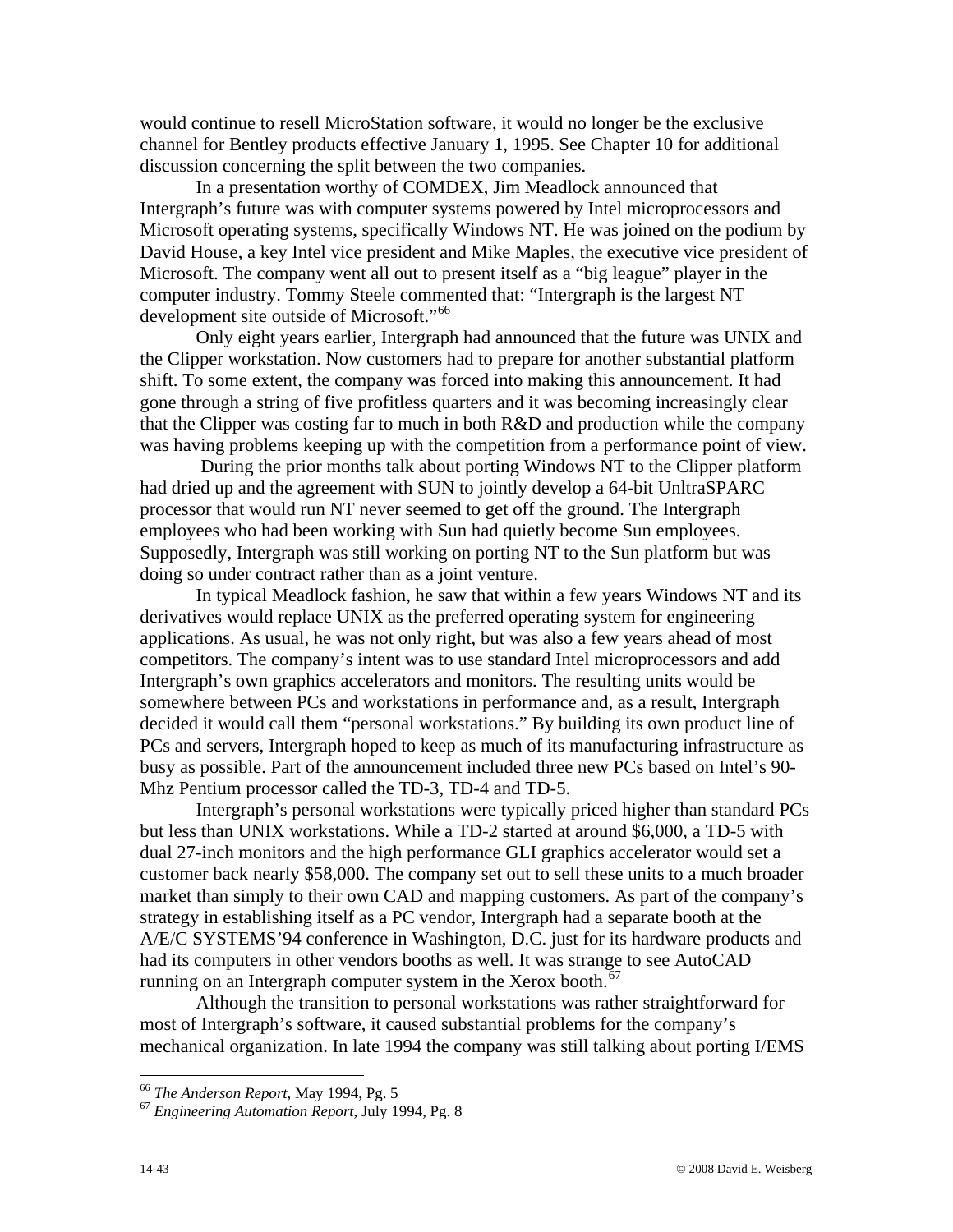to Windows NT but in the interim, Intergraph decided to offer Sun Microsystems' Solaris version of UNIX on its TD systems. This enabled Intergraph to offer I/EMS including a new I/EMS Lite version, on these computers. It was a cobbled together solution that did not excite many customers. I/EMS Lite was a stripped down version of EMS that sold for \$7,900. It included SmartSketch, feature-based solids with dimension-driven revisions, drafting and integration with analysis and manufacturing applications. At the same time, Intergraph reduced the price of EMS Foundation to \$4,900 and EMS Cornerstone, which was the most commonly purchased bundle of modules from \$17,900 to \$14,900.

In early 1995, the personal workstation nomenclature was changed. The TD-3 became the TD-30 and so forth and the multi-processor versions of these systems were relabeled TDZ-30, TDZ-40 and TDZ-60. These latter units utilized Intel's 100-MHz Pentium processors and supported up to six processors in the case of the TDZ-60. The TDZ-60 came with 128MB of memory expandable to 1GB.

By mid-1995, Intergraph had restructured the company five business units, each with profit and loss responsibilities. These were Software Solutions, Computer Systems, Federal Systems, Electronics (Dazix) and Public Safety, the latter a relatively new activity targeted towards selling mapping systems used for emergency dispatch. By the end of 1994, 85 percent of the computer systems the company was shipping were Intelbased PCs and servers. Most were being sold for use with Intergraph software with relatively few being purchased for general engineering and graphics applications. According to *Engineering Automation Report*: "Most potential customers, however, still seem reluctant to pay a premium for the Intergraph systems as compared to plain vanilla  $PCs.$ <sup>"[68](#page-43-0)</sup>

In late 1995, Intergraph introduced personal workstations that incorporated Intel's new 150-MHz and 200-MHz Pentium Pro processors. They used Intergraph-built motherboards, error correcting memory and the company's high-performance graphics cards. In general, they were a match for most RISC-based mid-range workstations.<sup>[69](#page-43-1)</sup>

# **A new technology direction**

By the mid-1990s, object oriented technology was taking the software industry by storm and Intergraph was no exception. At the May 1995 IGUG meeting, the company announced a major new initiative called Jupiter (named after the Florida city where Meadlock had a home and where the plan for this software was conceived in 1993) that would be used as the base for future applications. Knowledge about Jupiter had been restricted to a small group of individuals and when it was announced at IGUG many Intergraph marketing and development people had little idea how it fit into their specific plans.

In addition to its own Jupiter technology, Intergraph worked closely with Microsoft and other graphics software vendors interested in expanding Microsoft's OLE (Object Linking and Embedding) technology to handle three-dimensional objects. This extension to OLE was called OLE for Design & Modeling Applications (DMA) and was the rationale for establishing an industry organization called the Design & Modeling Applications Council (DMAC). Among the other companies involved were Autodesk, Bentley, SDRC, and Spatial Technology.

<span id="page-43-1"></span><span id="page-43-0"></span><sup>&</sup>lt;sup>68</sup> *Engineering Automation Report*, June 1995, Pg. 6<sup>69</sup> *Engineering Automation Report*, November 1995, Pg. 3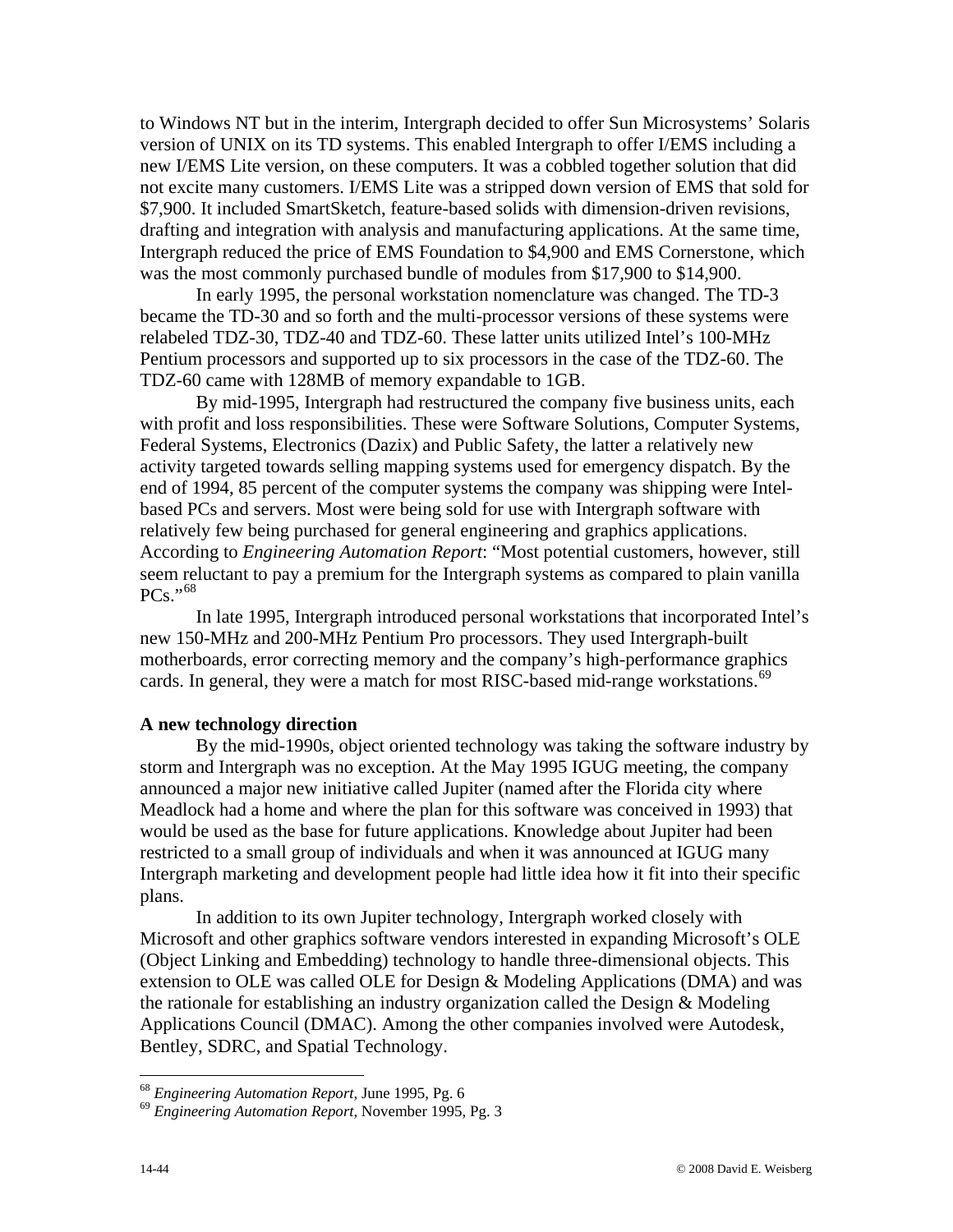The intent was to be able to handle mechanical assemblies or AEC models where individual objects were created by different applications. When the user selected a particular item, that action would initiate the appropriate design software. The integration of Jupiter with Windows' OLE for DMA sent the clear message that Intergraph had no intention of implementing Jupiter on any UNIX platforms. DMAC fell apart when it turned out that Intergraph held a patent for certain aspects of this technology and the other vendors were unwilling to go along with licensing terms proposed by Intergraph.<sup>[70](#page-44-0)</sup>

It was becoming increasingly obvious that Intergraph planned to create an entirely new product line of applications built around Jupiter rather than MicroStation. Jupiter enabled applications were to be developed that communicated directly with the Windows operating system and did not require a CAD system such as MicroStation to handle graphical input, menu selections and display functions. Some people described the need to use a CAD system to support applications as a "CAD tax."<sup>[71](#page-44-1)</sup>

At IGUG '95 Intergraph showed off prototypes of two Jupiter applications. The first was Imagineer Technical, a two-dimensional sketching program that was expected to sell for less than \$1,000 per copy.<sup>[72](#page-44-2)</sup> Eventually, this package would be renamed SmartSketch. The other application was a mechanical design product that was simply referred to as MD. It used Spatial Technology's ACIS geometric kernel together with Jupiter development tools. Rather than try to convert I/EMS to the new Jupiter environment, Intergraph had decided to make a fresh start. *Engineering Automation Report* had an extensive article on Intergraph's new software strategy in its June 1995 issue.

"We are in solid agreement with the general strategic directions Intergraph is taking. The Jupiter technology recognizes the underlying flow of technology that is taking place in the computer industry. In particular, much of the actual code incorporated into legacy CAD systems is redundant with the software functionality found in the latest operating systems. And with Intergraph's strong relationship with Microsoft, they probably have a pretty good insight into where Microsoft is going.

During the past 15 years, the most significant new CAD developments have come from startup companies such as Autodesk, Parametric Technology and Mentor Graphics which had the luxury of being able to start 'with a clean pad of paper.' Established vendors were forced to split their development resources between maintaining legacy software and implementing new ideas.

Unfortunately, the new ideas were frequently just glued on the side of the existing products. Jupiter is one of the few attempts we have seen where an established vendor is attempting to create totally new technology and at the same time maintain application level compatibility with existing applications."[73](#page-44-3)

<span id="page-44-0"></span><sup>&</sup>lt;sup>70</sup> Versprille, Ken, *Engineering Automation Report*, October 1998

<span id="page-44-2"></span><span id="page-44-1"></span><sup>&</sup>lt;sup>71</sup> A-E-C Automation Newsletter, August 1997, Pg. 10<br><sup>72</sup> Imagineer Technical was actually introduced at just \$279 per copy for a short period of time before settling at \$495.

<span id="page-44-3"></span><sup>73</sup> *Engineering Automation Report*, June 1995, Pg. 6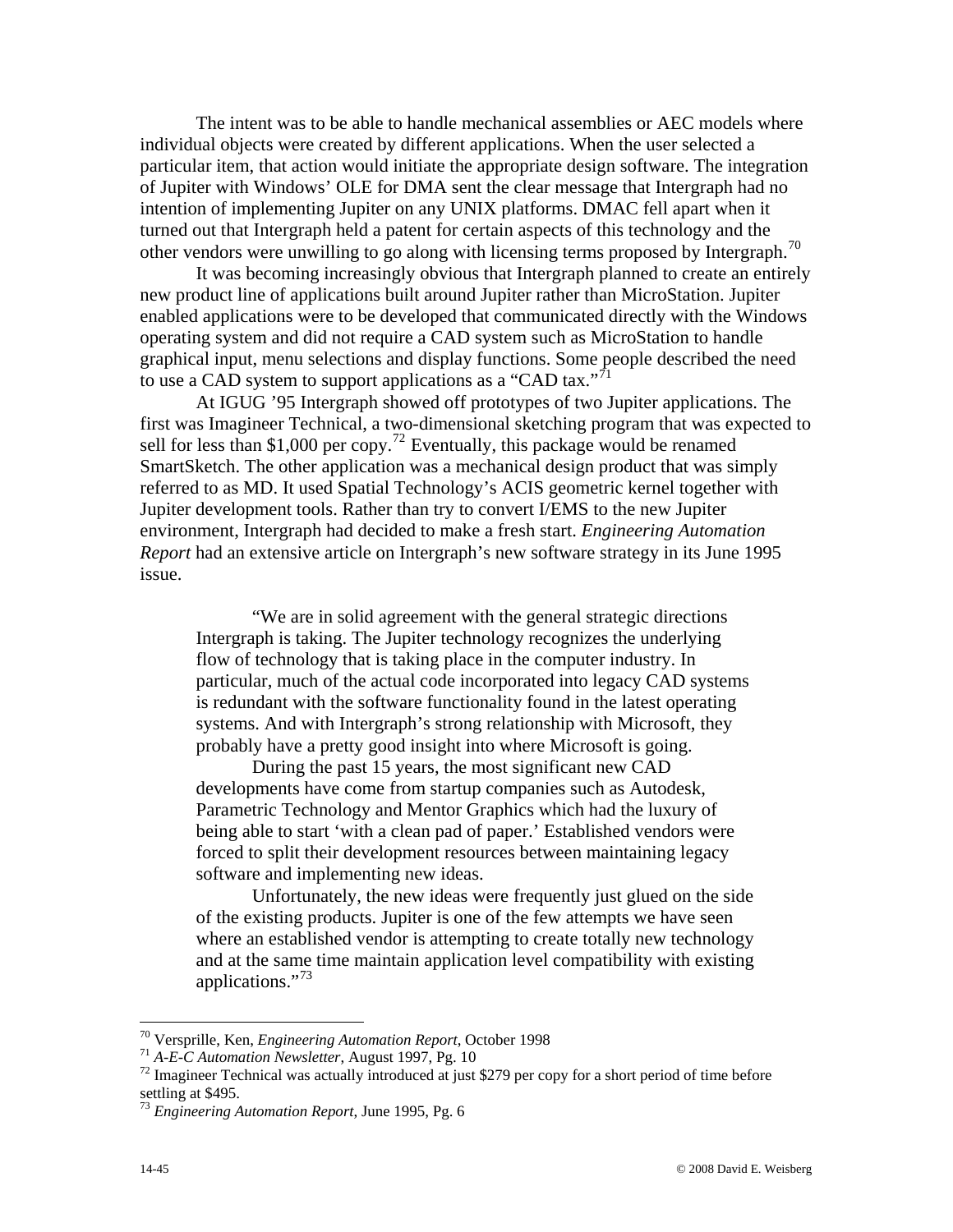These comments were made two years before Clayton Christensen wrote *The Innovator's Dilemma* which succinctly described the problems companies have trying to satisfy the needs of existing customers while, at the same time, creating innovative new products. Intergraph was a perfect example of Christensen's analysis.<sup>[74](#page-45-0)</sup>

At IGUG '95 it appeared that Intergraph planned to replace all MicroStationbased applications with Jupiter technology. A year later the attitude softened somewhat and the company stated that it planned to continue supporting MicroStation applications for the foreseeable future. Part of the reason behind this change in attitude was input from users who indicated that they had little desire to make the switch.<sup>[75](#page-45-1)</sup>

MD was formally announced as Solid Edge in the fall of 1995 and released in April 1996. Priced at \$5,995, it appeared that Intergraph planned to go after PTC and its Pro/Jr. product. Some of the key characteristics of this new package were:

- Solid Edge was oriented towards the design of assemblies rather than just individual parts.
- The user interface was Windows compatible, greatly reducing learning time.
- Use of OLE for DMA enabled users to insert MicroStation, EMS and AutoCAD parts in Solid Edge assemblies.
- Sketching tools automatically recognized constraints such as parallel and perpendicular lines.
- The transition for I/EMS users was expected to be a problem since EMS only ran on UNIX platforms and Solid Edge was a Windows application. Also, the analysis and manufacturing applications provided with EMS were not available for use with Solid Edge, either from Intergraph or third party software developers.<sup>[76](#page-45-2)</sup> Intergraph did team up with ANSYS to offer analysis software that seamlessly worked with Solid Edge.

Solid Edge Version 2 was released in October 1996. It incorporated ACIS 2.0 which itself had a significant number of functional and performance enhancements. Rather than mount a frontal attack on the major mechanical software vendors, Intergraph was focused on two aspects of the design process, individual part design and the management of large assemblies.

Part modeling included the ability to design parts with open profiles – i.e., profiles with one or more contiguous elements missing. Solid Edge could also create parts starting with disjointed components and then fill in the gaps between these components. The assembly modeling was structured so that a user could model a part while working with the assembly, taking key dimensions from other parts.<sup>[77](#page-45-3)</sup> NASA'a Marshall Space Flight Center in Huntsville was an early user of Solid Edge Version 2 acquiring 130 seats in December 1996.

Around this time Intergraph became increasingly agnostic regarding the base graphics systems used to support its applications. No longer married exclusively to Bentley's MicroStation, the company began to market applications that worked with

<span id="page-45-0"></span><sup>&</sup>lt;sup>74</sup> Christensen, Clayton, *The Innovator's Dilemma*, Harvard Business School Press, 1997<br><sup>75</sup> A-E-C Automation Newsletter, May 1996, Pg.10<br><sup>76</sup> Engineering Automation Report, November 1995, Pg. 1<br><sup>77</sup> Engineering Automat

<span id="page-45-1"></span>

<span id="page-45-2"></span>

<span id="page-45-3"></span>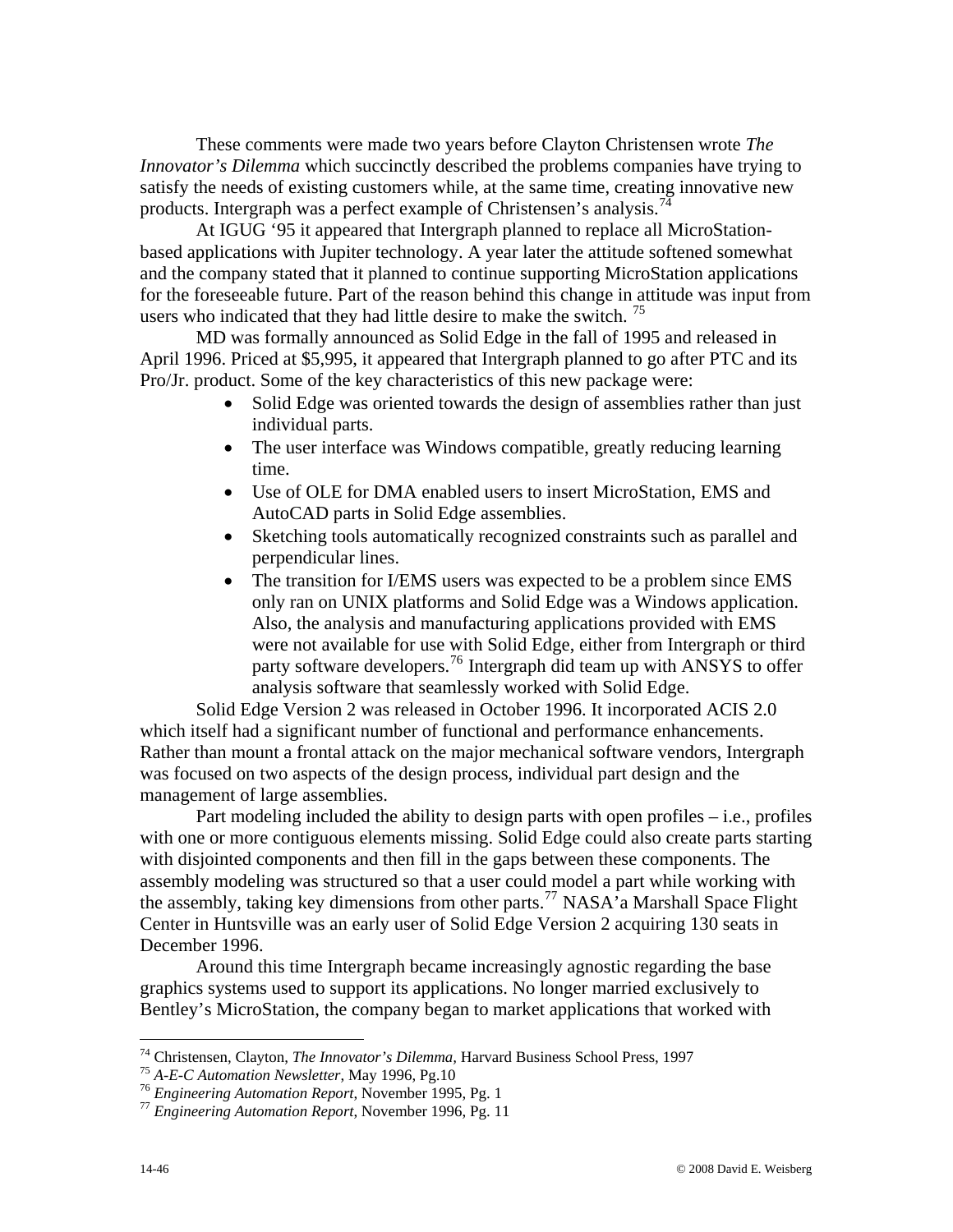Autodesk's AutoCAD software as well as with MicroStation. The first of these Jupiterbased applications that worked with AutoCAD as well as MicroStation were InRoads and SiteWorks which were released in early 1996.<sup>[78](#page-46-0)</sup>

Eventually, the company began to call this ability to use different CAD systems in support of its civil engineering software SelectCAD and the company soon added IntelliCAD 98 to the CAD packages it supported. Intergraph also began to demonstrate AutoCAD at tradeshows running on its PC products which probably drove the wedge between it and Bentley even deeper.

The transition away from the high-margin Clipper workstations was beginning to show on Intergraph's revenues and earnings. The company was consistently loosing money each quarter, although typically not a great deal. Revenue, which had exploded in the 1980s was fundamentally flat throughout the 1990s. In the third quarter of 1996, for example, Intergraph's revenues were down 1 percent at a time when competitors such as SDRC, Dassault and PTC were experiencing growth rates in the range of nearly 30 percent to almost 50 percent.

# **Focus shifts to information management**

Intergraph announced an object-oriented information management product, DM2, in late 1995 based on Metaphase. (see Chapter 17). Two of the first users were DuPont and the Navy's CAD-2 NAVFAC project. A year later the company emphasized the significance of this activity by establishing an Information Management and Foundations division under the direction of executive vice president Rich Buchheim. DM2 was subsequently renamed Asset & Information Management (AIM). A new version that added workflow and configuration management to the existing information management capabilities was announced in late 1996 for delivery in early 1997. By mid-1997, the company had installed AIM software at over 130 customer sites.<sup>[79](#page-46-1)</sup>

AIM was a classical client/server implementation that was supported on Sun and HP UNIX workstations as well as Intel-based PCs and servers. Intergraph developed a series of industry-specific features on top of the basic Metaphase software. These were tailored for specific industry segments through the creation of data and processing models or templates.

For example, one of the first such templates was for the plant design and operating industry. It was called Plant Data Management Environment (PDME). A similar solution was developed for manufacturing industries. AIM also used the Active/CGM technology developed by the company's InterCAP subsidiary as described elsewhere in this chapter.

# **Becoming a player in the graphics market**

Almost from the day it first began manufacturing computer terminals, Intergraph created significant internal expertise in the area of graphics hardware. Throughout the 1980s, the company's systems had some of the best graphics performance available. While the company was designing and manufacturing its own graphics processors, competitors were increasingly switching to commercially available devices typically produced by the same manufacturers from whom they purchased the workstations.

<span id="page-46-0"></span><sup>78</sup> *A-E-C Automation Newsletter*, March 1996, Pg.13 79 *Engineering Automation Report*, June 1997, Pg. 15

<span id="page-46-1"></span>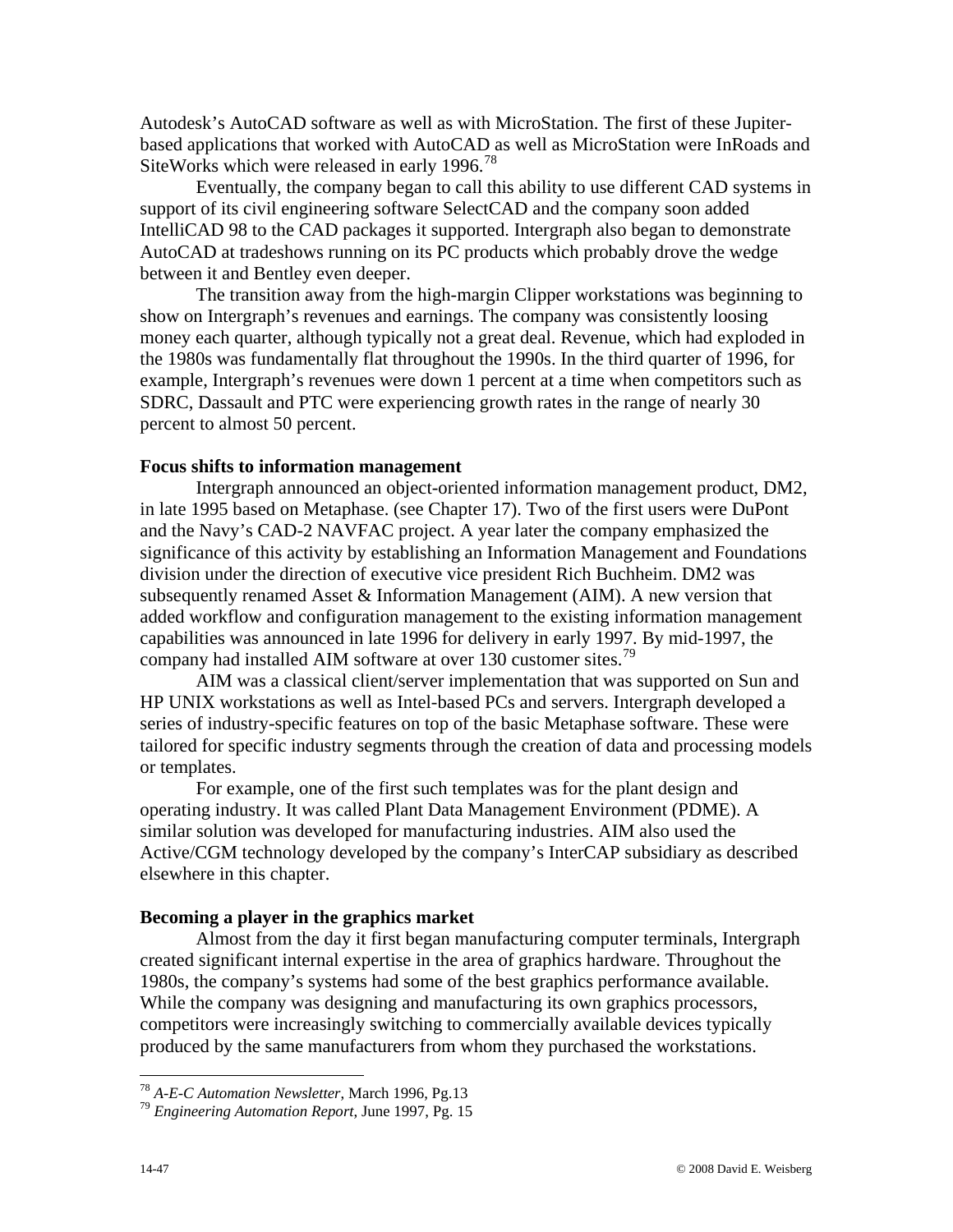In early 1990, Intergraph introduced the EDGE product line of graphics processors. The EDGE-1 displayed 110,000 two-dimensional vectors per second while the EDGE-2 displayed 400,000 two-dimensional or 350,000 three dimensional vectors per second. Both handled 256 colors. An InterPro 6040 workstation with the EDGE-1 graphics sold for \$29,900 while an InterPro 6280 with a new 60-MHz Clipper processor and EDGE-2 graphics sold for \$45,900.<sup>[80](#page-47-0)</sup>

Before 1990 was over, Intergraph substantially increased the graphics performance of its lower-priced workstations. The previously described Model 2020 with a 12.5 MIPS Clipper microprocessor supported 360,000 two-dimensional vectors per second. Intergraph sold 500 of these units to Sandia laboratories to support electronic design as well as a large number to Brown & Root as part of a \$7.9 million contract.<sup>[81](#page-47-1)</sup>

At this point in time, the company's workstation sales were about 90 percent single screen InterPro units and only 10 percent dual-screen InterAct systems. $82$ Customers had mixed emotions about Intergraph's dependency on its own microprocessor technology. User comments ranged from "We like the fact that we can pick up the phone to a single source vendor and get service. It ends the finger pointing" to "For the long term I feel a little uncomfortable."<sup>[83](#page-47-3)</sup>

The EDGE graphics subsystems were followed by the GT series. Introduced in early 1992 , the GT+ produced 760,000 two-dimensional and 530,000 three dimensional vectors per second when installed in a 2730 workstation while the GT II handled 830,000 two-dimensional and 640,000 three dimensional vectors per second in a 6750. The topof-the-line EDGE product, the EDGE II+ had comparable vector performance to the latter unit but also handled 50,000 Gouraud-shaded polygons per second when used with a 6780.

The performance of Intergraph's display processors was somewhat dependent upon the speed of the computer to which they were attached. When attached to a higherspeed 6850, a GT II display was capable of 900,000 two-dimensional and 700,000 threedimensional vectors per second.

When Intergraph began building Intel-based Technical Desktop systems, it also began producing some of the highest performance graphics accelerators available for PCs. These included the G90 and G91 that produced 600,000 two-dimensional vectors per second and the GLZ and GLI which added 250,000 shaded triangles per second, the latter unit with texture mapping.

In mid-1996 Intergraph became serious about the commercial PC graphics market. This interest was reflected in two ways. First, the company began developing a series of high performance graphics cards which were initially used on the company's own TD computer systems but eventually sold as add-ons for other vendor's machines. Second, Intergraph began pursuing the video industry with a combination of highperformance graphic systems and supporting software. In this later area, the company offered a combination of hardware and software called Studio Z. The system contained multiple PCI buses and Pentium Pro processors that were capable of handling broadcast quality video.

<span id="page-47-0"></span><sup>&</sup>lt;sup>80</sup> The Anderson Report, February 1990, Pg. 2

<span id="page-47-3"></span><span id="page-47-2"></span>

<span id="page-47-1"></span><sup>81</sup> *The Anderson Report*, September 1990, Pg. 2<br><sup>82</sup> *The Anderson Report*, November 1990, Pg. 5<br><sup>83</sup> *The Anderson Report*, November 1990, Pg. 5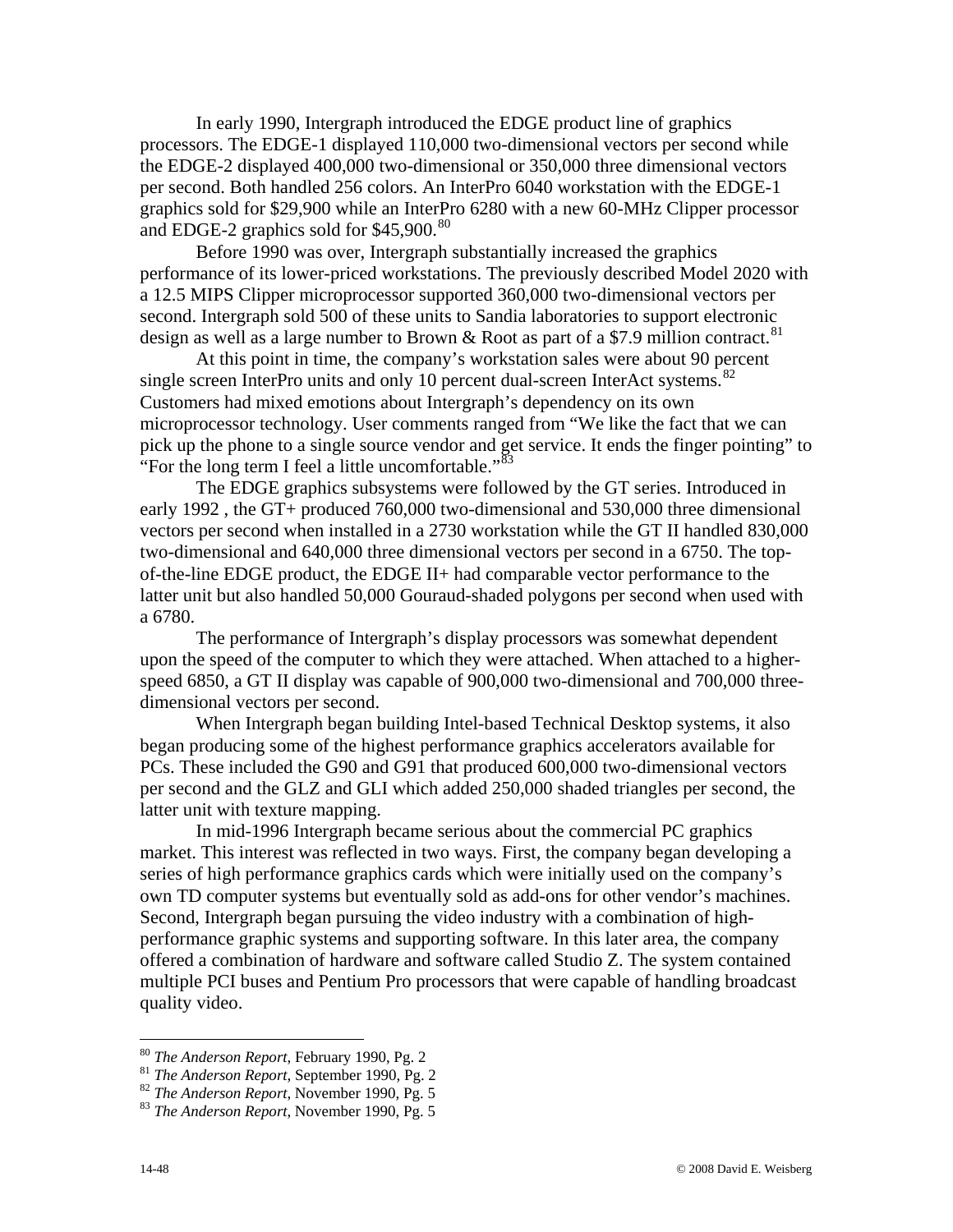To some extent it became difficult to separate Intergraph's interest in high performance personal workstations from its work on graphics accelerators. In July 1996 the company introduced three new workstations, the TDZ-310, TDZ-410 and the TDZ-610 with one (optionally two), two or four 200-MHz Pentium Pro microprocessors respectively. New graphics accelerators were labeled the Z10,Z13 and Z25.

The top-of-the-line Z25 produced 1.25 million shaded triangles per second and could be equipped with up to 64MB of optional texture mapping memory. While an entry level TDZ-310 cost \$9,995, a fully equipped TDZ-610 could set a customer back \$70,000 or more. Unfortunately, there was little Windows-based CAD software on the market that could take advantage of the multi-processing capabilities these machines offered. According to *Engineering Automation Report*:

"Intergraph is going through somewhat of an identity crisis. Most of the media and many potential users see these systems as simply soupedup PCs and tend to compare them to other Pentium Pro systems offered by Compaq and Gateway 2000. Intergraph sees them as cost effective alternatives to RISC-based workstations sold by Silicon Graphics, Hewlett-Packard, etc. *EAReport* believes that they fall into the latter category and that you need to understand that these are not simply PCs on steroids."<sup>[84](#page-48-0)</sup>

Several months later, Intergraph expanded its PC product line to include several lower priced machines, the TD-20 and the TD-200 which used standard Intel motherboards. With a 17-inch monitor, the TD-20 started at  $$2,590$ .<sup>[85](#page-48-1)</sup> The company even began selling preconfigured systems using an 800 toll-free number in May 1997. Prices for these systems started at just \$1,899.

In October, 1994, Intergraph acquired InterCAP Graphic Systems, a vendor of technical illustration software that also had significant experience working with CGM (Computer Graphics Metafile) software, for about \$10 million. CGM is an international standard that supports both vector and raster two-dimensional data in a single file and was one of the key components of the Department of Defense's CALS initiative.

Dr. John C. Gebhardt, the company's founder and chief technical officer, was one of the country's leading experts on CGM. InterCAP subsequently adapted the CGM format for the Internet, calling it ActiveCGM. Within a few months, it was fairly obvious that Intergraph was interested in InterCAP more for its CGM expertise than for its technical illustration software. Intergraph only owned InterCAP for a few years, selling it in April 1999 to Micrografix for \$12.5 million in cash and securities.

### **Establishing a new generation of software**

Intergraph Software Solutions (ISS), the software portion of Intergraph, was headed by Tommy Steele who both president of ISS and an executive vice president of Intergraph itself. He held this position until late 1997 when he left Intergraph to become

<span id="page-48-1"></span><span id="page-48-0"></span><sup>84</sup> *Engineering Automation Report*, August 1996, Pg. 4 85 *Engineering Automation Report*, December 1996, Pg. 10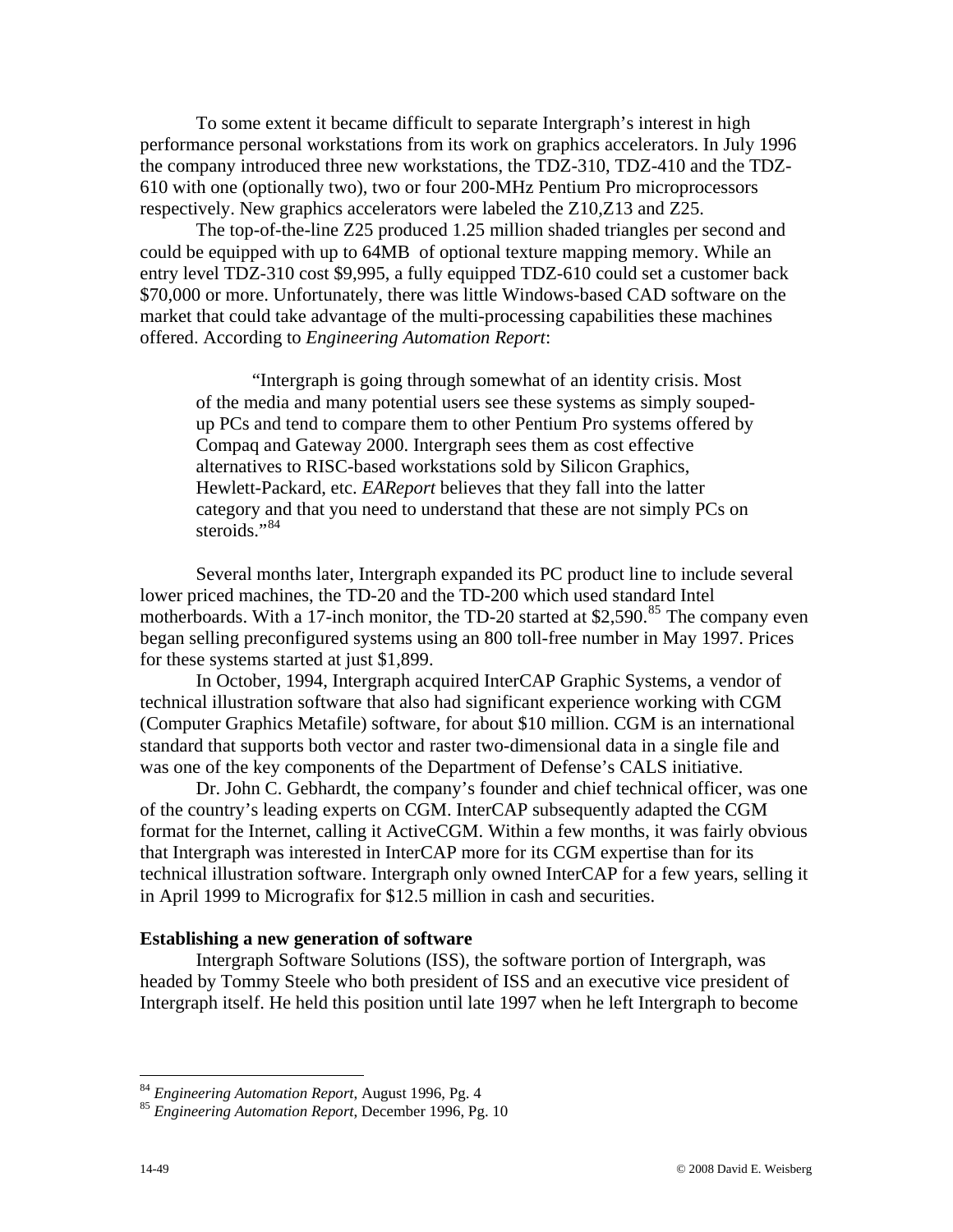president and CEO of CyberGuard, a network security firm.<sup>[86](#page-49-0)</sup> A significant portion of ISS was focused on the mapping and utility markets. Called Intergraph Infrastructure Software Solutions, it was headed by executive vice president Dr. Eddie Boyle while Preetha Pulusani was executive director of marketing. A few years later, Pulusani would end up running this portion of the Intergraph enterprise.

 The Process & Building Solutions division was headed by David Stinson. Stinson was a former vice president of engineering at the Tennessee Valley Authority. By this point in time, Intergraph was de-emphasizing architectural software. According to Meadlock, there simply was no money to be made in that segment of the CAD industry.

With the launch of the new Jupiter technology Intergraph set out to recruit third party software firms that could provide applications in support of Intergraph's base mapping products. The newest GIS technology was called GeoMedia. It was a complete stand-alone product by itself but also provided integration with third party products such as Oracle's Spatial Data Option and subsequent versions of this database technology.<sup>[87](#page-49-1)</sup> Intergraph recruited over 50 third party software firms to add capabilities to the GeoMedia product line by early 1997.

Indicative of the large projects Intergraph's mapping products were being used for was the development of a seamless cadastral database for the Province of Ontario, Canada. The actual work was done by Teranet Land Information Services of Toronto which was working on producing a database of nearly four million property parcels. By mid-1997, the company had produced maps coving 2.2 million properties and had loaded over one million parcels into a database utilizing Intergraph's MGE technology. Teranet was also using GeoMedia and AIM.<sup>[88](#page-49-2)</sup>

The Infrastructure group was also responsible for Intergraph's civil engineering software. By 1997 there were over 12,000 seats of the company's InRoads software in use worldwide.

At the June A/E/C SYSTEMS '97 conference in Philadelphia, Jim Meadlock and Keith Bentley shared the conference keynote presentation with Carol Bartz, the CEO of Autodesk. This was where Bartz described her position on the podium as "a rose between two thorns." The animosity between Intergraph and Bentley was increasing on a regular basis to the point where Meadlock described it as a love/hate relationship. Since Intergraph still owned 50 percent of Bentley, whenever Bentley beat out Intergraph at a particular account, Intergraph still won, although not as much as if they had received the order.

At a press conference following the keynote Meadlock responded to media comments that the company seemed to be moving slowly replacing its MicroStationbased AEC applications with Jupiter-based software. He stated that what Intergraph was doing was filling in the gaps with new Jupiter software rather than simply replacing existing MicroStation-based applications and that once this was done, the company would move ahead replacing the legacy packages.

<span id="page-49-0"></span><sup>&</sup>lt;sup>86</sup> Steele subsequently ran into trouble regarding improper revenue recognition issues while president of CyberGuard and was the subject of an SEC administrative proceeding.

<span id="page-49-1"></span><sup>&</sup>lt;sup>87</sup> Oracle's Spatial Data Option was subsequently supplemented by the Oracle 8 Spatial Cartridge. Today, this technology is simply an integral component of the Oracle database management software.

<span id="page-49-2"></span><sup>88</sup> *A-E-C Automation Newsletter*, October 1997, Pg. 3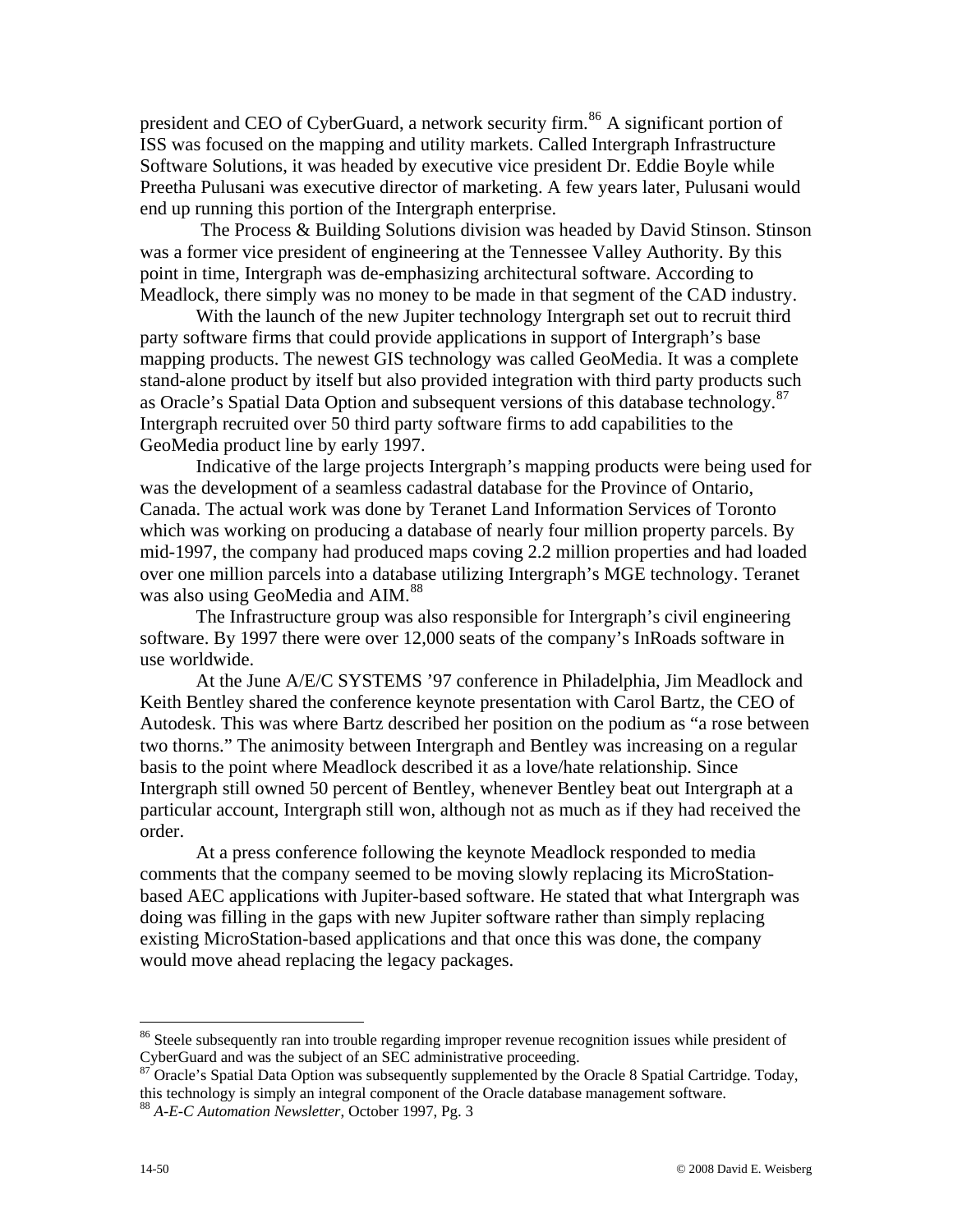He made it clear that plant design would be the last area to see Jupiter software and that PDS would be around for some time. When I asked him to provide some detail as to how Intergraph intended to regain profitability (it had lost money virtually every quarter since the early 1990s), his response was a brusque "You will see next quarter."<sup>[89](#page-50-0)</sup>

# **Restructuring Intergraph**

The end of 1997 saw the beginning of a series of major changes at Intergraph. On one hand, the company began to focus on a narrower set of industry segments and announced a new mechanical joint venture with EDS that eventually led to the outright sale of the mechanical division. It was fairly clear to nearly everyone that EDS was primarily interested in Intergraph's Solid Edge software rather than the I/EMS product line.

This acquisition got started when Intergraph began talking to EDS' Unigraphics Division about using Parasolid as the geometric kernel for Solid Edge in place of Spatial's ACIS. Once that decision was made, it led to an initial plan to create a new company that would be jointly owned by EDS, Intergraph and the company's employees. The deal didn't work out quite the way it was originally planned. In January 1998, EDS decided to set up the Unigraphics activity as a separate entity called Unigraphics Solutions (UGS). This business enterprise then acquired Intergraph's mechanical activity for about \$100 million. Dassault Systémes had acquired Solid Works a few months earlier for \$310 million and since Intergraph had roughly the same size installed base for Solid Edge, one could say that EDS got a bargain. As part of this deal, UGS took on the responsibility of supporting Intergraph's I/EMS customers, especially those that resulted from the Navy's CAD-2 contracts.

The second reorganization was the establishment of the company's computer hardware operation as a separate business unit called Intergraph Computer Systems with its own profit and loss responsibility with Wade Patterson as president. This move became effective January 1, 1998. Supposedly, while Intergraph owned the majority of ICS stock some was being reserved for the employees of the operation.

ICS put on a hard push in 1998 to provide PCs with some of the best graphics capabilities available in the industry. The company's TDZ 2000 3D Graphics Workstation with RealiZm II was particularly powerful at the time, outperforming similar machines from Compaq and Hewlett-Packard and even UNIX workstations such as SGI's OCTANE R10000.<sup>[90](#page-50-1)</sup> A few months later, ICS introduced a even higher performance dual processor machine called the TDZ 2000 GT1 that had peak memory bandwidth of 1.6GB/second. One of the problems with this technology was that there was very little CAD software other than some analysis and visualization programs that took advantage of multiple processors.

The next step in this restructuring was to take the group within ICS that specialized in high performance graphics cards and set it up as an independent business unit, similar to what had been done earlier with VeriBest. Called Intense3D, it was headed by Jerry Peterson<sup>[91](#page-50-2)</sup> who previously had been vice president of engineering for

<sup>89</sup> *A-E-C Automation Newsletter*, July 1997, Pg.2 and personal recollection

<span id="page-50-1"></span><span id="page-50-0"></span><sup>90</sup> *A-E-C Automation Newsletter*, March 1998, Pg. 13

<span id="page-50-2"></span><sup>&</sup>lt;sup>91</sup> Peterson was employed by AutoTrol Technology in the early 1980s, working on that company's advanced graphics hardware. He then went on to work at Tektronix before joining Intergraph.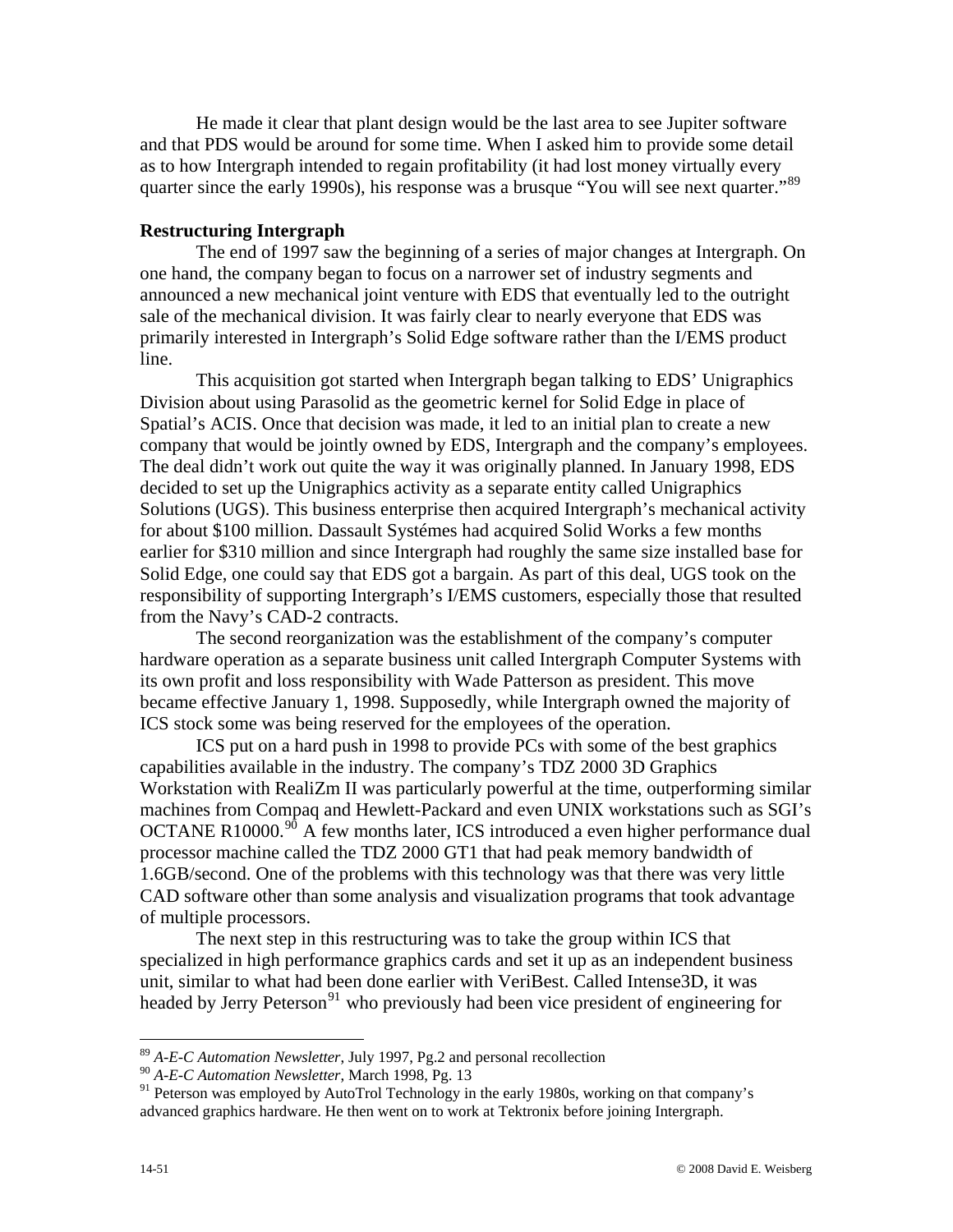ICS. At the time, this group was a major vendor of high-end graphics accelerators used on computers produced by Dell, Compaq, IBM and Fujitsu as well as Intergraph. Intense3D's primary product was its Wildcat graphics accelerator.

At SIGGRAPH '99 in Los Angeles, the company introduced the Wildcat 4110 that rendered up to six million triangles per second. This was one of the first commercial devices that was capable of volumetric texture mapping which enabled cross-sectional texturing of three-dimensional objects.

Between 1990 and 1998 Intergraph's revenues had stagnated at a little over one billion dollars and after earning \$8.4 million in 1992, the company lost a total of \$320 million during the next six years. Only the occasional quarter was profitable during that period and the worst was yet to come. In the August, 1999 issue of *A-E-C Automation Newsletter*, I wrote a front-page editorial that recommended that Intergraph get out of the PC hardware business and concentrate on the software applications that were its strong suit. Little did I know how close Intergraph was in doing just that.  $92$ 

Intergraph's most significant restructuring announcement came on September 2, 1999. According to Jim Meadlock, "Intergraph is a technical solutions and systems integration company made up of business units that provide customizable core software and services to our chosen markets."

The following specific actions were announced by the company:

- 1. The company was reorganized into nine business units, each addressing the needs of specific industries or markets in which Intergraph was an established leader or had long-term potential. The systems-oriented business units are described below.
- 2. Intergraph would exit the generic PC and server business, which according to the company, suffered irreparable harm from the Intel actions which were the basis of its then current lawsuit against Intel as described later. These were the machines that carried the TD brand. ICS made a specific point with the media that the company planned to continue marketing its TDZ and Zx workstations. The company had sold its PC manufacturing operation in late 1998 to Huntsville's SCI Systems<sup>[93](#page-51-1)</sup>, a rapidly growing contract manufacturer.
- 3. It planned to strengthen its high-end workstation and graphics accelerator businesses by seeking partners with complementary technology and sales channels for Intergraph Computer Systems' ViZual Computing and Intense3D units. It appeared to *Engineering Automation Report* at the time that if another company made the right offer, these two units could well be sold off. In a separate deal, Intergraph had recently sold its ANAtech scanner division to Colortrac.
- 4. Intergraph stated that it would strengthen VeriBest's value and market reach by seeking partners with complementary technology and sales channels in the electronics design automation market. Less than two months later, on October 31, 1999, Intergraph sold VeriBest to Mentor Graphics.
- 5. To accelerate the pace of forming these partnerships, Intergraph's president and COO Manfred Wittler was given the task of coordinating partnering discussions with other companies. Wittler had become president and COO in May after spending ten years in Intergraph's sales and marketing organizations.

<span id="page-51-0"></span><sup>92</sup> *A-E-C Automation Newsletter*, August 1999, Pg. 1

<span id="page-51-1"></span><sup>93</sup> Known today as Sanmina-SCI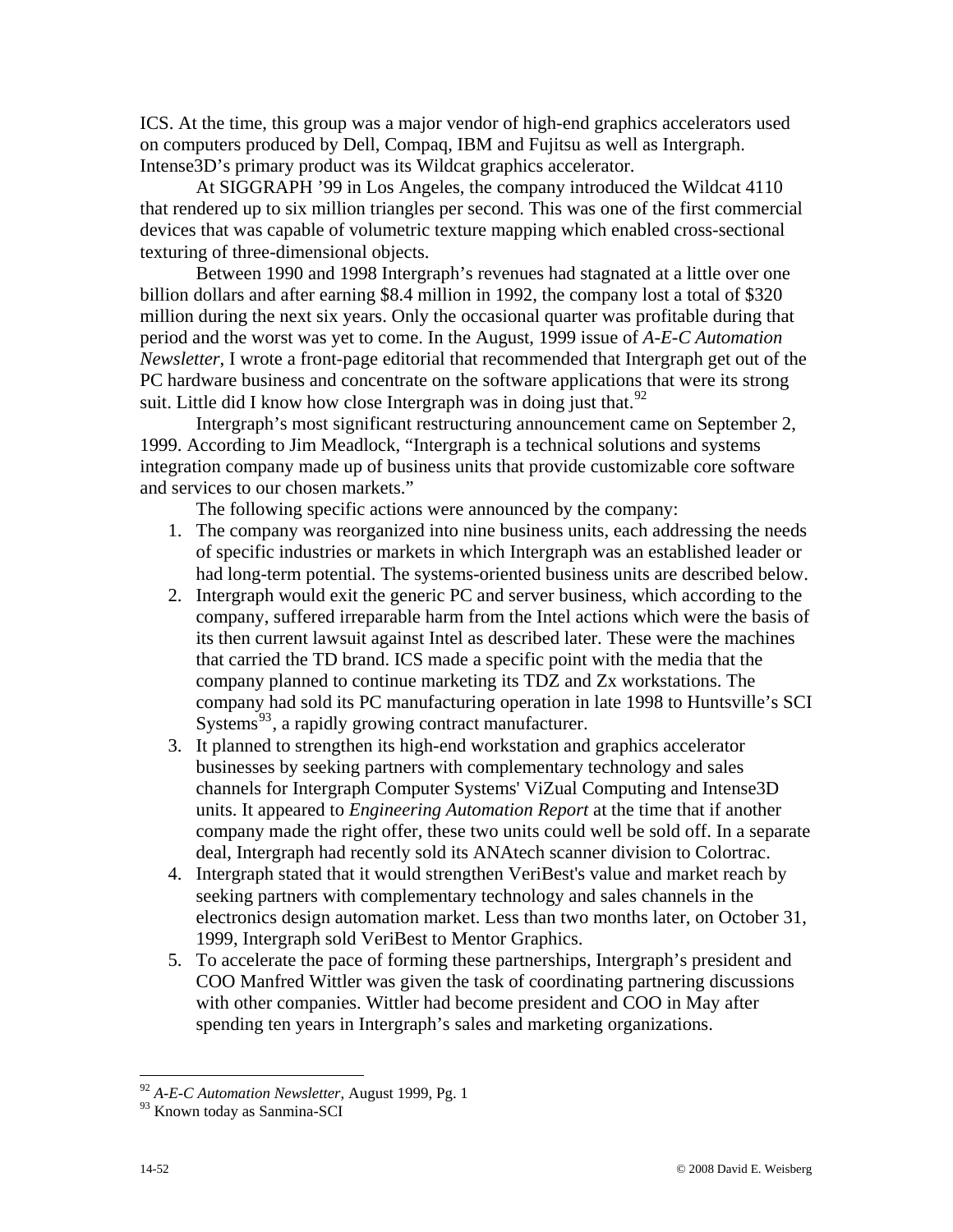6. Intergraph planned to cut expenses across the board in order to bring costs in line with revenue. As part of that effort, the plan was to eliminate about 400 jobs worldwide. This would result in a special charge of \$20 million in the current quarter. It would turn out to be just the first of a string of special charges resulting from restructuring the company.

Meadlock tried to paint the need to make these changes on contractual issues with Intel. I believed that the real cause of the company's problems with its ICS operation was the lack of an effective distribution organization. In reality, while the problems identified by Intergraph where Intel was slow in providing technical information on new microprocessors were annoying, it generally did not stop the company from introducing new systems in a timely manner. When Intel introduced its new 600-MHz Pentium III, Intergraph was right there with other PC vendors offering new machines using this microprocessor the same day.

The actual structure of this reorganization changed during the following months and by early 2000 the new systems oriented divisions and their leaders were:

- 1. **Mapping/Geographic Information Systems (Preetha Pulusani) -** included software products for civil engineering, photogrammetry, mapping/GIS, imaging, plotting and scanning support.
- 2. **Public Safety (Roger Coupland) -** public safety solutions for integrating police, fire and emergency services.
- 3. **Process & Building (Dave Stinson) -** with a nearly 60% market share in 3D plant design, Intergraph was the clear leader in this industry sector. This division was also responsible for the specialized Intergraph software used by shipbuilding companies.
- 4. **Communications (Arthur Spencer) –** developed and sold geospatial solutions for the telecommunications industry.
- 5. **Utilities (Kevin Hitt) –** provides geospatial and information management solutions to gas, electric, pipeline and water utilities.
- 6. **Federal Systems (William Salter) -** this business unit provided off-the-shelf and specially developed products and services to federal government agencies around the world.
- 7. **Z/I Imaging (Lewis Graham) –** established in August 1999, this new company combined the photogrammetry divisions of Carl Zeiss and Intergraph into a new jointly owned company called Z/I Imaging.<sup>[94](#page-52-0)</sup> This venture was 60 percent owned by Intergraph and 40 percent by Zeiss.

By late October 1999, Intergraph's stock price had dropped to just \$3.25 per share. Wall Street was probably a little premature in writing off the company. Intergraph actually made a profit of \$3.6 million in the fourth quarter of 1999, primarily due to a gain of \$14.4 million on the sale of Veribest. Revenue, which was down to \$224 million in the last quarter of 1999, would continue to fall in succeeding years as the company struggled to turn itself around. From 1995 through 1999 shareholder equity dropped from \$504 million to \$277 million due to the losses the company was incurring. What Wall

<span id="page-52-0"></span><sup>94</sup> *Engineering Automation Report*, October 1999, Pg. 1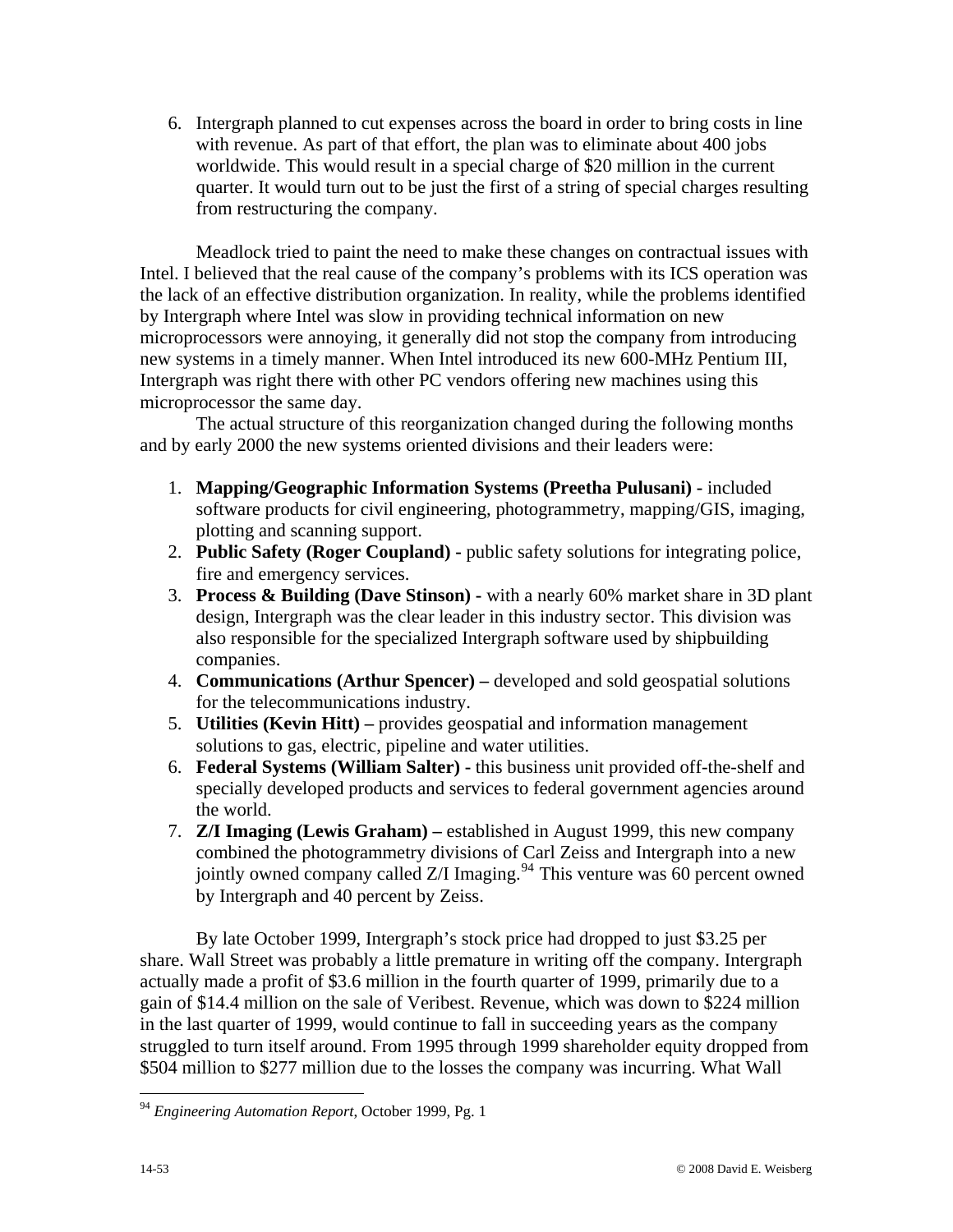Street was missing was Intergraph's 50 percent ownership of Bentley Systems which was still privately held and the fact that Intergraph's case against Intel and various PC manufacturers had more life to it that they gave it credit.

The next major development occurred on March 2, 2000 when Jim Meadlock turned the CEO title over to Jim Taylor. Taylor was the first non-founder to join the company in 1969 and had been on Intergraph's board of directors since 1976. He had "retired" from Intergraph in 1992 but returned in 1995 to head the newly formed Public Safety business unit. Meadlock retained his position as chairman of the board and made it clear that he intended to focus on the Intel lawsuit. At the same time, Nancy Meadlock retired from the company. Manfried Wittler, who many thought would be the next president of Intergraph, retained his position as CEO of Intergraph Computer Systems having replaced Wade Patterson at the beginning of 2000.

# **The breakup continues**

In measured steps, Intergraph continued to extract itself from the hardware business. In April 2000, the company announced plans to sell the Intense3D operation to 3Dlabs for 3.69 million shares of 3Dlabs stock then worth about \$26 million. The deal also called for Intergraph to receive up to an additional \$25 million based upon the performance of the Intense3D unit during the remainder of 2000. About 95 Intense3D people became employees of 3Dlabs as a result of this acquisition. 3Dlabs eventually exited the graphics accelerator market in 2006.

The next step was to work out a deal with Bentley Systems under which Bentley acquired Intergraph's InRoads suite of civil engineering software, the company's InterPlot and Digital Print Room software and its I/RAS raster editing applications. Bentley paid Intergraph about \$42 million for these applications, \$14 million up front and the balance over time. There were approximately 100 Intergraph employees involved in developing and supporting these applications, a number of whom were subsequently hired by Bentley. The agreement also called for Intergraph to continue acquiring MicroStation/J and related applications from Bentley for resale to its customers.

One additional move was to sell off the company's architectural design software products in June 2000 to a new organization, AEC DesignWare, headed by a long-time Intergraph marketing executive, Tom Zurn.<sup>[95](#page-53-0)</sup> Then in July, Intergraph announced a deal with SGI under which it would purchase \$100 million in SGI products and services over a period of three years and SGI would acquire Intergraph's remaining PC and server products. The Zx10 product line would be marketed exclusively by SGI which had recently introduced its own Intel-based computer systems. With this move, Intergraph was now out of the hardware business and was strictly a software and services company.[96](#page-53-1)

#### **The new Intergraph**

By September 2000, the restructuring of Intergraph was virtually complete. Hardware elements of the company had either been sold or were in the process of being sold and non-core software product lines including architecture and civil engineering were also going or already gone. What was left was still one of the largest software and

<span id="page-53-1"></span>

<span id="page-53-0"></span><sup>95</sup> *A-E-C Automation Newsletter*, July 2000, Pg. 15 96 *Engineering Automation Report*, August 2000, Pg. 14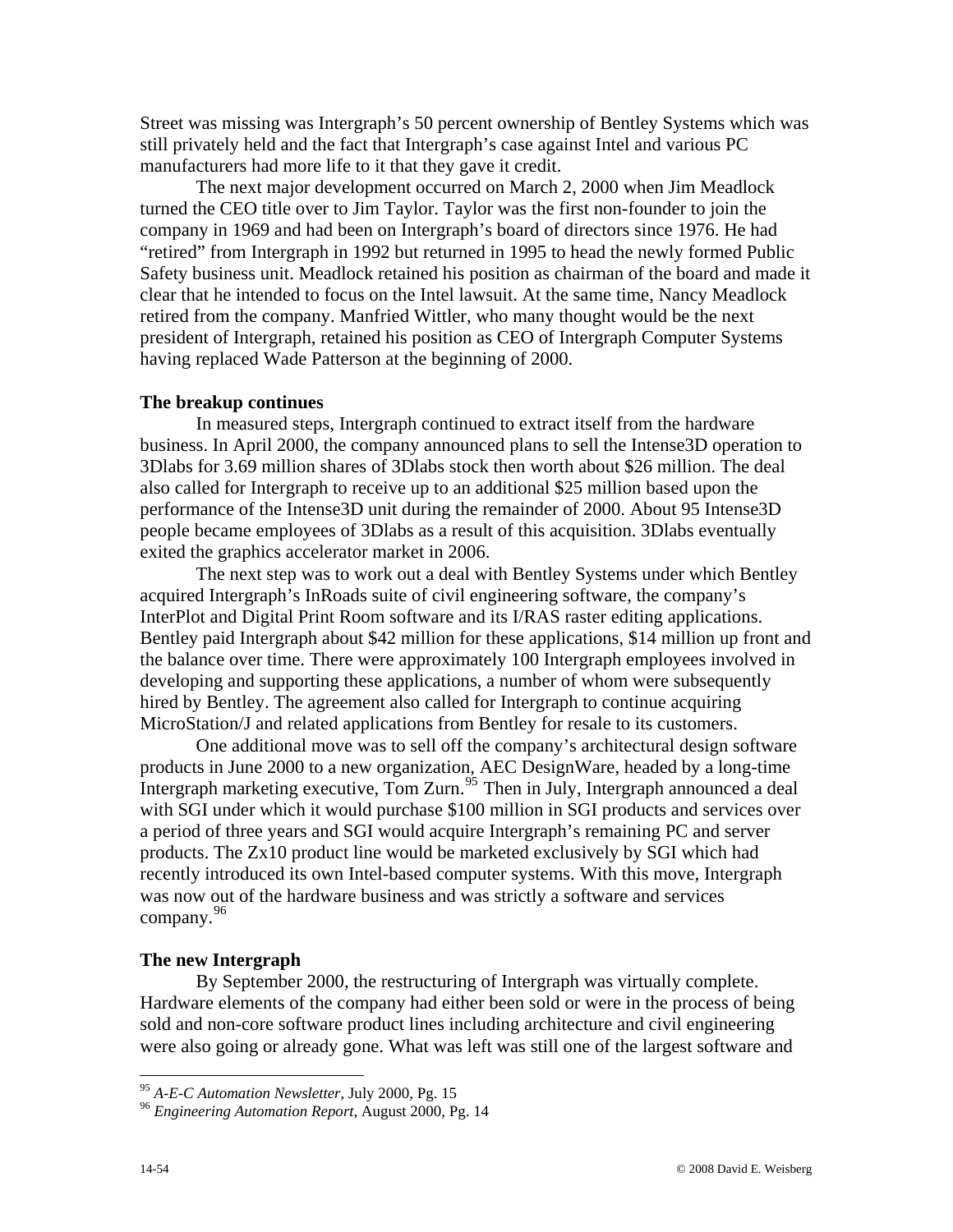system integration companies in the technical computing marketplace. The divestitures had the effect of reducing overall corporate revenue but were expected to result in a profitable company, something the company had been unable to accomplish consistently for far too many years.

Intergraph restructured itself into six independent divisions, each with its own profit and loss responsibility and with independent business strategies and plans. The business units were Intergraph Public Safety; Intergraph Utilities & Communications; Intergraph Government Systems; Intergraph Mapping/GIS; Z/I Imaging; and Intergraph Process & Building Solutions (PBS).

Not many people realized quite how large of an operation PBS had become. Once it was an independent division, its financial numbers were reported separately rather than just commingled with the entire Intergraph business. Those numbers showed a profitable business entity with over 1,000 employees and more than \$180 million in annual revenues. That made PBS a substantial business activity in its own right, about the same size as Bentley Systems at the time and four and a half times the size of Cadcentre Group, its nearest competitor in the plant design arena.

According to Daratech, Intergraph had a 59 percent share of the three-dimensional plant design and visualization market in 2000 and 26 percent of the drawing-centric portion of the market. The total combined market for plant design software and services in 2000 according to Daratech was about \$270 million. Intergraph's share of the threedimensional portion had been steadily increasing in prior years while its portion of the two-dimensional market had jumped significantly due to new software.<sup>9</sup>

In addition, Dave Stinson was promoted to president of PBS in May 2000 when this organization was changed to an independent Intergraph division with its own profit and loss accountability. Other key individuals in PBS were Kurt Ingenthron, a 22-year Intergraph veteran who was the division vice president of product development and its chief technical officer, Ed Edmondson, who had recently joined the division from Black and Veatch as executive vice president and chief operating officer, and Shiraz Jaffer, the former president of EA Systems, who was vice president of marketing.<sup>[98](#page-54-1)</sup>

In the mid-1990s Intergraph began supplementing its PDS software with new applications using the SmartPlant nomenclature. One of the first of these was SmartPlant Explorer which enabled users to browse through PDS P&ID and instrument data as well as data from non-Intergraph systems using Microsoft's Internet Explorer. This was followed by a new SmartPlant P&ID package.

Early 1999 saw Intergraph ink an agreement with Aspen Technology to interface the latter company's plant simulation software with SmartPlant P&ID. Intergraph also acquired a small software firm, Design & Software Industries, that developed software for the design and maintenance of process instrumentation.

The Process & Building Solutions Division's software was undergoing rapid transformation at this point. Most of the software customers were using, however, dated back to the previously described PDS product. These were all MicroStation-dependant applications that were gradually being replaced by new SmartPlant packages. As described earlier, these included SmartSketch (new name for Imagineer Technical), SmartPlant P&ID, SmartPlant Explorer and in early 2000, SmartPlant Review. The latter

<span id="page-54-0"></span><sup>&</sup>lt;sup>97</sup> Daratech, Inc., Cambridge, MA, Undated press releases

<span id="page-54-1"></span><sup>98</sup> Intergraph Press Release, May 8, 2000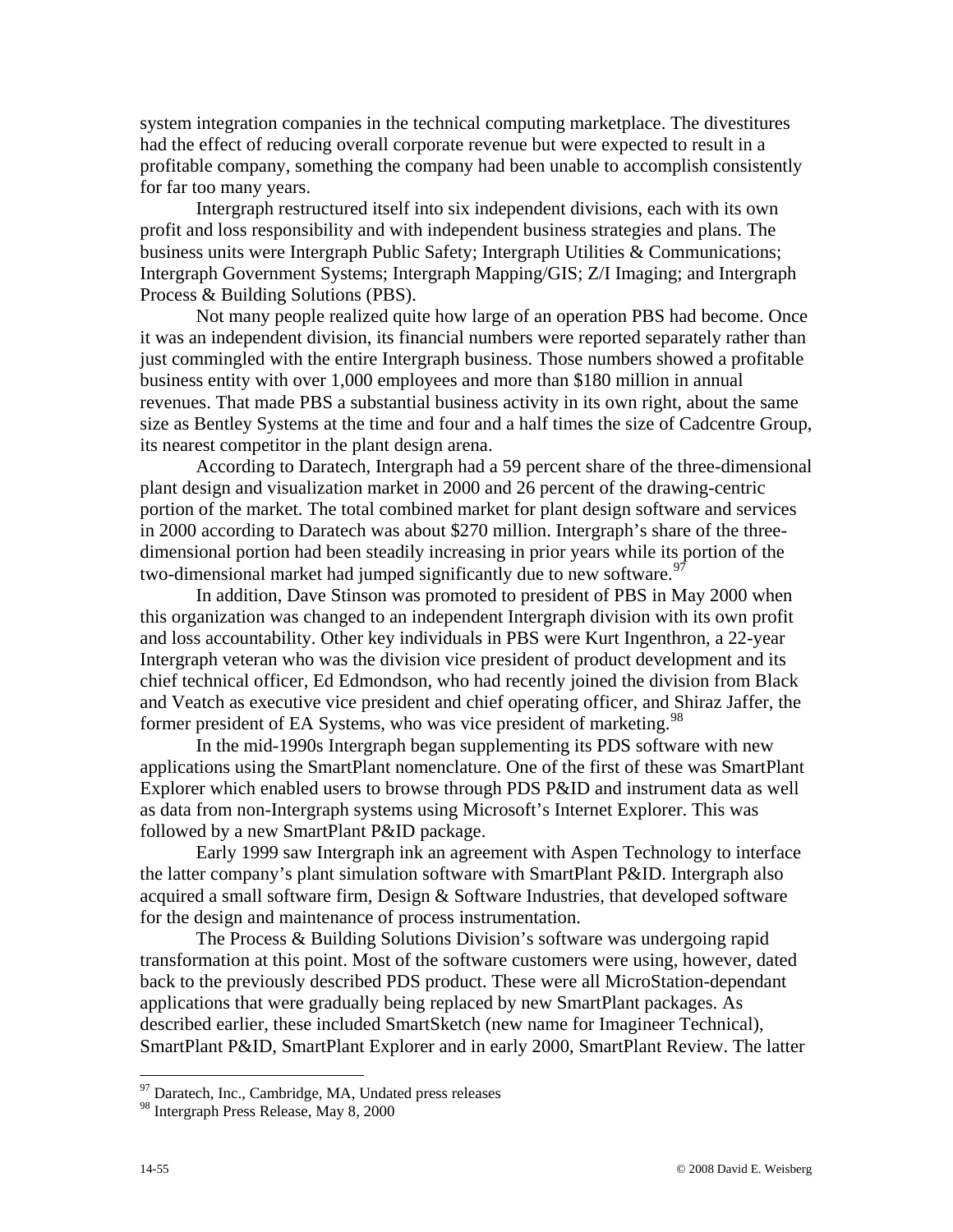package was a successor to earlier Intergraph visualization products including DesignReview and SmartPlant Viewer.

The company made a point of the fact that SmartPlant Review was not just for viewing PDS models but could also be used to navigate through three-dimensional models created with MicroStation, AutoCAD or Solid Edge without the need for any data translation. Review used a standard Windows interface to enable users to navigate models up to 300MB in size.

The major development effort at the time was focused on plant modeling software. Called SmartPlant 3D, it would enable multiple users to work on the same section of the plant with each seeing what the others were doing. This approach eliminated the need to break the plant into multiple sections in order to avoid conflicts. Clash detection ran continuously in the background, immediately alerting users when there was a design problem. The software also incorporated parametric design capabilities. If one aspect of the design was changed, related objects changed accordingly. For example, if the height of a pump was changed, the foundation and connecting piping would adapt to its new position.

This software was heavily database oriented. Intergraph offered two data management tools, Directa which was a document and asset management tool and Notia which was used primarily to support plant operations.<sup>[99](#page-55-0)</sup>



Figure 14.3 SmartPlant 3D

<u>.</u>

<span id="page-55-0"></span><sup>99</sup> *Engineering Automation Report*, September 2000, Pg. 6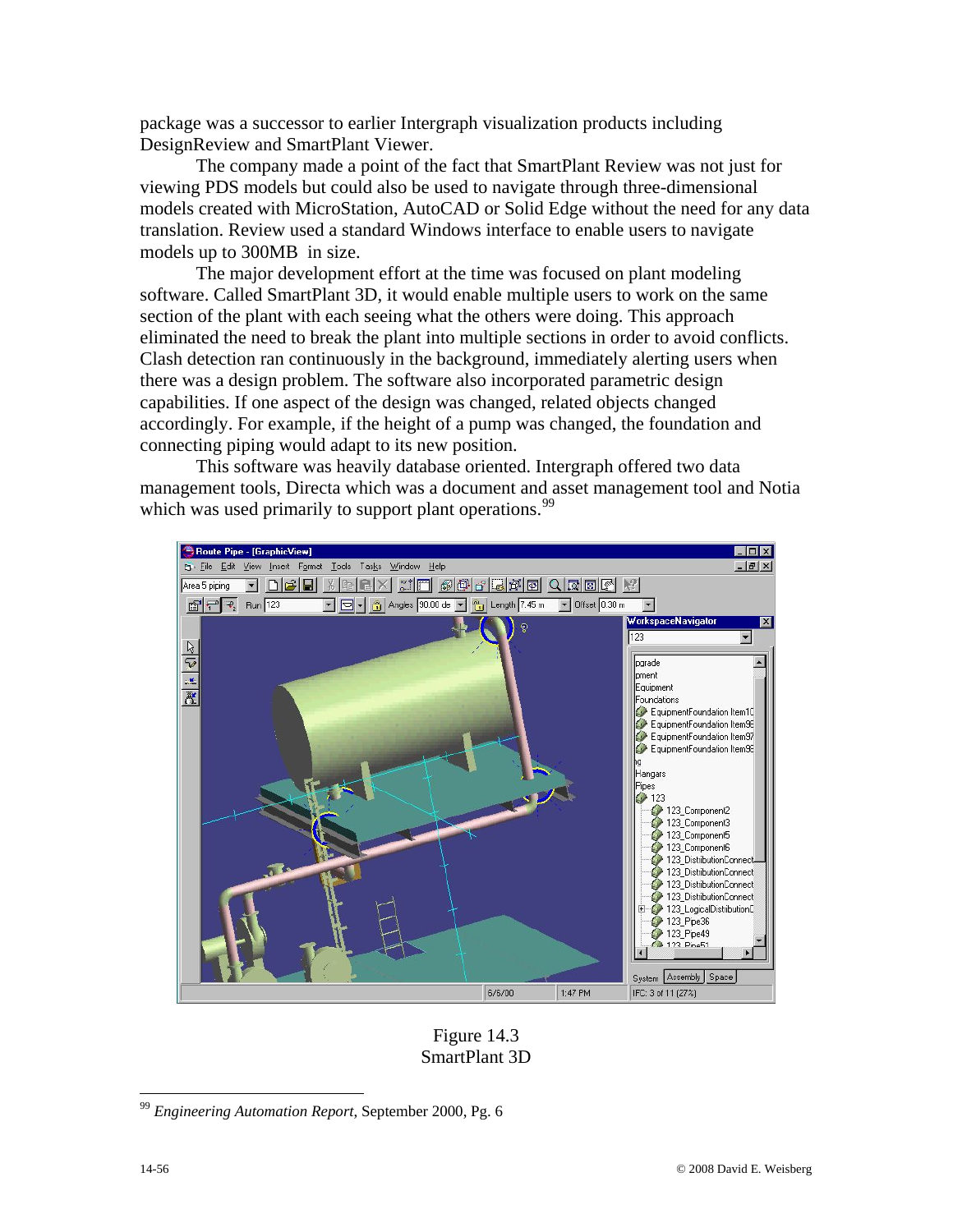# **Intergraph as a pure software company**

Once all the hardware elements of the company had been sold off, Intergraph concentrated on re-establishing its reputation as a vendor of high-end technical software, particularly in the plant design arena. The Process & Building Solutions division was soon renamed the Process, Power & Offshore division now that the company was no longer marketing architecture software. Although I was shown a prototype of SmartPlant 3D in 2000, it was the fall of 2003 before it was ready for broad customer installation.

Intergraph recognized the fact that this was complex software and implementing it would tax the technical abilities of most user organizations. It therefore put together what it called the *Early Adopter Program* that consisted of a mix of SmartPlant 3D software and consulting services. While the version I saw demonstrated a few years earlier focused on the actual design process, the released software was significantly more database oriented.

An underlying SmartPlant 3D concept was that the people working on the design and construction of a complex plant or offshore facility would typically be located in multiple offices, possibly spread around the world. Coordinating the design work resulted in the concept of using replicated databases at each design and construction center. When a designer at one location made a change, that change was transmitted to all the other sites as a transaction. Keeping all the databases synchronized was not a major communications problem because each of these transactions typically represented only a small amount of data.

One concern was what would happen if the communications to a remote site were inoperative for a period of time? Would the people at that location be unable to work due to the communication failure? That is what would have happened if everyone was working off a single central database. The worse that would happen at the remote location in this situation was that they would work with the local data until communications was re-established at which point the remote database would be updated and any conflicts caused by this worked would be flagged so they could be resolved.

# **Intergraph sues Intel over patents[100](#page-56-0)**

On November 17, 1997, Intergraph filed a 22-count lawsuit against Intel that alleged that Intel applied undue pressure on Intergraph to grant Intel rights to certain microprocessor patents regarding cache memory management and that when Intergraph refused, Intel withdrew expected technical support, delaying the introduction of Pentium II workstations. Needless to say, Intel had a different opinion about these matters. On December 3, 1997 Intergraph amended its complaint to include a count charging Intel with violations of federal antitrust laws.

The patents in question go back to September 1987 when Intergraph purchased the Advanced Processor Division ("APD") of Fairchild Semiconductor. APD produced the Clipper RISC-based microprocessor described earlier that Intergraph used in its UNIX workstation and server products. As part of this acquisition, Intergraph acquired

<span id="page-56-0"></span> $100$  The entire Intergraph/Intel patent dispute as well as Intergraph's lawsuits against other computer vendors is an extremely complex story that is far too detailed to be covered in this book. It really has little to do with the development of engineering design technology. As a consequence, I have decided to simply cover the highlights of this long drawn-out legal dispute.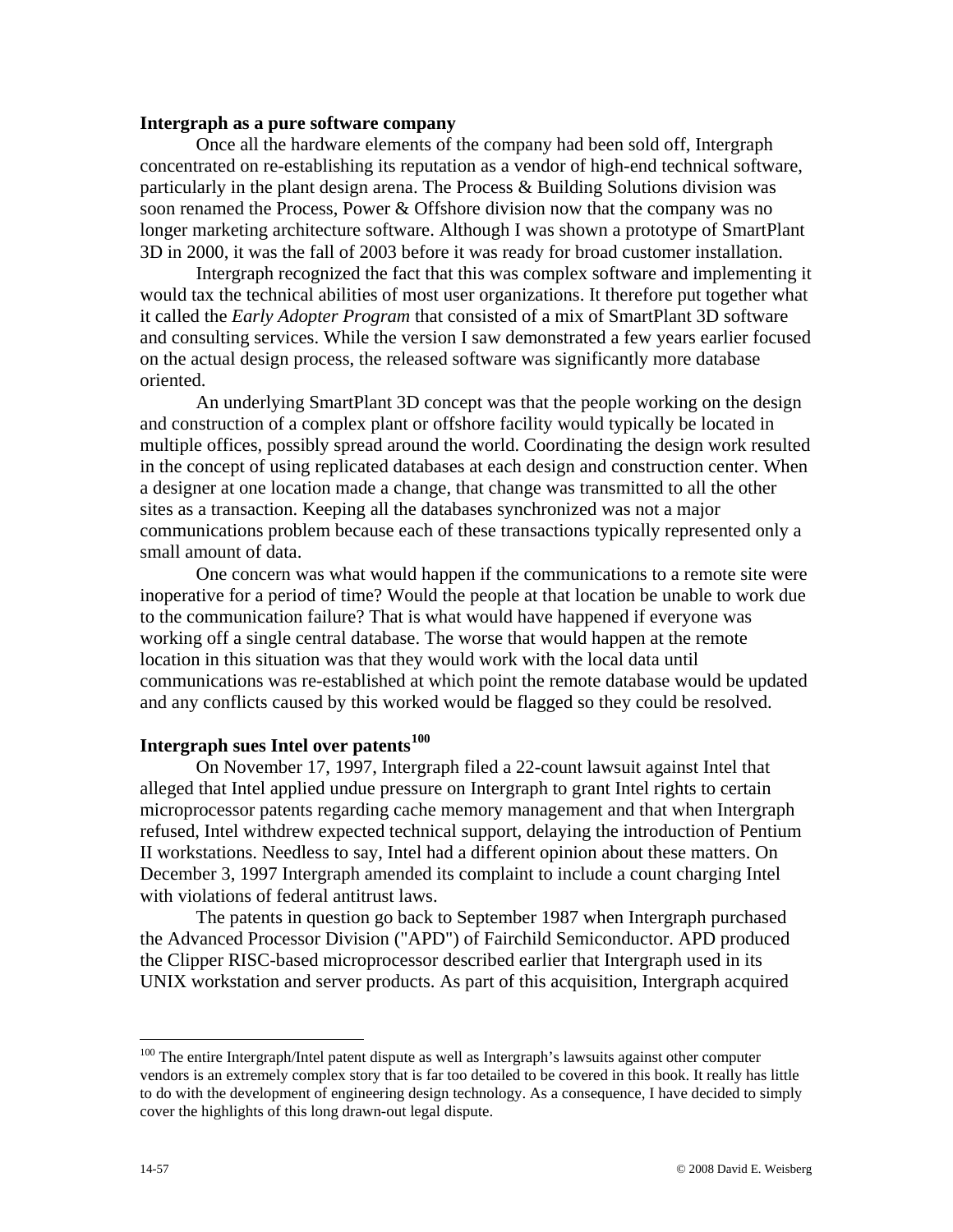the rights to technology that resulted in patents eventually being issued in 1990 and 1992..

As also mentioned earlier, National Semiconductor acquired the bulk of Fairchild at the same time Intergraph acquired APD. Intel had a technology sharing agreement with National and claimed that as a consequence it had rights to this technology. To a certain extent, the case revolved around whether Intergraph acquired the APD directly from Fairchild or from National after it acquired all of Fairchild Semiconductor.

In its complaint and related material, Intergraph describes its relationship with Intel from 1992 through 1996 as particularly harmonious where the two companies readily shared technical information concerning the implementation of computer systems using the latest Intel products. In fact, when Intel launched the Pentium Pro in late 1995, the company used Intergraph workstations at the product launch.

According to Intergraph, the turning point in the relationship occurred when Intel inquired about rights to the Clipper patents, particularly one or more related to microprocessor memory management. The complaint stated that Intel basically wanted access to these patents simply in return for providing Intergraph with proprietary information about new microprocessors. When Intergraph refused to accede to Intel's request, the complaint stated that Intel began to withhold technical information from the company and otherwise interfered with Intergraph's business activities. Intergraph subsequently held that this delayed new product introductions by up to six months and that it was late 1998 before the company's products were technically in line with its competitors.<sup>[101](#page-57-0)</sup>

Intel's side of the story was quite different. In a conversation shortly after the lawsuit was filed, an Intel spokesperson, Chuck Malloy, told me that Intergraph actually fired the first shot when it began to assert patent rights against other computer manufacturers in late 1996 but not against Intel. These manufacturers asked Intel to resolve the issue. Discussions went on between the two companies up through the week before the suit was filed. Apparently a settlement offer was made by Intel but not accepted by Intergraph. Intel also believed that the Clipper patents in question were not valid and the company filed its own suit in California to that effect. Intel did not deny that it cut off Intergraph from technical information concerning future microprocessors.

At the time Intergraph's lawsuit was filed, it was hard to take it very seriously. The expectation was that the dispute would soon blow over, the two companies would kiss and make up and perhaps Intel would pay Intergraph a few million dollars to make them withdraw the lawsuit. Little did most people realize how strongly Jim Meadlock felt about this issue, that the Intel lawsuit as well subsequent lawsuits against Hewlett-Packard, Dell and Gateway would drag out for over seven years and would result in Intergraph receiving hundreds of millions of dollars from Intel and the computer manufacturers.

Following is a rough chronology of the major events involving these lawsuits and settlements:

**April 10, 1998 –** Judge Edwin Nelson of the U.S. District Court, Northern District of Alabama ruled that while the lawsuit proceeded, Intel must provide technical information to Intergraph on the same basis that it provided that information to other

<span id="page-57-0"></span><sup>101</sup> *Intergraph 1999 Annual Report*, Pg. 20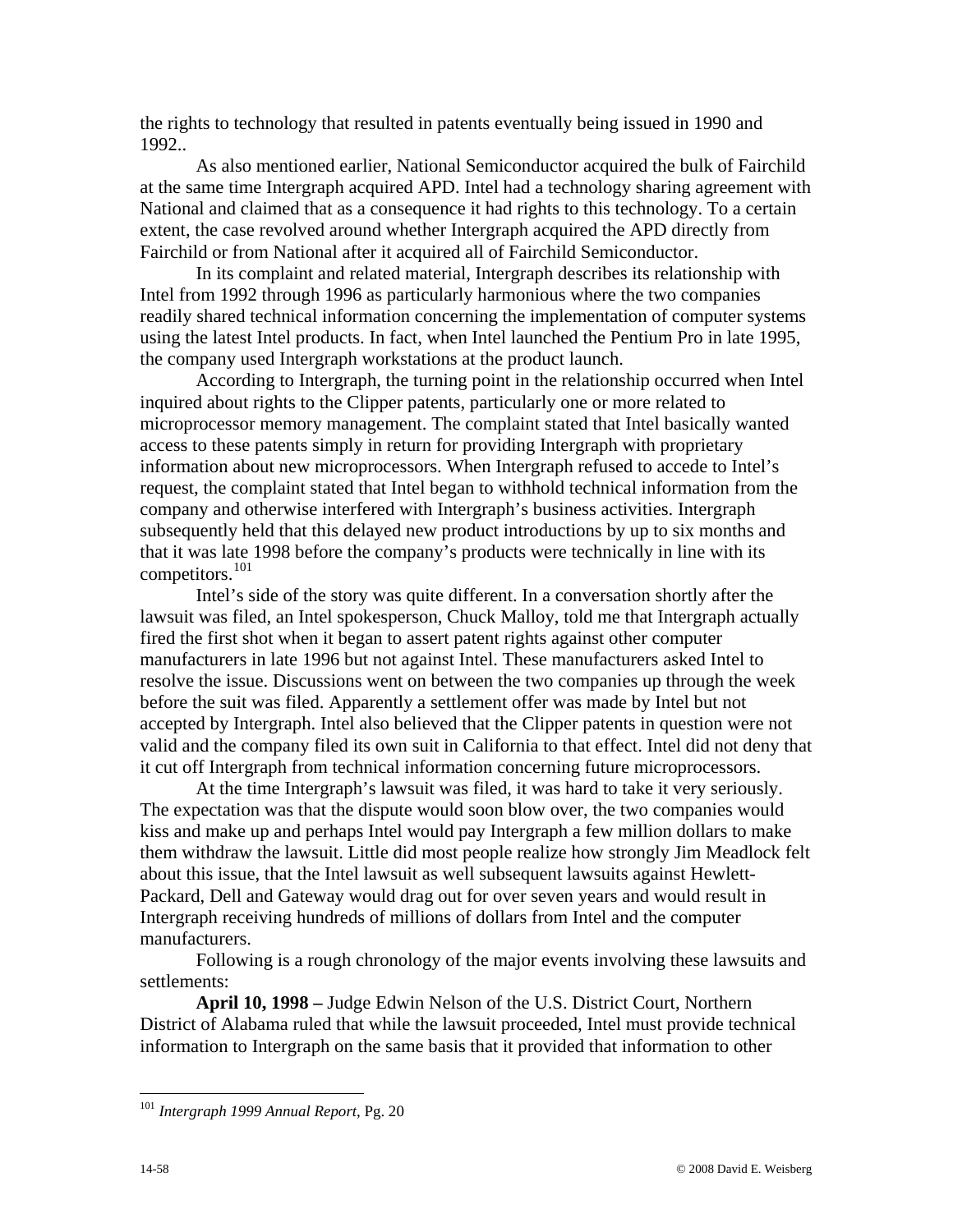major computer vendors.<sup>[102](#page-58-0)</sup> Intel appealed this ruling shortly thereafter. Subsequent to this ruling, Intel signed a consent decree with the Federal Trade Commission that it would not withhold such information from PC manufacturers while patent disputes were being resolved.

**June 17, 1998 –** Intel filed its answer to the Intergraph lawsuit claiming that Intergraph violated several Intel patents and Intel initiated what was subsequently called the "license defense," as described above.

**June 4, 1999 –** Judge Nelson ruled that Intel's license agreement with National did not give it rights to the intellectual property Intergraph acquired from Fairchild.

**August 1999 –** Intergraph filed a claim with the court that Intel was not providing technical information in a timely manner as required by the court.

**October 12, 1999 and November 5, 1999 –** Intergraph took a double hit when Judge Nelson reversed himself and ruled that Intel was correct when it held the position that it acquired rights to Clipper technology when it acquired Fairchild. Intergraph immediately appealed this decision. The United States Circuit Court then overruled the April 10, 1998 decision that Intel must provide technical information to Intergraph. In actuality, this later ruling had little effect on the immediate relationship between the two companies since Intel was bound by the FTC consent decree to provide such information to Intergraph. Unless overturned by higher courts, these two rulings left Intergraph with just its claims of coercive action on the part of Intel.<sup>[103](#page-58-1)</sup>

**March 10, 2000 –** The Alabama Court dismissed Intergraph's antitrust claims against Intel.

**April 15, 2002 –** Intergraph and Intel settled the Alabama cache memory case and the lawsuit was dismissed. Intergraph transferred several patents to Intel and Intel agreed to pay Intergraph \$300 million. The agreement also set terms for resolving a separate lawsuit involving parallel computing patents being heard in Texas. If Intel won the Texas lawsuit, Intergraph would not owe anything to Intel but if Intergraph won, Intel would pay \$150 million and if Intel appealed the decision and lost the appeal, it would pay an additional \$100 million.

**October 2002 –** The judge in the Texas case ruled in favor of Intergraph and Intel paid the company the \$150 million it had previously agreed to. Intel did appeal this finding although the \$150 million payment was non-refundable.

**December 16, 2002 –** Intergraph sued Hewlett-Packard, Dell and Gateway in United States District Court for the Eastern District of Texas claiming infringement of patents having to do with parallel instruction computing.

**January 2003 –** Intergraph resolved outstanding patent issues with IBM and the two companies signed a cross-license agreement.

**January 2003 –** Intergraph filed a lawsuit against Texas Instruments regarding parallel instruction computing.

**September 2003 –** Texas Instruments settled with Intergraph for \$18 million.

**May 28, 2003 –** Hewlett-Packard sued Intergraph in United States District Court for the Northern District of California, San Francisco Division for infringing on patents related to computer-aided design, video display technology and information retrieval technology.

<span id="page-58-0"></span><sup>&</sup>lt;sup>102</sup> Engineering Automation Report, May 1998, Pg. 12

<span id="page-58-1"></span><sup>&</sup>lt;sup>103</sup> A-E-C Automation Newsletter, December 1999, Pg.12